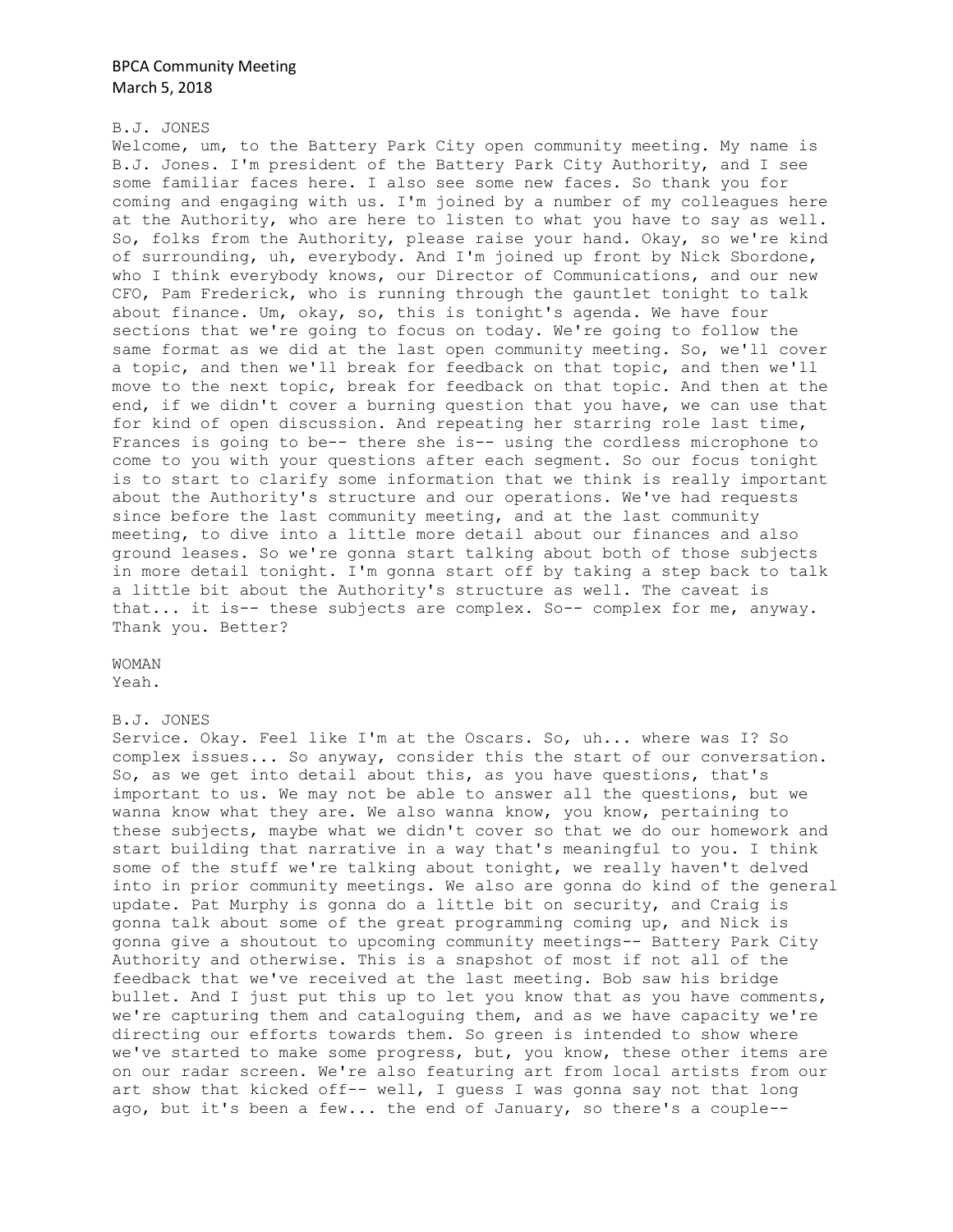they've turned out to make nice Power Point templates. I don't know how the artists would feel about that, but... But they are beautiful. Okay, so, this section is, you know, I kind of call it BPCA 101. Some of this- some of you already know, but for some of you it may be helpful. This reflects questions I've had and questions I've gotten over the last few weeks and months. But, you know, explaining the Battery Park City Authority structure, you know, it does-- The story involves a cast of characters, if you will, myself included, which is why it is a little complex to unpeel the layers and explain some of these arrangements that we're talking about. So, you know, it's ranging from political stakeholders to community stakeholders, to funding structures and regulations and agreements that we are navigating. But, at the end of the day, you know, the crux of it really can be found on the first page of our enabling legislation, which first speaks in kind of stark terms to what was here when this grand experiment started. And it says, "It is hereby found and declared that there exists a blighted area..." and if that wasn't enough, they say, "marked by substandard, insanitary, deteriorated and deteriorating conditions." Nice. But tit then goes on to say that the Authority is "a New York State public benefit corporation whose mission is to plan, create, coordinate and sustain a balanced community of commercial, residential, retail, parks and open space within its designated 92-acre site on the lower west side of Manhattan." And I underlined "sustain" and "community" for emphasis. I think that, you know, this snapshot talks about kind of the ongoing responsibility we have as an authority to this neighborhood, and the fact that, you know, it talks about community. It's, as I've said before, it's more than just the buildings. It's about the neighborhood, it's about the culture we have here, it's about the mix of, you know, retail and schools and residences and office space... and what have you. So, I think this is, you know, seeing, you know, what was here, what we've come from, and what kind of our mission is helps drive us now in 2018 moving forward. This is just a timeline. I'm not gonna go through it in detail. In fact, I met someone earlier this evening was here for most of it. A few of you have been here for most of it. You know, the story starts with the Battery Park City Authority Act. I'm smiling for Matt Fenton. The Battery Park City Authority Act, which was signed into law in 1968. 50 years ago, so we'll be acknowledging the 50th anniversary of all of this kicking off. And it goes, you know, through-- and I didn't pick anything in particular for a reason other than the date-- you know, I was able to find the dates easily enough. And the pictures. But I think, you know, it's nice to remember that, you know, Battery Park City didn't start with construction, it started with demolition. Getting rid of all of the piers in the 70s and then doing the groundbreaking in the mid-70s, and finishing the landfill. And then, in the 80s, welcoming residents in and finishing the parks, and then moving on to expand the development and the public spaces, like our schools and the winter garden and the museum of Jewish heritage. And then, at the turn of the century, kind of introducing this green mission that the Authority and the neighborhood, really, was at the forefront of. And then, in the early 2000s, really, you know, a story of resilience emerged with terrible events, like 9/11 and the financial crisis and Hurricane Sandy. But Battery Park City, you know, persevered . You know, the final, you know, parcel was developed, Pier A, in 2014. And our story continues. So, you know, when you think about what it came from, deteriorating- deteriorated and deteriorating, you know, to this, you know, despite some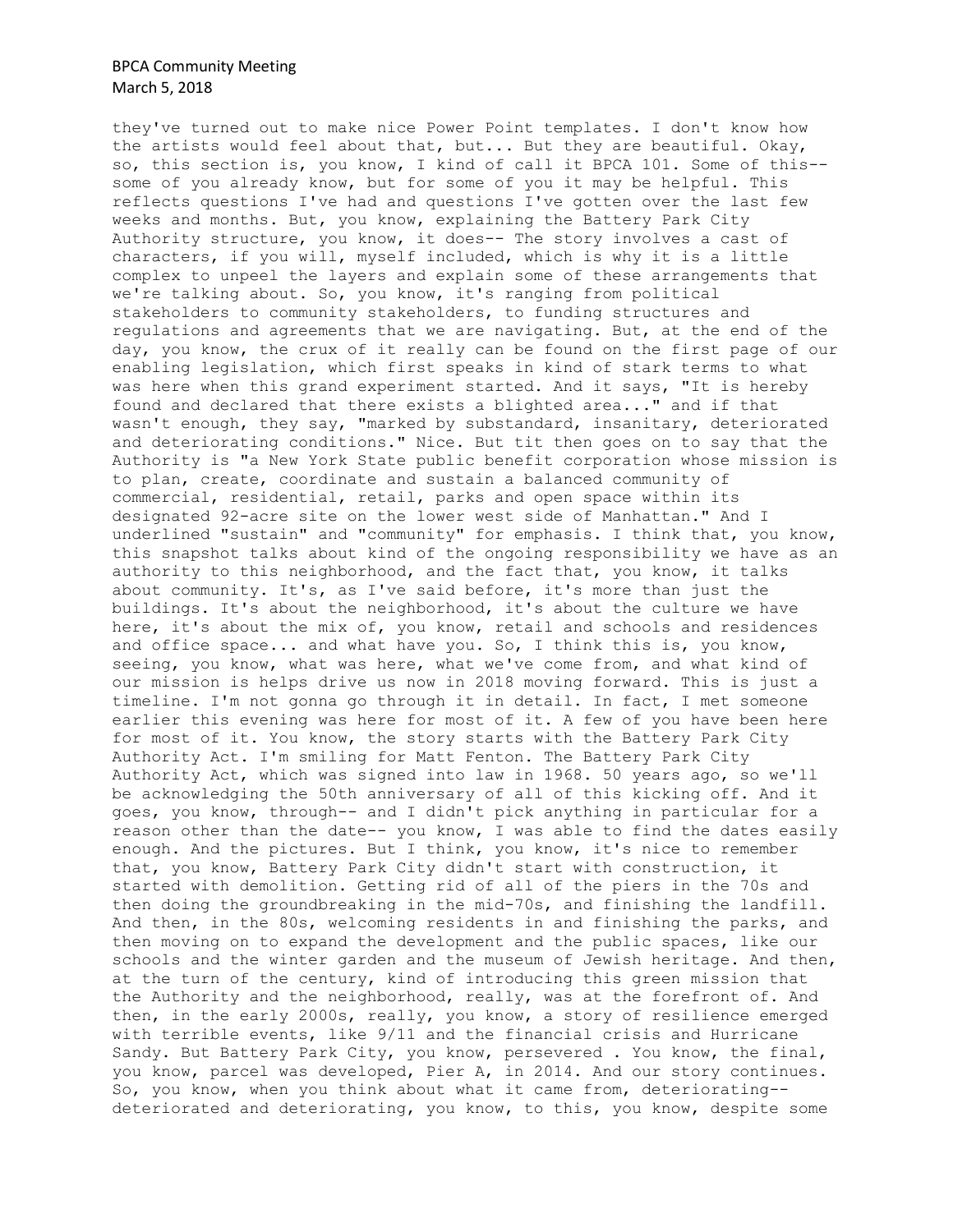obvious, you know, challenges, I think it really is a wonderful story, and one that I hope we'll be able to continue to build together. The legislation and some other regulations speak to the powers of the Battery Park City Authority. I think this is pretty straightforward and this is, you know, highlights of some of them. From, you know, leasing to construction to, you know, contracting, collecting fees, issuing bonds. Bu also securing minority- and women-owned business participation in our procurement process, which is part of our functions. That's central to what we do. Okay, so this is where it gets a little more complicated for me, but I think, you know, I'll try to explain this. I might have to do it twice. But the settlement agreement is an important agreement that governs in part what Pam's going to be talking about with finances. So I wanted to lay the groundwork for this arrangement with the city of New York before we get into that. And the settlement agreement between the city and the state basically says that, in exchange for developing and maintaining Battery Park City, the Authority in return has an obligation to the city. And namely that obligation is to collection real estate taxes on behalf of the city of New York. Often affectionately referred to as PILOT, Payment in Lieu of Taxes. So the Authority is a conduit for collecting those property taxes. And the settlement agreement, and some amendments thereafter that helped shape it, talk about where that money that we collect goes. And after we've satisfied, you know, our operational needs, like maintaining the parks, the Authority operations, our debt service, the settlement agreement also governs where those remaining funds go. And it speaks about kind of two destinations for those remaining funds: The city's general fund, and something that's called a joint purpose fund. Okay. All right, so. So this slide is basically supposed to help depict that. So you have the remaining funds that the Authority has collected and it has to go to two-- it's, you know, earmarked designated for two destinations. The city's general fund is the larger pool, where those remaining funds go. And then the smaller pool is the joint purpose fund. And the reason for that is the settlement agreement speaks to an allocation of our remaining funds. And basically it requires that the percentage of the Authority's revenue that it takes in kind of at the top line must also be applied then to the remaining funds to determine what should go to New York City's general fund. And again, Pam is gonna talk about this in terms of hard numbers. But for argument's sake, if our revenue that we collected, if 75% of that came from PILOT, you know, those property taxes, then that percentage is applied to the remaining funds to determine what it diverted to the city's general fund. The remaining portion, the 25% in that case, goes to a joint purpose fund. And that joint purpose fund has earmarks that are determined by both the city and state. The mayor and the comptroller, in addition to the state, both have to sign off on where that pool of money is designated. And it can be kind of several buckets of where that money can go. Hence the little buckets. My Power Point skills are somewhat limited. So now we're moving to just that joint purpose fund which, for illustration's sake, is that smaller pot, that 25% that I was speaking about. And in 2010 there's, you know, a series of amendments that happened over the course of time that dictate where the money goes for this joint purpose fund. And in 2010, the mayor and the comptroller and the state designated \$861 million of funding to go to specific destinations. There was \$200 million to New York state, which was satisfied, \$200 million to New York City, which was satisfied, and then another \$200 million set aside for New York City affordable housing,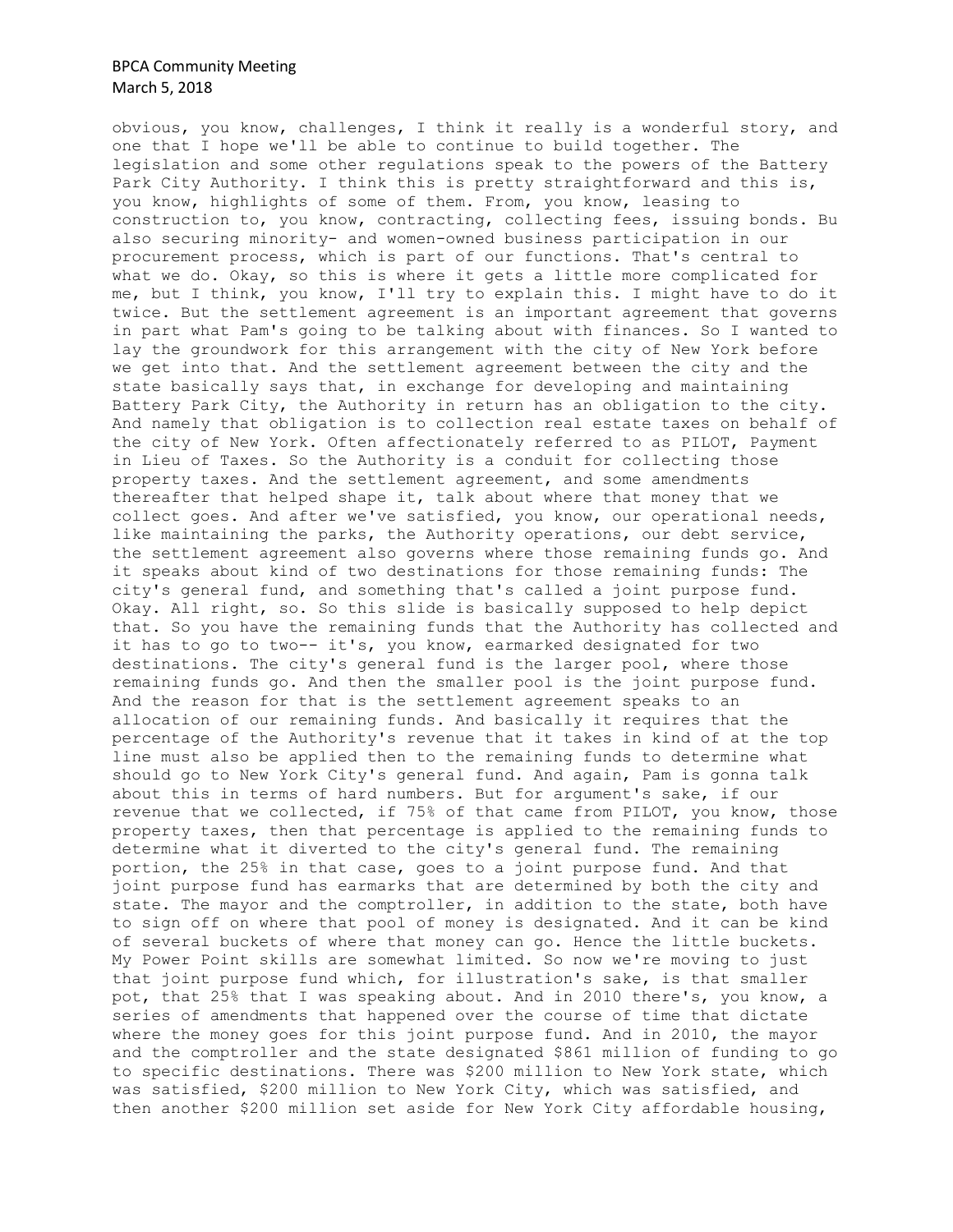and, for whatever reason, \$261 million set aside for the New York City pay as you go capital fund. And so, as the Authority has these remaining funds that siphon off, you know, the 25%,it starts funding, you know, these different sources. And again, those three sources that are kind of filled up on the slide have been satisfied. So what remains is this NYC pay as you go capital fund. And so over the next couple of years, as we continue to have these remaining funds, we'll be paying off that obligation. And so I think this is helpful to know, especially in the context of, you know, the recent news about the comptroller, for example, talking about perhaps using BPCA's remaining funds to support public housing maintenance at NYCHA. And, you know, there's different way that that could be achieved. Remember, there's a bigger pool of money that goes to New York City's general fund, which could spend towards affordable housing or other sources. But another way that that money could be earmarked, if you will, is through this joint purpose fund. If the mayor and the comptroller and the state agree that the joint purpose fund should be used for NYCHA, for example, they would structure an agreement that would put that money towards that. But there's been talk about other potential sources, destinations for BPCA funds, like, you know, resiliency and stuff like that. Yeah, Anne?

#### ANNE

[speaking without microphone, hardly audible] Um... (indistinct) Are these after we have made our (indistinct)?

B.J. JONES Yes.

ANNE

[speaking without microphone, hardly audible.] Okay, so this is what's left over... (indistinct)

B.J. JONES Right, exactly. So...

#### ANNE

[speaking without microphone, hardly audible.] (indistinct)

B.J. JONES

Yeah, right, right. Our, you know, horticulture, maintenance, programming, financing, construction, you name it. And then what's left is this pool of money, and again, you'll-- Pam will tell you a little bit about the numbers. But it is, it's a significant sum, and that's what gets divvied up. Okay. Okay. Ahh! All right. And, um, I think, you know, this speaks for itself, but it is, you know, just to remind folks, we do rely on city services to a large extent. And so, you know, these are just some of the agencies that, you know, have a presence here. From NYPD to the fire department, you know, the school system which, you know, absorbs some of that general fund money. Okay. And then structure... I got this question the other day at a Battery Park City Committee meeting. So, we have a seven-member board, which Catherine McVay Hughes is one. We're very fortunate for that. Smile. And that board is nominated by the governor, approved by the legislature, and I report to that board with, you know, our team. And these are kind of the core divisions that I've noted here in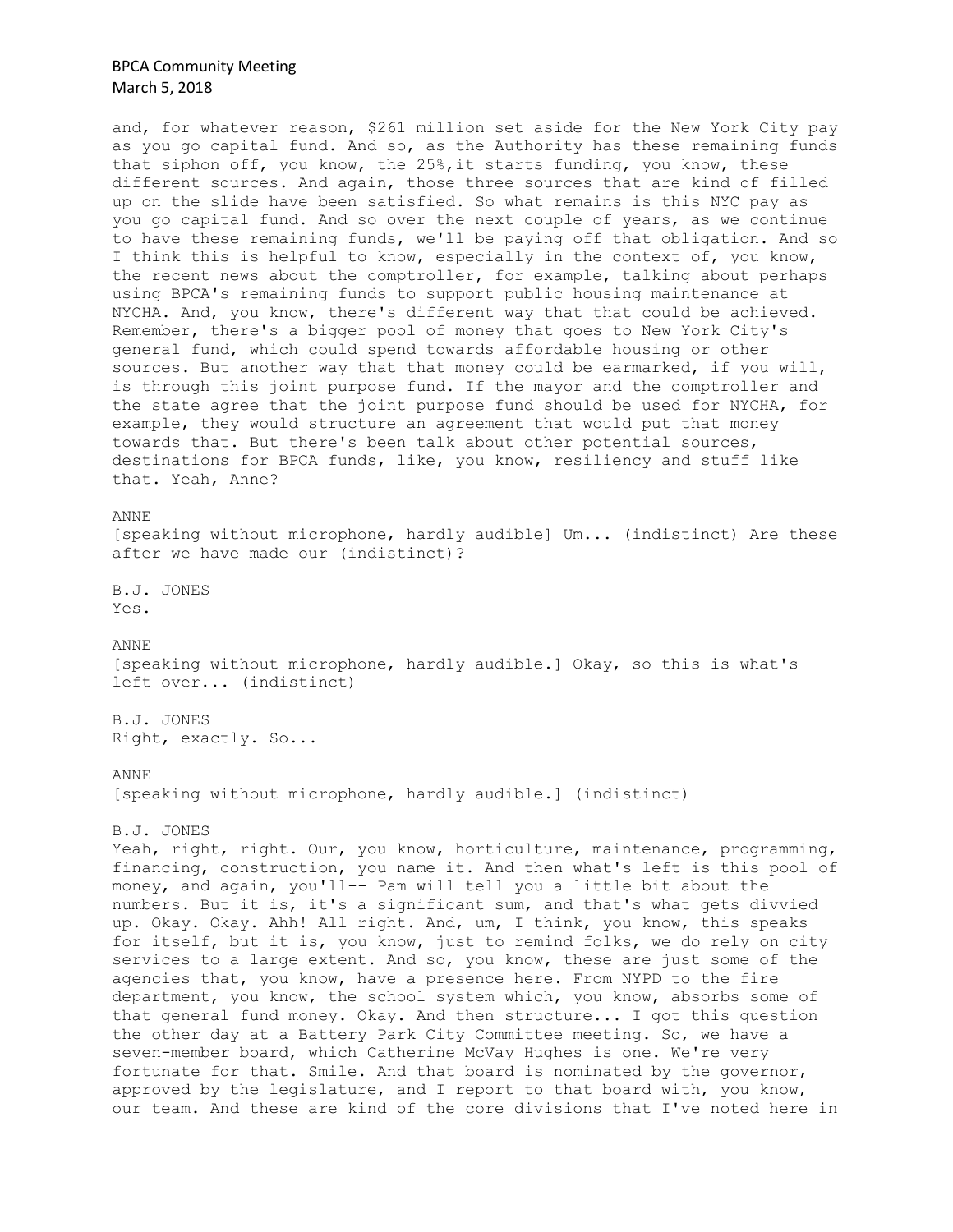green. And so... so anyway, that's the structure of the Authority. Some people have asked about what, you know, our priorities are for 2018. This is not an all-inclusive list, but some of the items that, you know, I wanted to call out... large and small. I won't... I won't read through the list, but, you know, it ranges from life rings, which was kind of a result of the last community meeting, which we've now installed, to South End Avenue pedestrian safety, which is very much on our radar screen and we are working with DOT on-- to-- doing what we're doing today, in part, is having this conversation about our finances and ground leases in a few minutes, which will inform our strategy to address some of the potential issues and concerns that I know the community has, and we are now focused on too. And so, you know, we'll be talking about these in upcoming community meetings, but also at the BPC committee meeting and what have you. So. A taste of what's to come. Okay, so, time for questions on the structure. Just a caution: If you have questions about the actual numbers, the dollars, with the settlement agreement, I'd ask that you wait until Pam gives her presentation... or you can ask and we'll see what it is. But Frances is standing by. Who has questions? We have Marianne in the front.

### MARIANNE

My name is Marianne Braverman, lived here since 1982. I want to thank you so much for this really clear explanation, because I think a lot of us knew bits and pieces of it, but never had the benefit of seeing the whole thing come together. My one initial question is that, you mentioned the 2010 agreement as to how the excess funds get allocated between city and state. What was it before that? Because-- and I'll just say that when I was moving in here, I had this sense that this was to fund affordable housing, that anything extra from here would go to affordable housing. And did it change-- did that goal change in 2010? Or had it always been a little different?

B.J. JONES You know...

MARIANNE Thanks.

### B.J. JONES

I think... so, there have been-- you know, prior to this, there have been other agreements for the joint purpose fund. There was-- and you know, I don't have the details of all of them in my head yet-- there was earmarked in a different administration prior to Bloomberg, there was a lot of money that was earmarked for affordable housing also through the joint purpose fund. And I know that, you know, part of what I've read about that is that, you know, there were questions about how much of that money actually went to affordable housing, because there was some flexibility in the wording of that fund. I think what the 2010 agreement did was kind of cement that destination a little bit more. But it-- Yeah, but it is- where that money goes does depend kind of from agreement to agreement. So we'll see. I mean, we project that it'll take a couple of years to meet this final obligation. I don't know if it's one or two years, but it will be time to have a discussion for the mayor and the comptroller to, you know, think about that. And, you know, and us, too. There's a question over here. Yeah. Thanks, Marianne.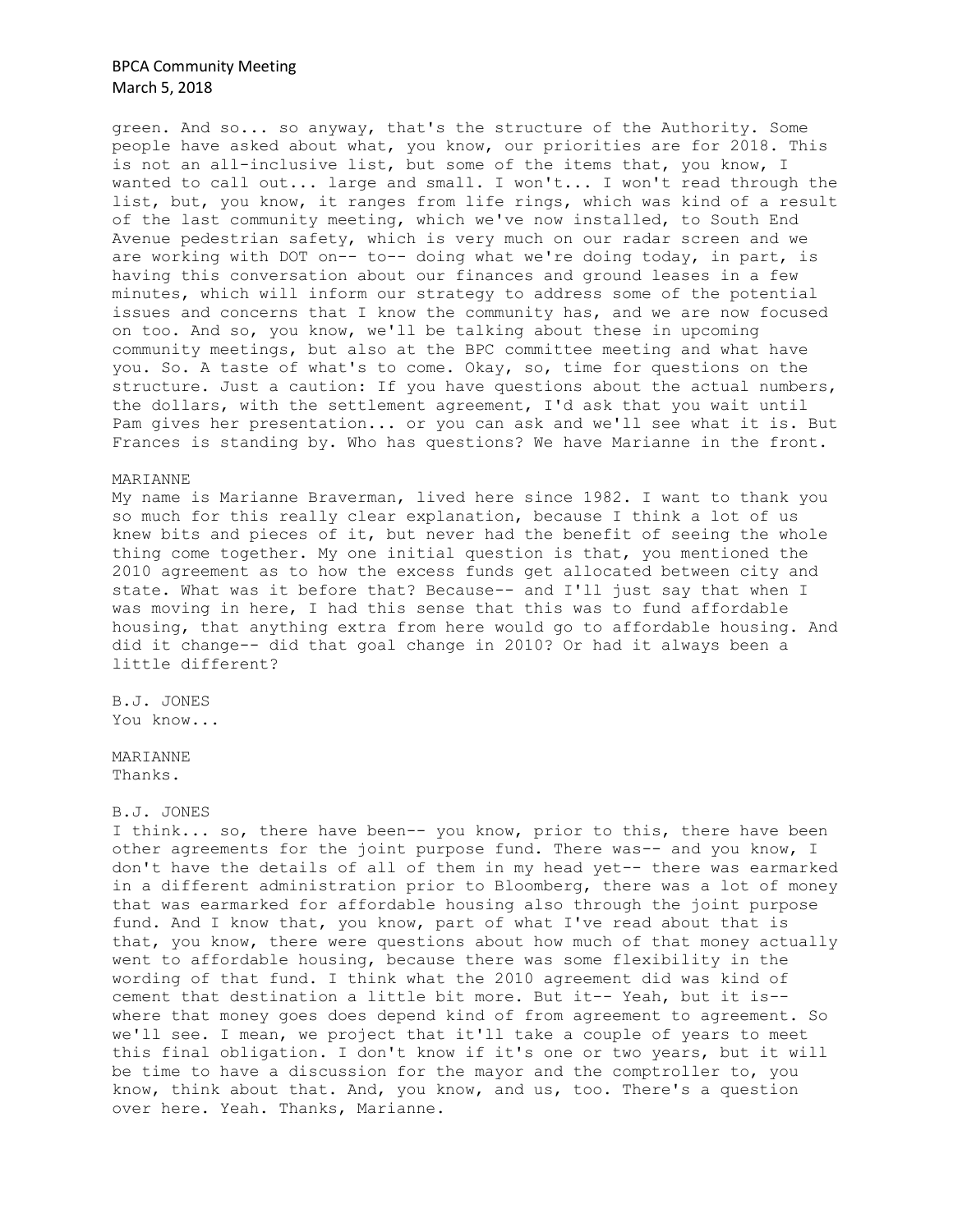SHI Hi, my name is Shi Alstra. I live here in the neighborhood.

B.J. JONES Uh-huh.

#### SHI

On the south of Battery Park. My question, which is a part of a bigger question, is where, exactly, the boundaries of Battery Park City... are they defined, and who pays for the infrastructure that, you know, connects Battery Park City to the city? More specifically for the bridges, pedestrian bridges and so on that, you know, lately are being built for unheard of amounts, over \$48 million for a pedestrian bridge.

### B.J. JONES

I'm gonna have to read some more agreements and get back to you a little, but our project area goes from kind of where Stuyvesant High School is by Chambers Street down to Pier A. Bordered by the river and the West Side Highway, for all intents and purposes. And then the agreements with the bridges, I guess, you know, those vary. But this West Thames Bridge which is under construction, for example, we are-- and stop me if I say something wrong-- we contribute some capital funding to that, a small percentage of the-- most of it is funded, I guess, by LMDC and the city. We do-- there are, with some of the bridges for example, we do expend some funds, either for the capital involved in constructing them or repairing them, for example. Like Liberty Street. And then, in some cases, like with Rector, we have maintenance responsibilities once they're constructed. But most of what we do is constrained to our, what's called in the (stammering)-- legislation and the settlement agreements and the amendments and stuff, is kind of the project area, which is that 92-acre parcel. Other questions on structure? Yeah.

#### MATTHEW

Um, this might be something you want to defer to later, but-- 'cause it doesn't involve dollar amounts. I'm sorry, my name is Matthew. I work for the Broadsheet... if there's ever on the table the option of making things financially better for people who live here, the first, simplest, easiest thing-- although it wouldn't be simple or easy-- would be to extend the ground lease. And because almost nobody outside of these 92 acres really knows anything about how this place works or what goes on here. Although it is ultimately the decision of the city and the state, they would both turn to the Authority for advice and... What would the Authority say if the governor and the state legislature and City Hall all said, "You know what? We're thinking about extending this for another 99 years."

### B.J. JONES

Yeah, yeah. I am going to talk about 2069 in a little bit. I'm going to talk about it a little bit in a little bit. But, you know, my personal feeling on that, which I think I've even said to you, is that if you're talking about sustaining this community, then, you know, an expiration date is counterintuitive to that. So that's why I'm certainly interested in understanding the mechanics of 2069, that master lease end. Which, also, turns out it's complicated, but we're gonna figure it out. And so we can see what our options are there.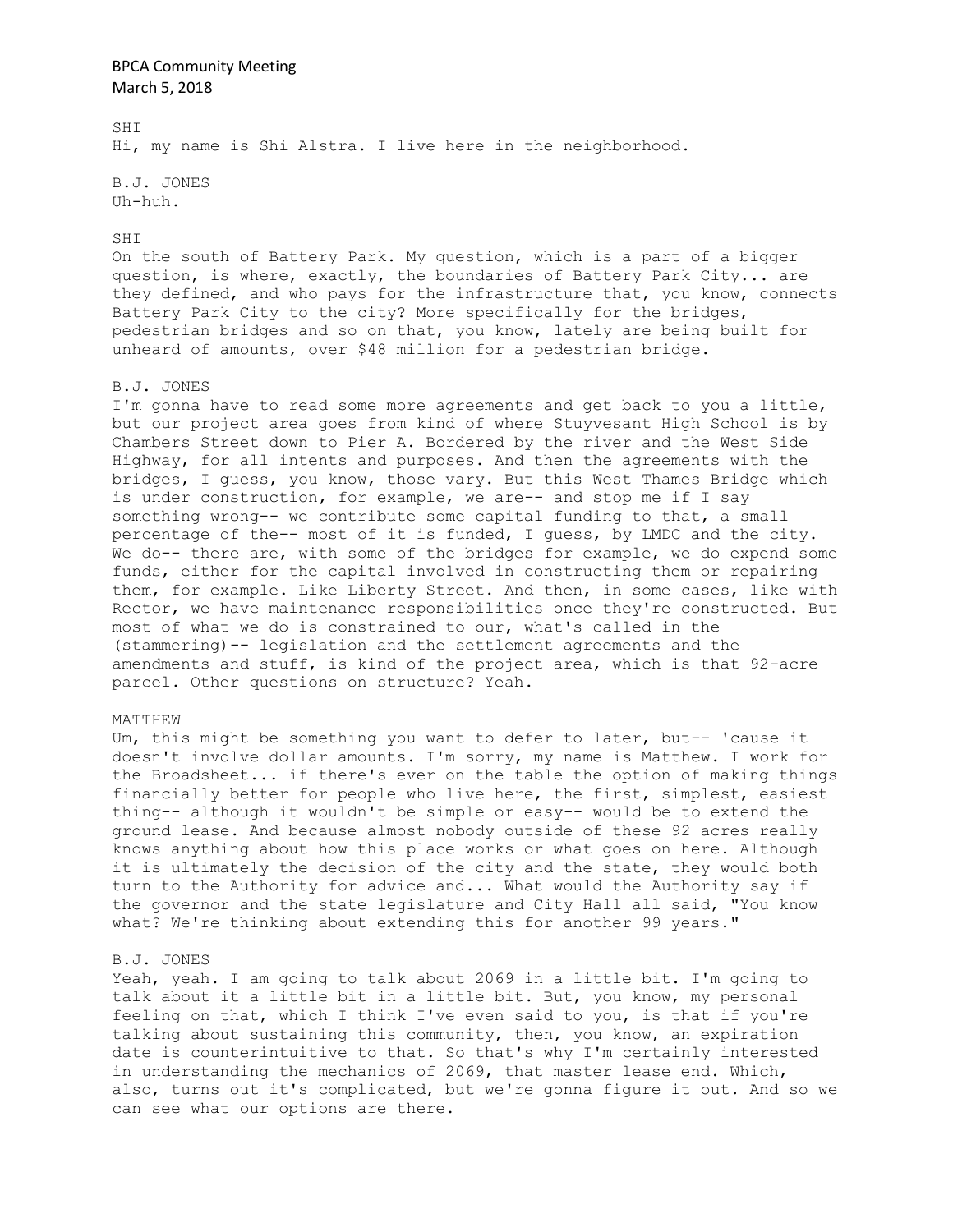BPCA Community Meeting March 5, 2018 MATTHEW Thank you. Thank you. B.J. JONES Okay. Yup. Terese has a question. TERESE If Scott Stringer prevailed in his idea of subsidizing New York City Housing Authority with Battery Park City funds... B.J. JONES Oh, speak up. TERESE Okay. B.J. JONES And I'll repeat the question if you can't hear. MAN Hold it closer. B.J. JONES I think just closer. TERESE I just have to talk louder? B.J. JONES You got it. TERESE Like this? B.J. JONES Yes, ma'am. TERESE If Scott Stringer prevailed in getting money from the Battery Park City Authority to subsidize New York City Housing Authority, if that were to happen, which I think is probably not probable, is it? B.J. JONES Uh, yeah, I don't... Too soon to tell. Yeah. TERESE Okay. Would there be any pressure on the Authority to diminish expenditures in other areas in order to make the nut? B.J. JONES Uh, I think the short answer to that is no. Because, kind of going back to that funding structure, which is we, the Authority, the way, you know, the settlement agreement is structured, which is good, is that we get to cover out operating costs first. And then it's kind of-- if you think back to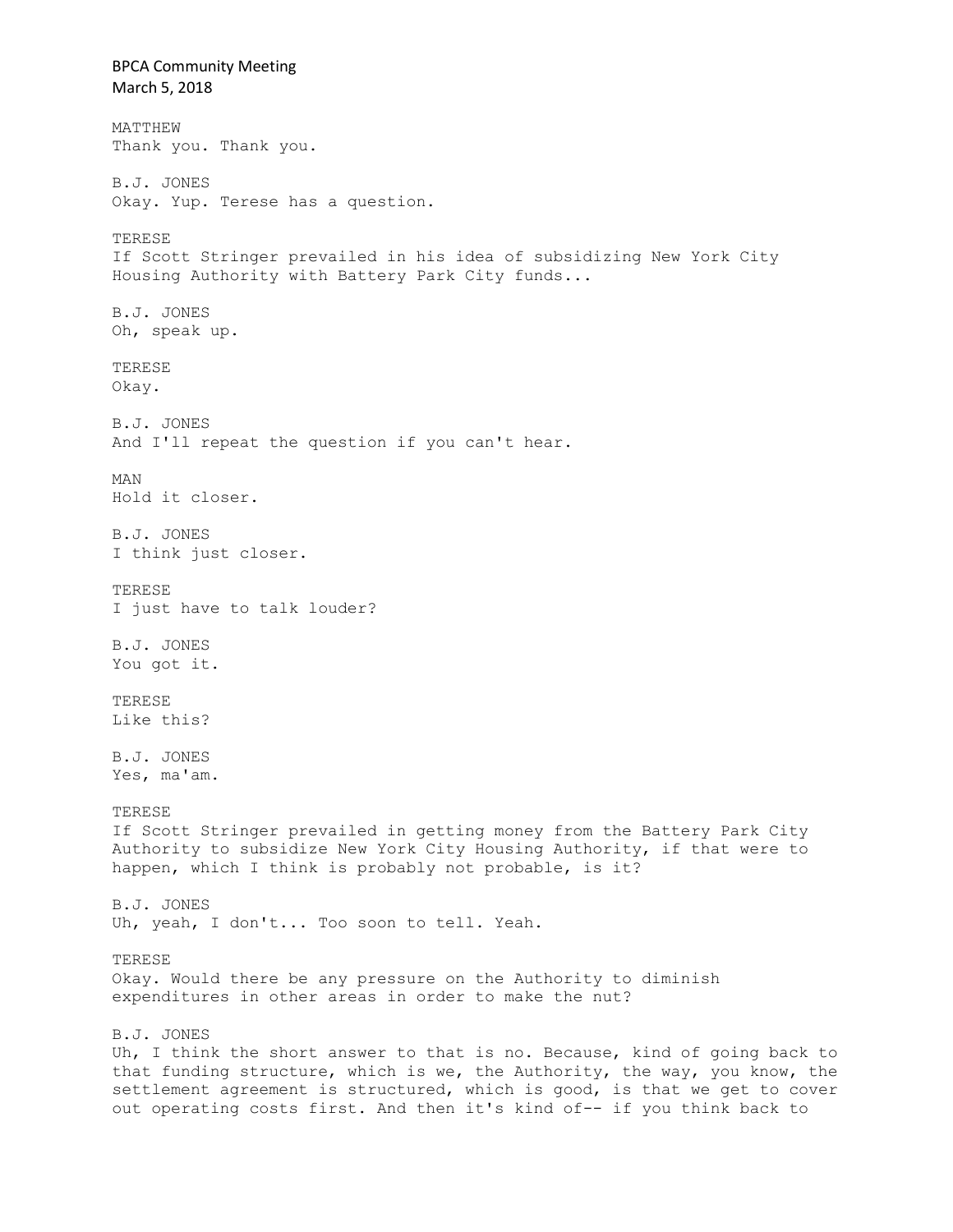that pie chart, the remaining-- the remaining funds are what would get, you know, divvied up. So, you know, part of it depends on what, you know, the ultimate number is. But I think that, to your point that's something that the mayor and the comptroller should take into consideration, and where the local electeds, who are very invested in this community, would also take into consideration in addition to our board and governor. But I- - you know, I don't think outright that that amount, if that is the subject of the join purpose fund, you know, in the next phase of the joint purpose fund would necessarily need to affect our operations at all. But it does, you know, the devil's in the details. So we would have to look at that carefully. Okay. Any other questions? Marianne.

MARIANNE

The PILOT... I think I read lately that New York City determines the rate for PILOT.

B.J. JONES Yep.

MARIANNE

So why are they... well. What can you tell us...

B.J. JONES Go on.

MARIANNE

...about that? Like, why are they-- well, I guess you're collecting rent- you're collecting tax for them.

B.J. JONES Yeah, yeah.

MARIANNE So they set the PILOT.

B.J. JONES

Yeah, yeah, yeah. You look at the settlement agreement, which, you know, I went back to today just to check. And it, you know, the way it's worded back in, I don't know, it's from the early 80s, is that it, you know, it speak to it as real estate taxes. Collecting the real estate taxes on behalf of the city. I guess... I don't know the exact mechanics of it, but I guess because we are a state entity that, or maybe it's because we exist and already collect revenue, that we are set up as that intermediary and that's why that terminology exists. But still have some homework to do on that.

MATTHEW

Another-- I'm sorry. Another issue that vexes people who own property here is they're paying taxes on the property as if they truly owned it, but it's gonna be confiscated in 2069 unless something changes. Wouldn't there be, in the interest of equity, an argument to be made that, although you can't live here tax-free, you should be paying a substantially lower tax rate than people who own fee simple real estate on the other side of West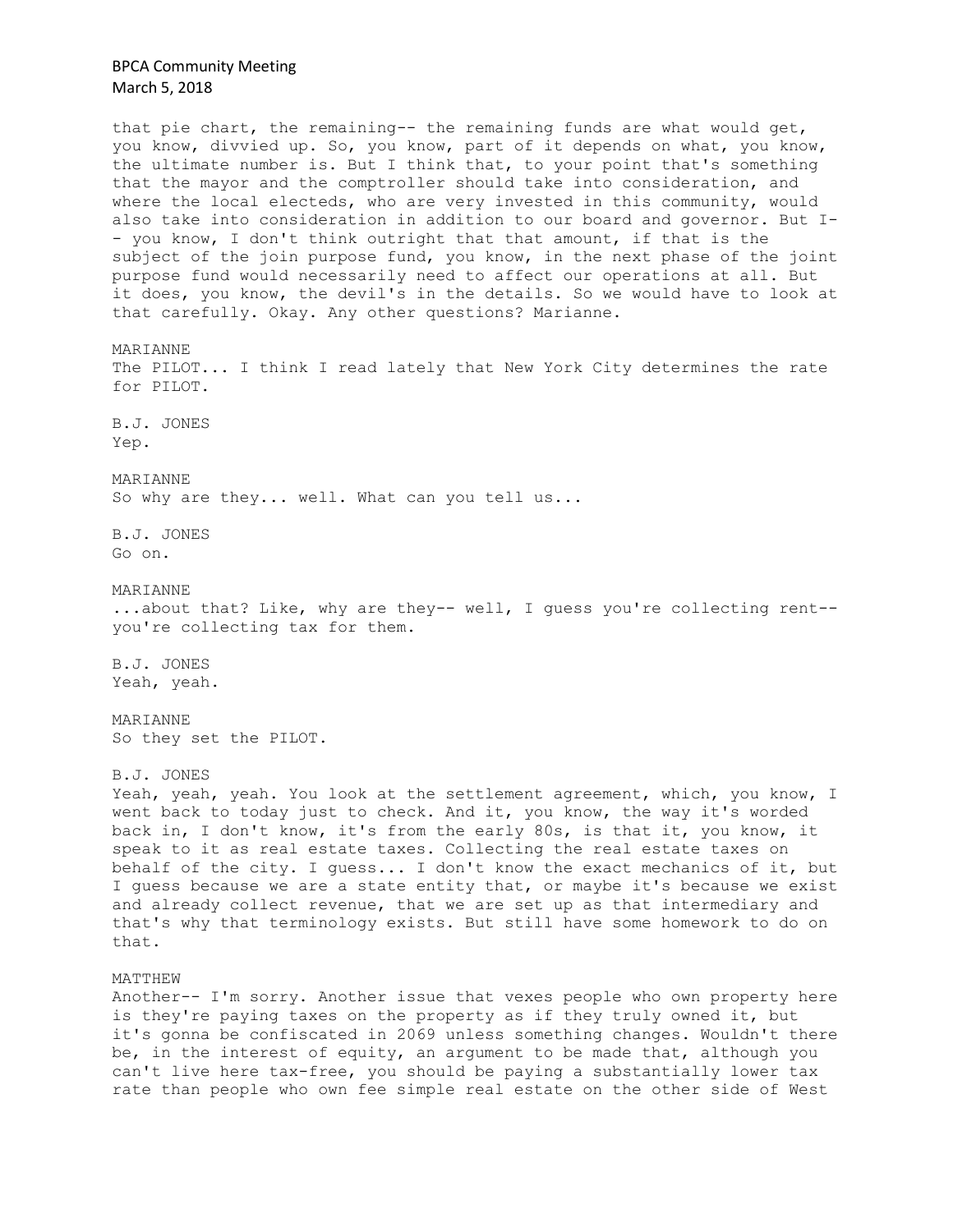BPCA Community Meeting March 5, 2018 Street. Because until, or unless, something changes, they're gonna come for the keys in X number of years. B.J. JONES Yeah, and I think, you know, to your point, unless something changes. And I think that's why we do have to talk about 2069, I think. You know, for some-- for some folks who aren't here, it's-- 2069 intuitively feels far away. But I think, as you are all very aware and have, you know, and you have said time and time again to your credit, and I am, you know, really beginning to appreciate it in new ways, it's not that far away. And so we do have to look at this now and, you know, consider the questions you have, you know, Marianne... you know, everybody else, too. Yep. Okay. Okay. All right. So, thank you. We're going to turn it— PAM FREDERICK One more back there. B.J. JONES Oh, there's a question in the back. Sorry. MAN (man speaking indistinctly) B.J. JONES Yes, yes, yes. MAN Is the income statement and the balance sheet online some place? B.J. JONES Yes. Thank you for mentioning that. So, if you... we were at... You stole our thunder. Uh, if you go to the Battery Park City Authority's website page, BPCA.ny.gov, there's a public info tab. And on that public info tab there is a long list of documents that are required for us to post by state legislation. That includes our financial statements. It includes our investment reports. It includes a whole bunch of stuff. We have to post every year. We post an annual report that compiles all of that information. So I think that, you know, if you wanna go to one document, find the annual report. There's one for each of the last number of years. You know, we've added a little splash to it kind of up front with, you know, things that the Authority has done, you know, recently, but the rest of it is really dense, kind of required documentation on our finances. Anne went through it recently. ANNE It was much easier to read. B.J. JONES Oh. Good. Okay. ANNE (speaking indistinctly) B.J. JONES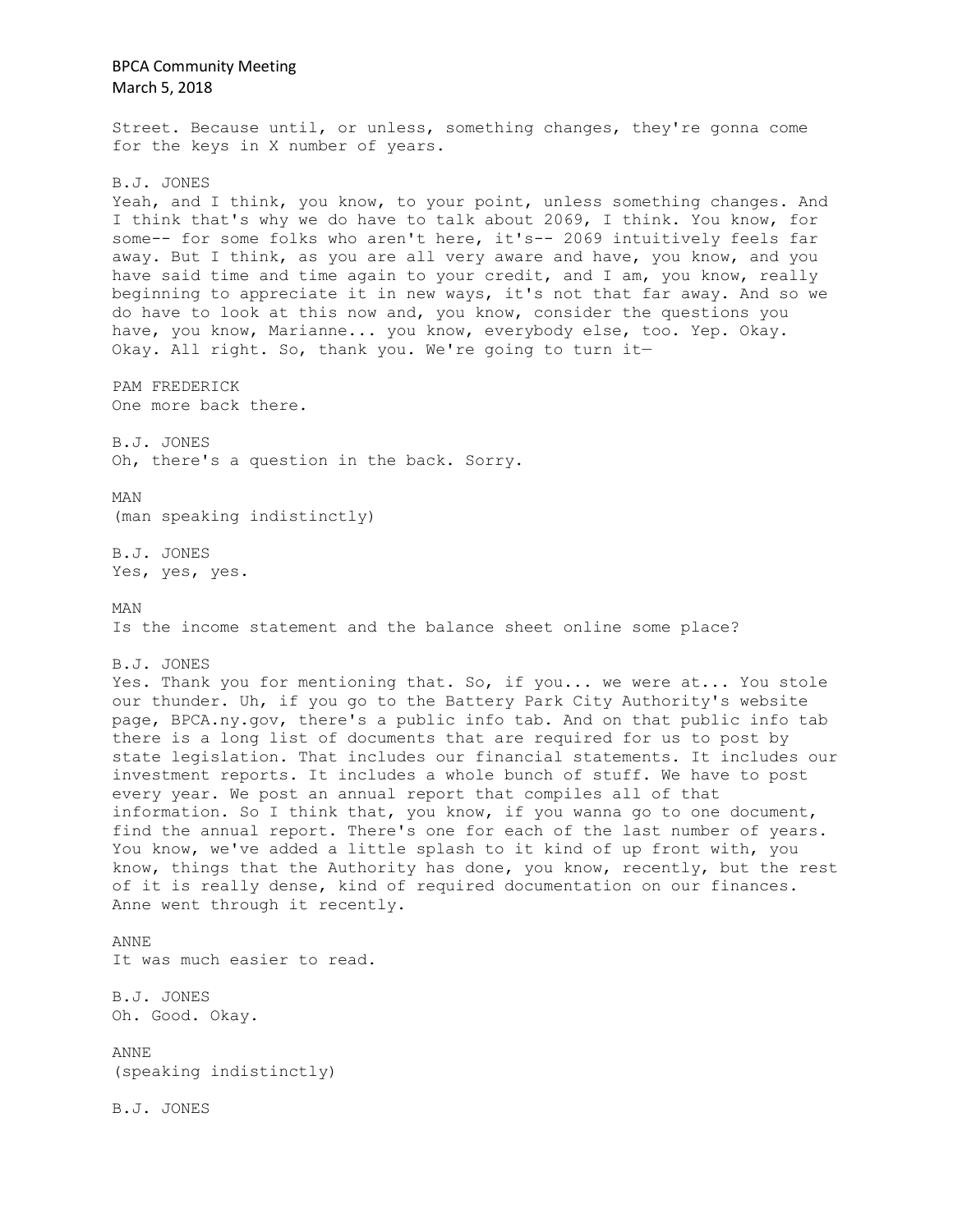BPCA Community Meeting March 5, 2018 So anyway-- so the annual report is online. Nick has been known to print hardcopies and deliver them to folks. So, if you-- if that would be easier, you know, we can make that available to you. NICK SBORDONE Yes. B.J. JONES Bill. Right. Okay. Got it. NICK SBORDONE I'll get you Bill. I'll send you the link. BILL No, you can save the tree. I'll... B.J. JONES Okay. NICK SBORDONE All right. B.J. JONES All right. Okay. NICK SBORDONE See? B.J. JONES Um, but if you can't find it... NICK SBORDONE Yup. B.J. JONES Tell Nick, too. I'm signing up Nick for stuff tonight. Okay, so this is the-- so that was the piece on structure. Thank you. You know, it has turned out to be a very helpful exercise for me and my colleagues, too, to prepare that because it's also helped us understand what's going on kind of behind the scenes here, too. We're going to move on to a new piece of art, and also finances. 'Cause when you think of finances you think of lily pads. (laughter) B.J. JONES Um... and, uh, so-- so I'm really thrilled to introduce Pam Frederick, our new CFO, who showed up on her first day and we said, "Good news. We have committed you at the last community meeting to speak about finances!" And she jumped right in, and I think the benefit to that for Pam, and a little bit for me, too, was that, you know, we've been looking at some of this stuff with new eyes. And that's helped us ask, you know, questions that, you know, maybe haven't been asked in a while. So Pam is going to go into detail about the numbers. You're gonna see some big numbers. You're gonna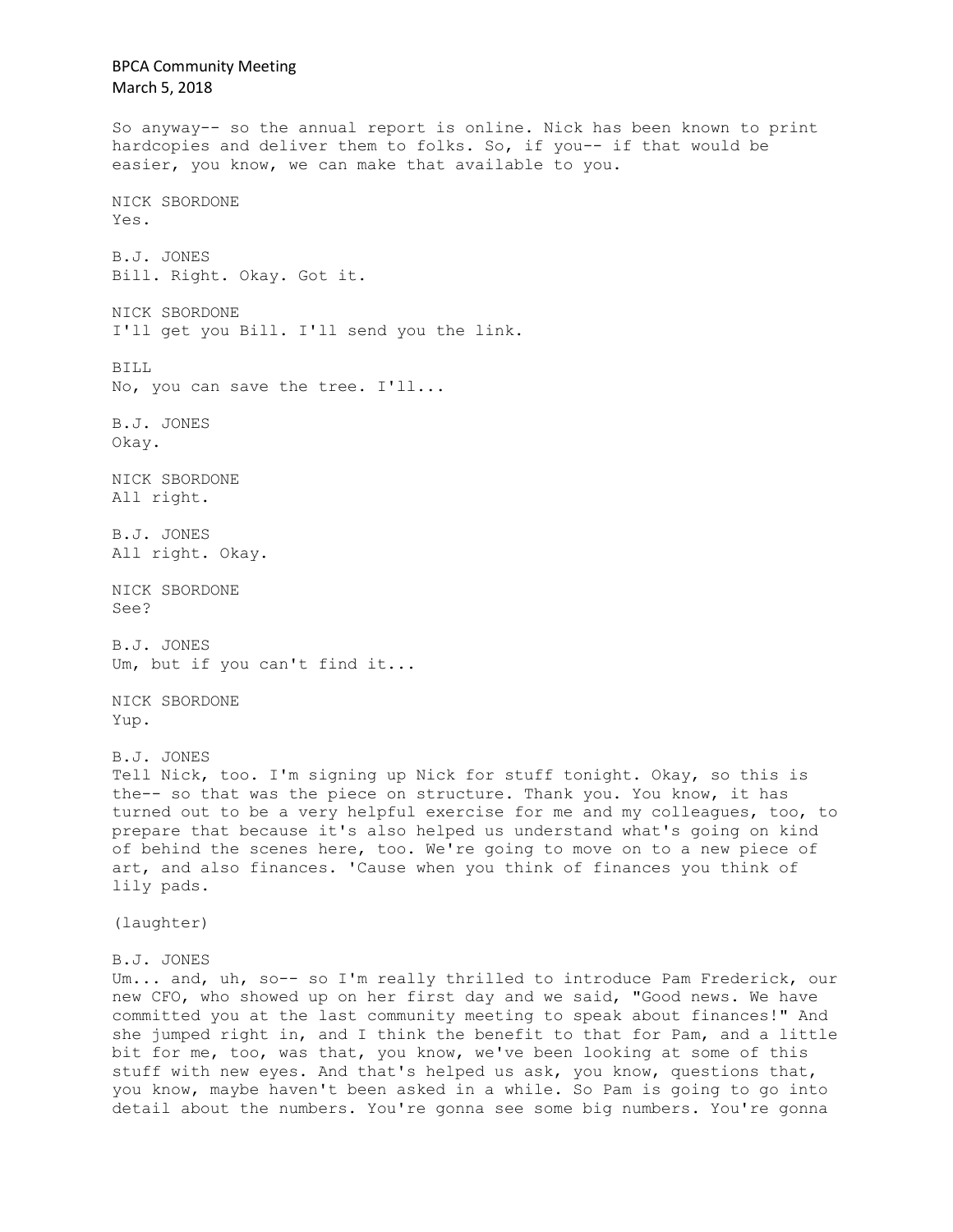hear about debt and investments and revenues and expenses. So, you know, please, again, this is kind of in the vein of our first attempt to be more transparent with you and talk to you in more detail about our operations. So, if you would, you know, save your questions about the numbers at the end, then Pam or I will be happy to answer them. If they are complicated or it might make this meeting turn into an accounting class, I would ask that you bear with us in that we take some of those questions offline. Either after the meeting we discuss it, or we'll put it on our list and we'll come back to, like, the Battery Park City Committee meeting, for example, and cover some of the things. I think, you know, what's more important to me-- I want us to try to answer your questions, but it's more important to me, frankly, to know what your questions are tonight because... the material is dense, and to be honest, we may have to go back and look at some stuff so we give you the right information. So Pam, are you ready?

PAM FREDERICK Yes, I am. (laughing) Thanks, B.J.

B.J. JONES Welcome Pam.

NICK SBORDONE Welcome, Pam.

#### PAM FREDERICK

Thank you very much for that wonderful introduction. As many of you may know from the last meeting, I joined the Authority this November. So it's been a bit of a whirlwind getting up to speed and being prepared for you guys this evening. I joined the authority after 27 years in banking, both in investment banking, commercial banking, as well as ultra-high net worth private banking. So, I have a fairly deep and broad financial skill set, which has been very helpful here. So this evening we're gonna do a fairly high-level overview of the Authority's financial position. And I've sort of looked at it in four broad categories. And, uh... There we go. Ah, yeah. So, as B.J. noted, we're gonna look at the category revenues, which really speaks to PILOT, and we'll look at expenses, which really speaks to operating costs versus non-operating. And then, on the asset-- the balance sheet side, we'll look at fixed and investment assets, as well as debt and other liabilities. And I don't expect you to see, read, or know any of the numbers on this page, but I just highlight it because it sort of gives a framework for how we'll be talking. On the left we have what is akin to the income statement, with the blue box on the top representing revenues, and especially for those of you who want to go to the website and look at the financial statements, this is sort of broadly outlining how we're covering those sections of the financial statements. So, on the left, operating revenues in orange. The block on the bottom, operating expenses, non-operating expenses. And then on the right hand side is the balance sheet with the assets in green. We always want assets to be green, as we also want to be true to green and the environment, but certainly assets. And then on the bottom we have the liabilities which are current and also reflect the debt. And we'll go through that in some level of detail. We'll try to drill down a bit further with the objective of really just illustrating some of the key drivers behind these categories. And you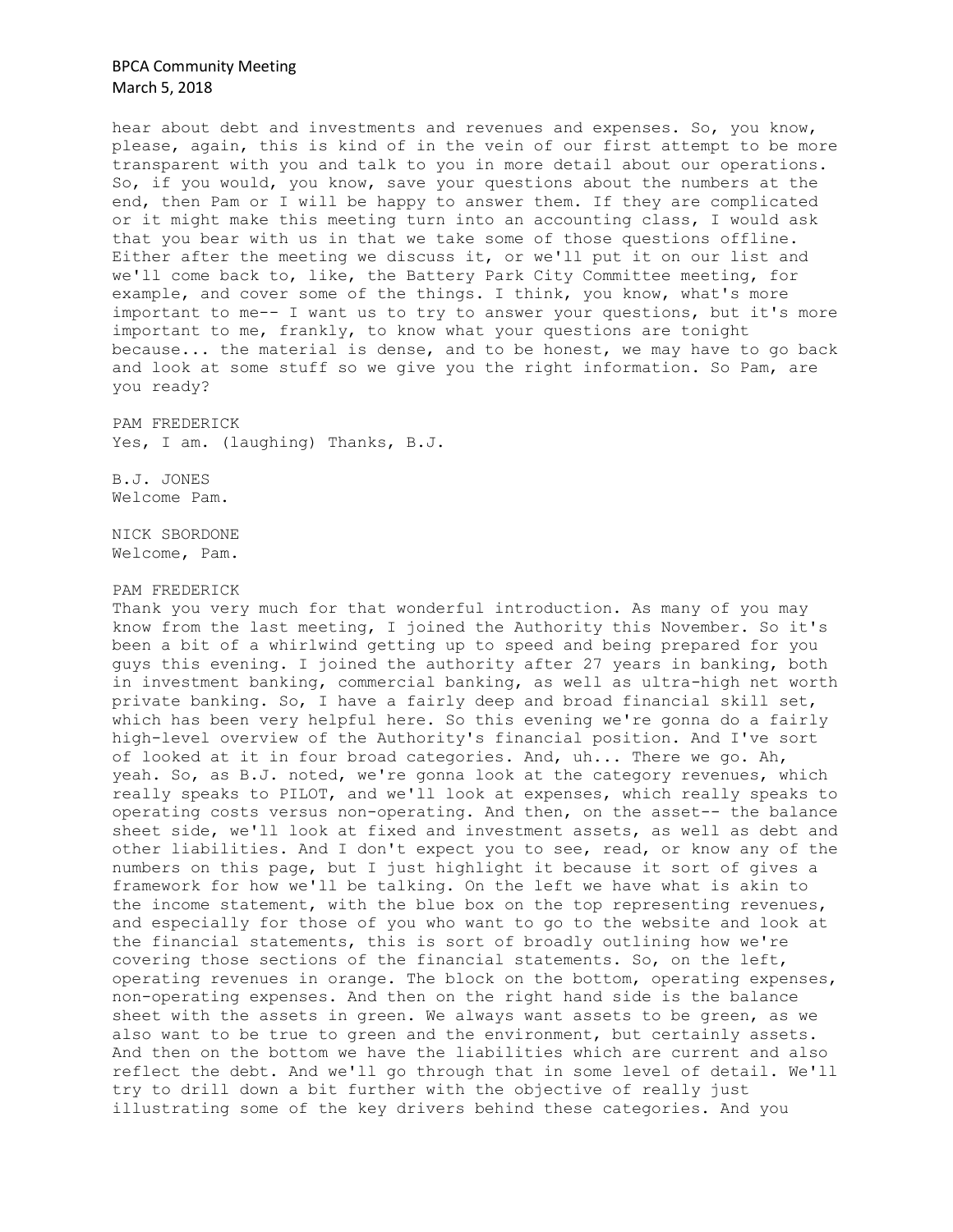talked about the website, so that's good. So, let's see... So in the first category, what are our revenues? So our revenues we generated in the fiscal year ending October 2017, \$295 million in total revenues. And it's really those that are the most important aspect of the Authority's and their position. In particular, we're driven by the collection of PILOT, as B.J., I think, really did a good job of illuminating exactly what PILOT is, it's really a collection of taxes on behalf of New York City. So rather than paying taxes directly to the city, they're collected in the form of PILOT by the Authority. And of the 295 million on the-- the pie chart on the left represents the breakout. And the key breakout, as you'll see, 74% of the revenues coming to the Authority in the form of PILOT with base rent representing 21% and the "other" category another 5%, and that 5% being composed of supplemental rents, civic facility maintenance fees, and small other fees like permits, etcetera, things like that. But of note, 95% of the revenues, or \$280 million are represented by the totality of PILOT and base rents. On a year over year basis, if you're looking at the right hand chart, what we've seen is that total revenues grew about 6%. And that's, again, driven largely by the PILOT revenues. So if we're looking over at the two... I don't know if you can read those. The PILOT are the two tall charts, obviously, representing the largest portion with the lighter color being 2016 and the darker color being 2017. So you can see in that third tall column that PILOT has increased over-- in 2017 over the 2016 amount. And the second, shorter column representing base rent. That also increased. But we see that as a much smaller, generally in the 2-3% range. Last year it was 2%. And then the much flatter being "other." That was an 8% increase, but that was largely due to a much larger share, or more stores opening up in the Brookfield buildings, and we generate supplemental rents from those retail outlets. So, let's see... Now, one thing we wanted to...

B.J. JONES Uh...

PAM FREDERICK ... point—

B.J. JONES Hold on. Anne?

ANNE Can I ask you a quick question?

B.J. JONES Sure.

MARIANNE Is PILOT only residential, or does it also apply to commercial?

PAM FREDERICK

So the question was, does PILOT only represent residential or does it also include commercial? And the answer is, actually, it's a combination of both. It's both residential as well as commercial collection of those payment in lieu of taxes. And that 7% was for both categories. But we did break out because we figured, for this meeting, it would be most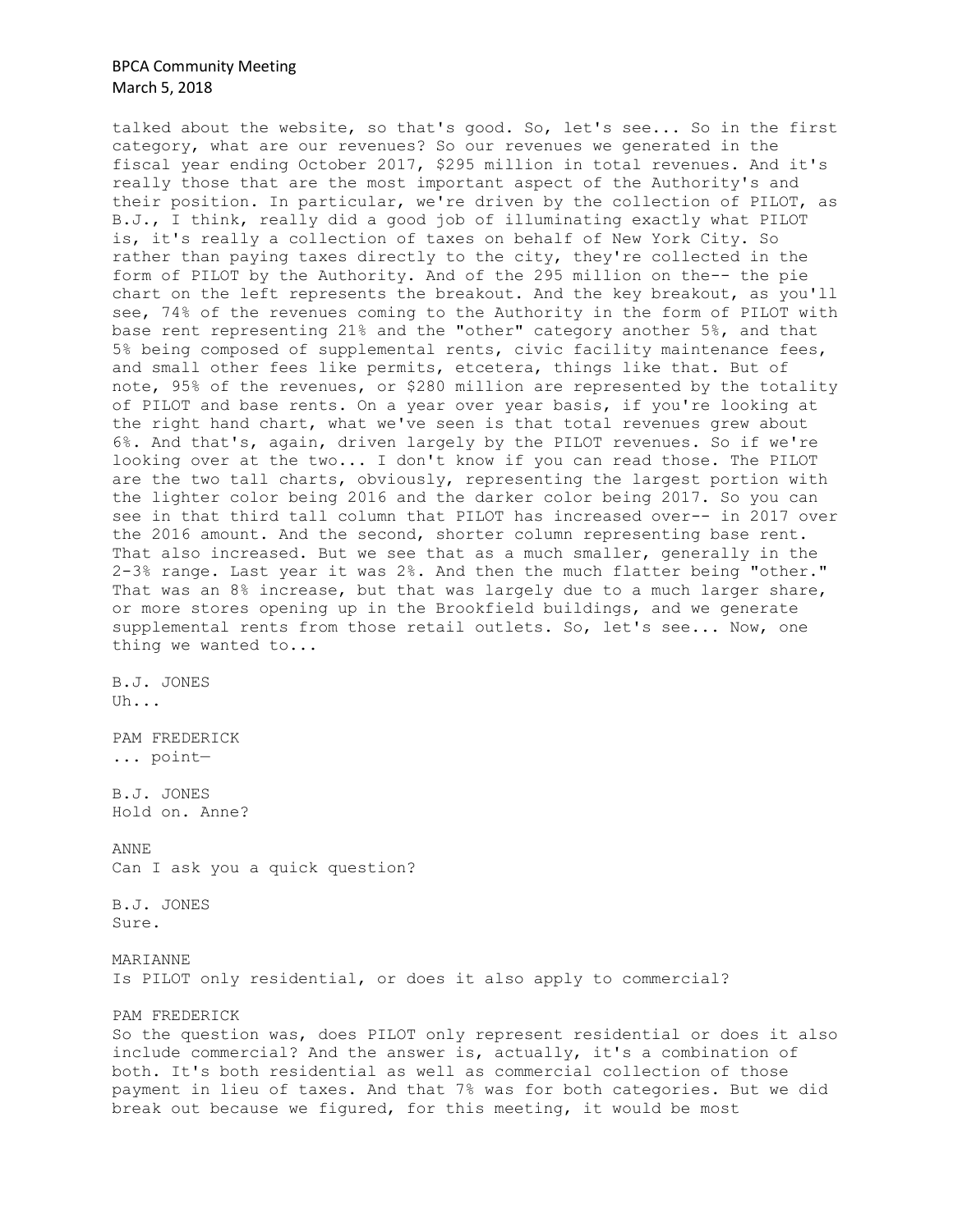interesting for you to take a look at You know, what's happening on the residential side, speaking to your point precisely. And PILOT, as we said, is really driven and determined solely by the city of New York. And it's a combination of the assessments, just like any other property that is assessed by a municipality. You have an assessment amount representing its value from the city's perspective, and then you have the actual tax itself. This chart only represents-- it represents the dollar value of assessments. And on a year over year basis, properties have had an annual rate of increase in, you could call it, a range from as low as 2.6% increase to as much as 6.8%. That was in 2014/13. But over the last three years it's been about a 6% increase. And so what we've seen is that the combined property value, or assessed value, has increased from 1.1 billion in 2013 to 1.4 in 2017, and that is about a 5.2% increase on average over the six year period. And then, as we've noted, New York City assessment, as well as the New York tax rate, are really the-- when you multiply those, that gives you your PILOT amount. And on a combined residential and commercial basis, that PILOT amount has increased by about 7%. So I think it's-- it's always, you know, difficult to pay more in taxes, but what it should also reflect is the fact that, over some very challenging years, we've continually seen the value of properties in the Battery Park City area increasing, at least on-- using this chart on an assessment basis. One question and point that we would like to come back on is the actual property value. And so we'll get that from our real estate advisors, and try to pull that out a bit further when we come back and speak to you, or in whatever form B.J. determines is best. But we thought that was an interesting chart, especially in light of some of the challenging periods we faced down here in the Battery Park City area. All right. So, so let's move onto expenses. So the expenses for the Authority, and to your question in the back about financial statements, all of this information is pulled from-- extracted from the financial statements, so they are exact numbers, not approximates. So the expenses were 272 million. And we've tried to cut that up a couple of ways to better reflect what is that-- how are those expenses generated, and what are they covering. So on the left hand side we have just to reflect that, from an operating perspective, it's only-- operating expenses are only 18%. And that would be things like wages and administrative costs, the cost of running the Authority, making it beautiful, running the wonderful programs is the transfer of PILOT to New York City. And B.J. talked about how that remaining cost is split up. So 149 million was paid to-- well, provisioned, we pay them once we receive requests-- provisioned for payment to New York City of 149 million in PILOT. And that's about 66% of non-operating cost, but also it reflects about 68% of the total PILOT that we've received.

NICK SBORDONE Okay, Justine.

JUSTINE I just have a question.

B.J. JONES Sure. Justine.

JUSTINE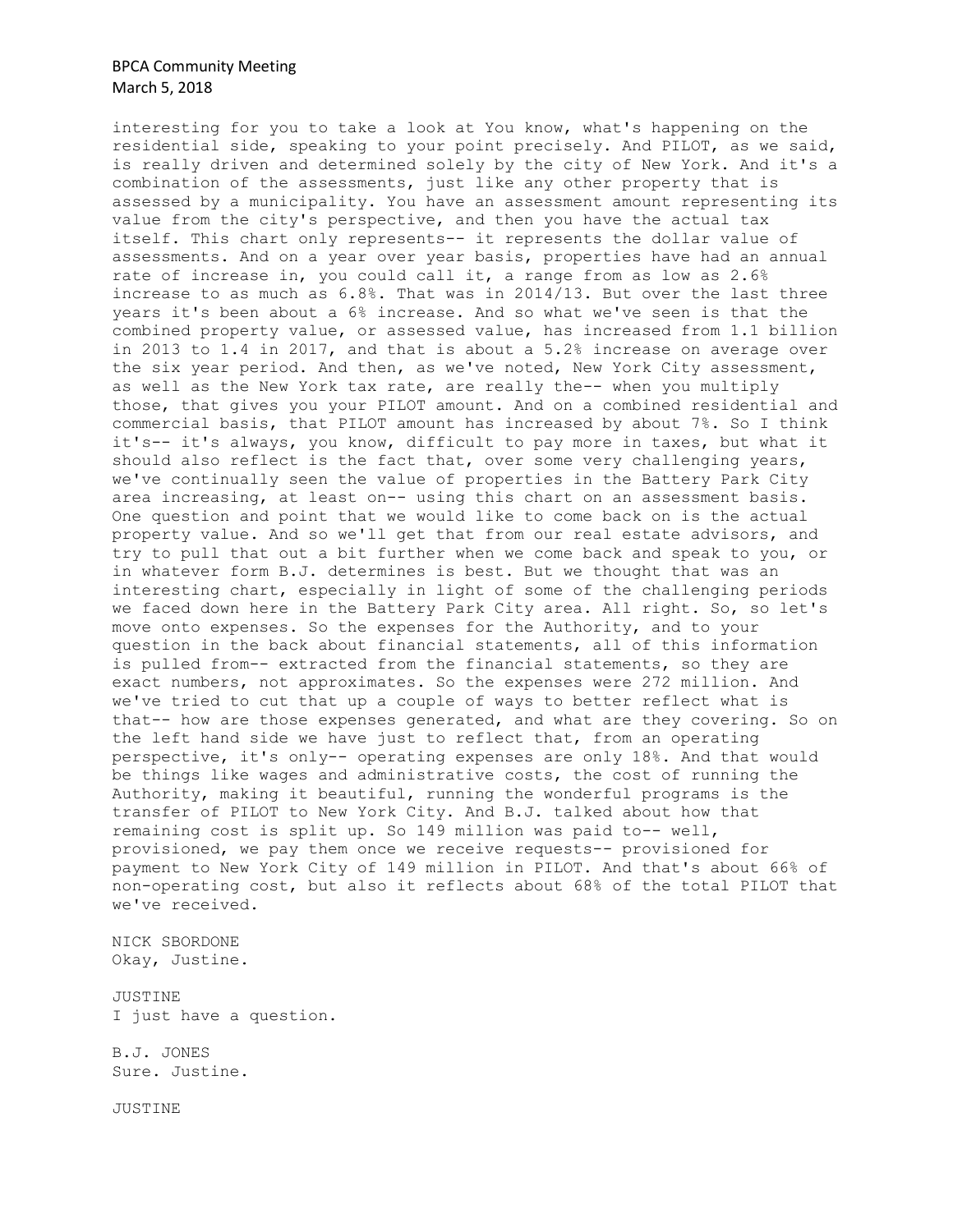BPCA Community Meeting March 5, 2018 Oh, thank you. Um so, is that transfer to New York City PILOT 66%, is that a fixed percentage? PAM FREDERICK No. JUSTINE I mean, I'm sure the amount isn't fixed, but... PAM FREDERICK Neither the amount nor the percentage. JUSTINE And who sets that? PAM FREDERICK And so it was highlighted a little bit earlier. JUSTINE I'm sorry. B.J. JONES I'll-- no, it's okay. I'll walk you through it, 'cause I wanna walk Tammy through it, too. JUSTINE Okay, perfect. B.J. JONES So we'll do it, but it is-- it's a portion based on the percentage of overall revenues that were PILOT. We then apply that same percentage basically to the remaining funds. But, um— JUSTINE So it's a fixed-- it's not really subjective. B.J. JONES It's kind of a fixed formula, but it's not a fixed percentage. PAM FREDERICK Yeah. And so that is done every year. Obviously, you know, your costs change every year. PILOT itself, the revenues change every year. Our expenses, you know, change within a band each year. Although, probably not as much as what we see on the PILOT portion. So the next largest share of non-operating expenses is a transfer of 44 million to New York City in this year, and that was under the 2010 settlement agreement that B.J. reviewed. So let's talk about... and the 44 million, I called that "Transfer to New York/Other," and the other is a small amount that was for the Thames, West Thames Bridge. So take those aside, that's about two million. 42 million in 2010 settlement agreement payments are provisioned to be paid to New York City. And that's— B.J. JONES And that's the joint purpose fund that I was talking about earlier.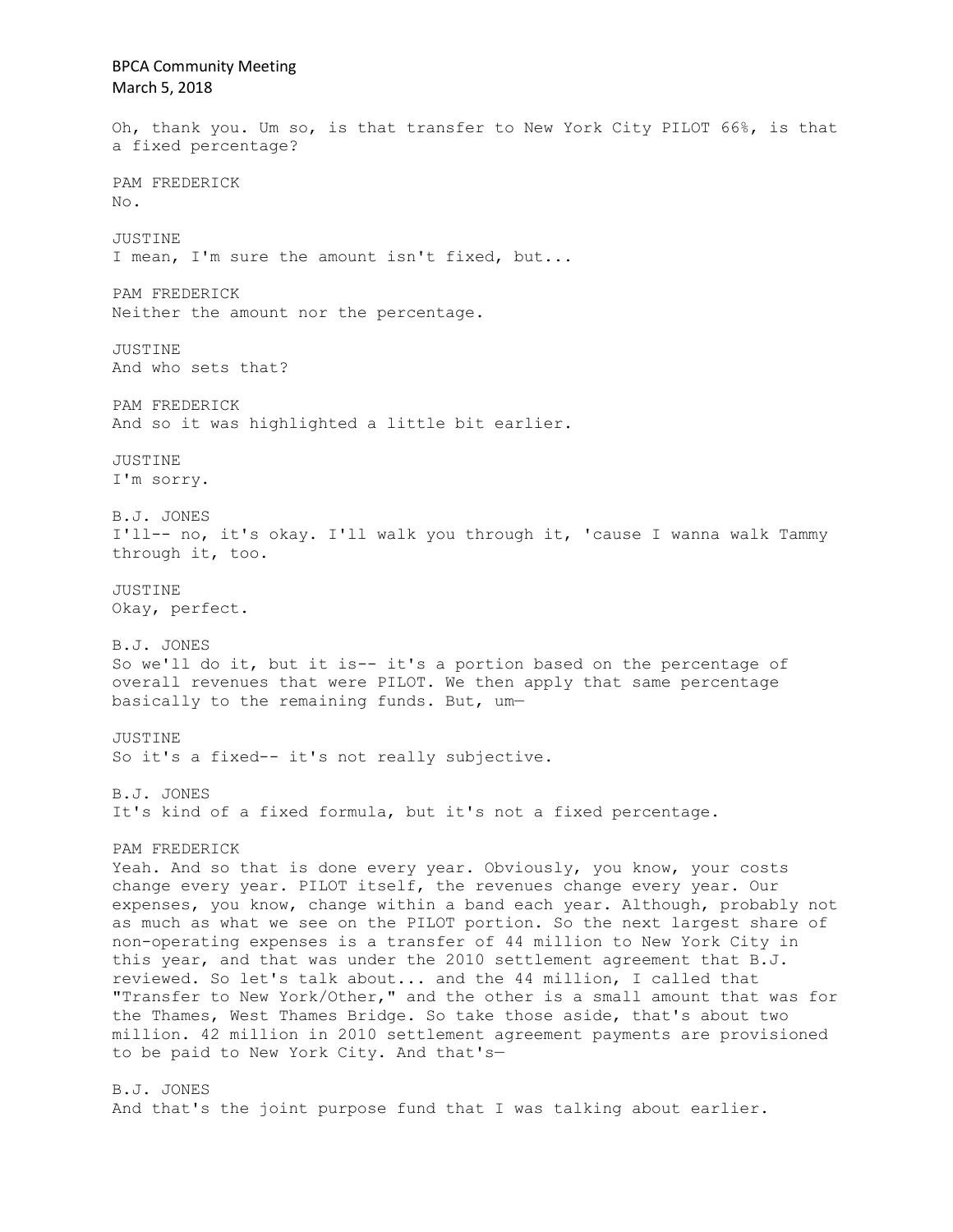### PAM FREDERICK

Right. And, I mean, that happens to align pretty closely to the Stringer number. So I think when you think about that stringer number, it's not additive to what is already happening. He's trying to find a way to specify how those funds are being used. It's not something that the Authority decides, it's a transfer to New York City and New York City decides. But, you know, when the next round of settlement agreement occurs, that whole discussion of allocation and where the money flows comes up again and it's a negotiation. But as to the current 2010 settlement agreement, that 42 million for the fiscal 2017 period-- and actually happens to be a similar number for last year-- that is transferred to New York City and New York City themselves will determine where those funds-- how those funds are being used. So we're not part of the public discussion about how it's being allocated. It's really a New York City discussion. The other thing I wanted to point out on this, on the right hand side, is another component of the non-operating, and that is interest expense. And so the interest expense is interest paid related to the bonds that we have outstanding. And that is a non-operating cost, but it is also a cost that comes out of revenues prior to the determination of the remaining funds that B.J. highlighted. So it's both- interest expense-- when that allocation occurs, we look at total cost. We're looking at our operating costs, we're looking at the debt service cost, and that debt service actually would be both the interest, which is part of the financial statements-- I'm sorry, I should call it the income statement, but it's also principle. So both of those are components that come out of the cash generated from our revenues. And so those are the key components. Again, you have non-operating being the largest, the lion's share of our expenses, and then how that split is largely to the transfer of PILOT. Second, the transfer of the 2010 agreement, both of those to New York City. And then the next largest being interest expense. There's always, whenever you look at a pie chart, some little sliver that's "other." That particular one happens-- the largest piece of that-- happens to be actually an interest income number coming off the investments that will hold, and you'll see those on the-- when we look at assets. All right, so this is just another way of looking at those same numbers, just honing in. So it's just another view. On the left, the 295 million in total revenues, which is the tall bar that you'll see. And that's 2016 on the left, and then 2017-- the group of three bars on the right. So, of the 295 million, 16% in that case went towards operating expenses while 76% went towards non-operating. And that's just as a percent of revenues. And that relationship has been fairly similar for the Authority both in 2016 and 2017. When viewing PILOT versus transfer, and that's what I-- versus the transfers to New York City, that's what I have on the right hand side. Just to give you-- just to capture those numbers a little differently. Of the 219 million in PILOT, 68% can be seen as used to pay for that 149 million in transfer provisions for New York City. And so that's on the- if you look at the bars on the right hand side chart, the first blue bar is representing total PILOT. The next larger bar is the amount that is being transferred for the PILOT payment to New York City. And then the next smaller being that 2010 settlement agreement payment. And you can see in '16 and '17, that 1020 settlement was about the same amount. But in total, about 291 million of the 219 million of PILOT is really provisioned as a transfer to New York City, and hat's inclusive of both PILOT and the 2010 settlement agreement. So you'll see that as sort of a continuing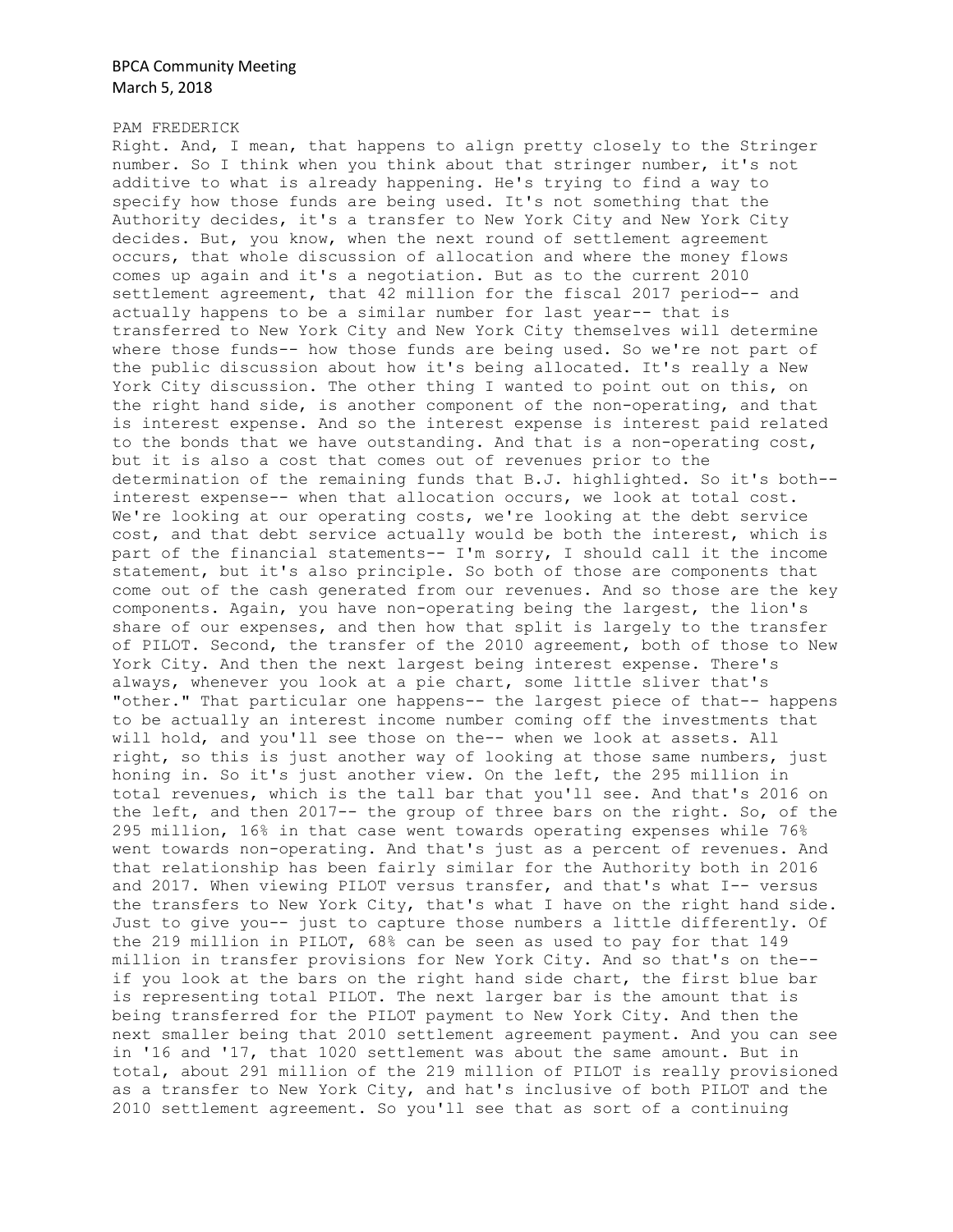theme, that there's a large pool of remaining funds. Out of the remaining funds, it's split two ways. Largely, transferred to New York City for the PILOT transfer, and then the second pool being the 2010 settlement transfer. All right, so-- so now we're gonna move to that balance sheet side of the chart that I showed you earlier. And like any balance sheet, you have current assets, you have non-current assets. In this case we also have deferreds, but the thing that I want to focus on here we have-- at the fiscal year end, October 2017, we had 1.1 billion in assets. And 81% of that were investment funds held under the bond requirements. And also, part of that was the project-- the Authority's fixed project assets. So let me break that down a little bit more. So the bond investment funds are pledged as collateral, and those funds include debt service, debt service reserve in essence. An operating reserve, as well as a capital project reserve. And those are fairly standard reserves that you would set aside in any other bond or bank financing. They want to one, know that you can meet your debt service over some period. They two, want to know that you're gonna continue to operate and generate those revenues that go to serve to repay debt, and then they also wanna know that the funds that you raised debt for. So those bonds were originally earmarked for some project. They wanna know that those-- that money will be available to complete those projects. And, as a for instance, in the 2000-- the last bonds were done in 2013, and of those we have around 33 million remaining, and that is funds remaining to complete projects that were originally earmarked in the 2013, when those funds were raised. So that's-- when you look at bond funds over there, that's actual cash that's sitting and pledged to bond holders. But it's pledged for very specific purposes. And then the Authority also holds reserves to meet its other, like any normal company would hold reserves to meet their financial and typically emergency needs. Would be things like insurance, legal, emergency, other emergency operating costs. Those are not pledged to bond holders. Unless there's questions, I'll move to liabilities. And the liabilities, they're- - it's the last of the four categories. So I'm surprised there's a lot of bright eyes still out there.

(laughter)

#### PAM FREDERICK

I know finance can be a little boring, but I'll try to keep it interesting and focus on the major components. So since the inception of the Authority in 1968, debt has been authorized by the state. And the city has authorized, you know, the use of that debt for capital investments, and that goes towards infrastructure and public development of capital projects in and around Battery Park City. Sort of to another point about what are the boundaries within those boundaries. And as B.J. noted there, couple of-- the bridge projects, for instance, where we may have had some portion that's allocated to the construction of those, but a fairly small portion. West Thames, we were very minor compared to the actual size of that bridge. The cost of that bridge, I should say. So debt is, in fact, the largest component of our liabilities. Out liabilities total 1.7 billion, and of that the bonds really represent about one billion of that. And so, when the Authority plans new capital projects, it seeks to increase its debt authorization and that authorization is issued by the state. And it also seeks capital project approval from the city. Now, if we receive that authority and we actually do issue more debt, it's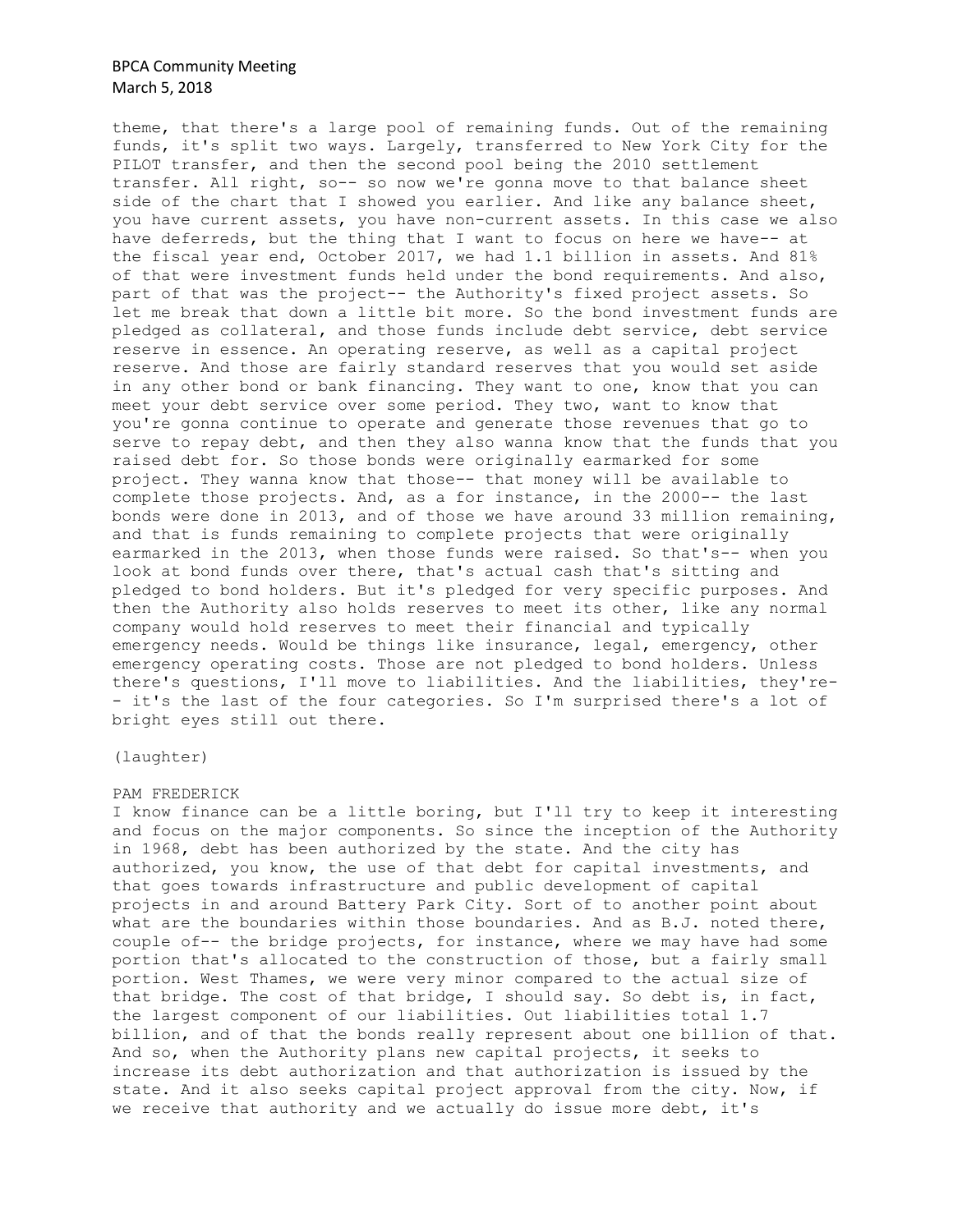earmarked for very specific projects within Battery Park City. Any rise in debt-- so, if we're increasing debt, what you'll see-- and as you probably saw from the prior slide-- it does not impact directly the level of PILOT. PILOT is purely assessment and tax rate by the city. And it also doesn't impact the other revenues. But instead, what does impact is-- a higher debt cost does directly impact the amount of available funds, remaining funds, available to make transfers. And so, as you can see, if you're a municipality and you're relying on someone to collect your revenues, you wanna know how are those revenues being allocated before I get my share. And so that's why you'll see us having the requirement to have capital projects approved by the city of New York. Because incremental debt does, in fact, impact the flow to New York. But, given the amount of improvements that you've seen over time, it-- you know, our pursued and, you know-- we happen to have Gwen here, and this is not focused on those specific projects, but we've done a very good job of, as an authority, saying what is necessary for Battery Park going to get approval- identifying the project, getting approval for it, designing it, implementing it. And so, I think that is certainly one area that there should be no question about, that we pursue the projects that are necessary to the wellbeing and sustainability of the area. The other thing I'll just make note of is that higher interest expense, if you do have higher debt or if rates are rising, also impacts what flows through. So we will see... I think in this environment of rising rates, and we are looking at that and are very focused on it, is something that impacts primarily the flow to the city. But it is something that we would want to be very judicious in reviewing and going to our board and making recommendations on how we might address it.

MARIANNE Could you clarify two of the items up there?

PAM FREDERICK Sure.

MARIANNE One is unearned revenue...

PAM FREDERICK Mm-hmm.

### MARIANNE

And then debt reliability (indistinct). And what is pension, and what is OPEB?

### PAM FREDERICK

Okay, sure. So unearned revenue is, not to repeat the words to define it, but basically what happens either as we have a new development, we-- some developers may choose to either pre-pay a sizeable portion of what they owe, what they would otherwise owe over time. And so, if they pre-pay us- and there's a footnote in the statement Goldman did on their building-- if they pre-pay us, we have those funds held, but we owe-- we earn them over time. So until they're earned as revenue, it's actually a liability. Right? So that's exactly what that is. I used Goldman as an example, but we've had that in other lease contracts whereby either we've asked the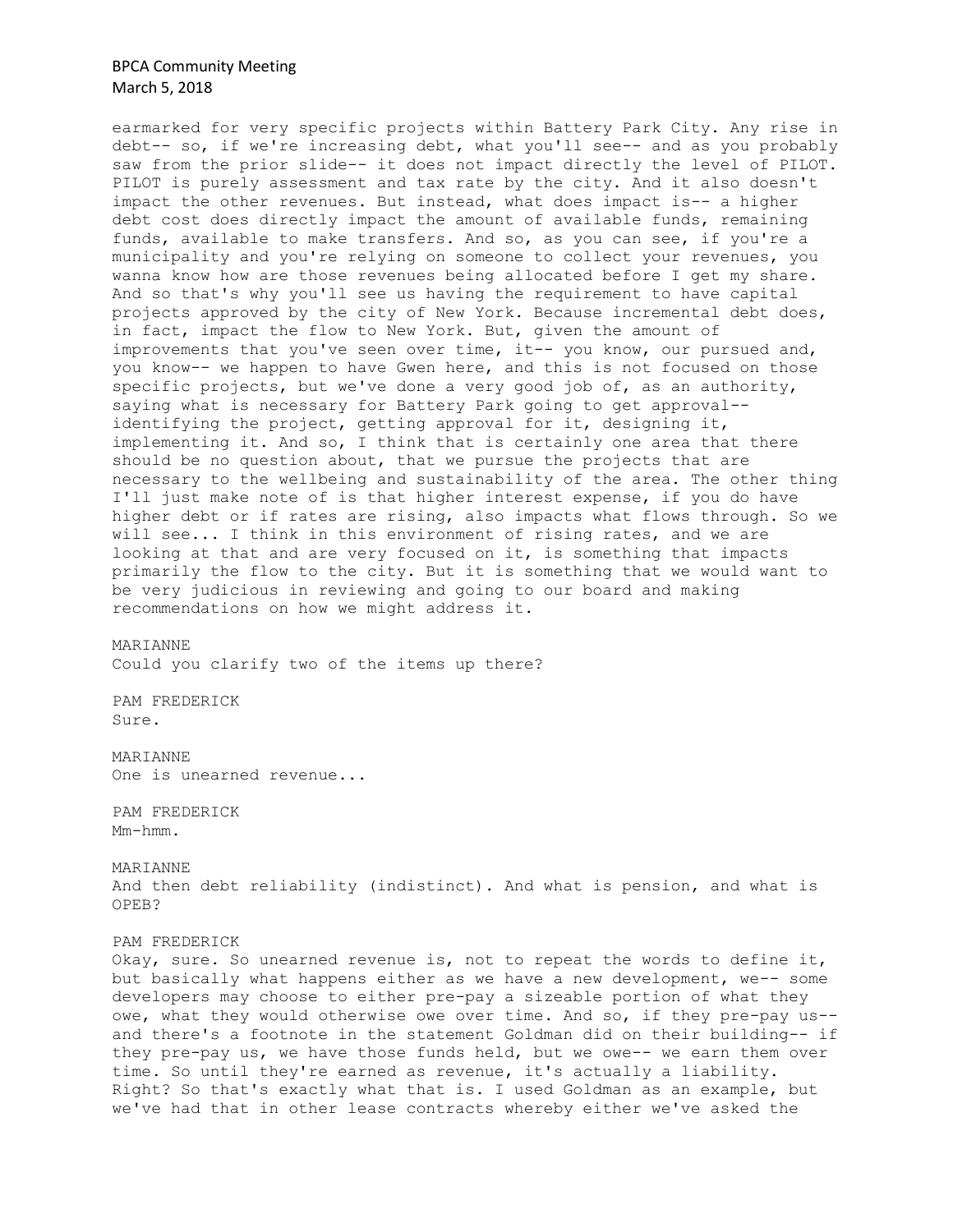developer to prepay some amount, and we hold that and we release it over time as it's earned. So that would be the concept of unearned, and that is actually a fairly sizeable amount. It's about 298 million. Happened to look at it today. The Pension and OPEB. Pension is what you would normally think of. OPEB stands for Other Post Employment Benefits, and that's generally healthcare. And that would be reflected on most statements. MARIANNE So those are related to employee benefits. PAM FREDERICK Employee benefits. MARIANNE Why wouldn't they be part of your-- well, they aren't part of your current operating because you owe them for future... PAM FREDERICK Correct. MARIANNE Thank you. PAM FREDERICK Thanks for answering that question for me. (laughter) PAM FREDERICK Appreciate it. And what you'll note, actually, is we have OPEB as-- and every entity has this, both corporations and government entities-- they'll have OPEB or pension as a liability because it is something that is reflective of potential costs over some future period. But you'll also find that there is an asset that covers that. So our other, using other post employment benefits as an example, that is something from an investment assets, we actually have those assets that are managed by our investment advisor. The pension on the other hand is a New York state pension, so the-- we pay funds to them to cover the costs of our employees' pension, and that's not held as an asset on our statements. And did I answer-- did you have another one? MARIANNE No, that's good. PAM FREDERICK Okay. B.J. JONES Justine. JUSTINE Um, just a clarifying question. So the unearned revenue... so Goldman Sachs pays you the \$295 million...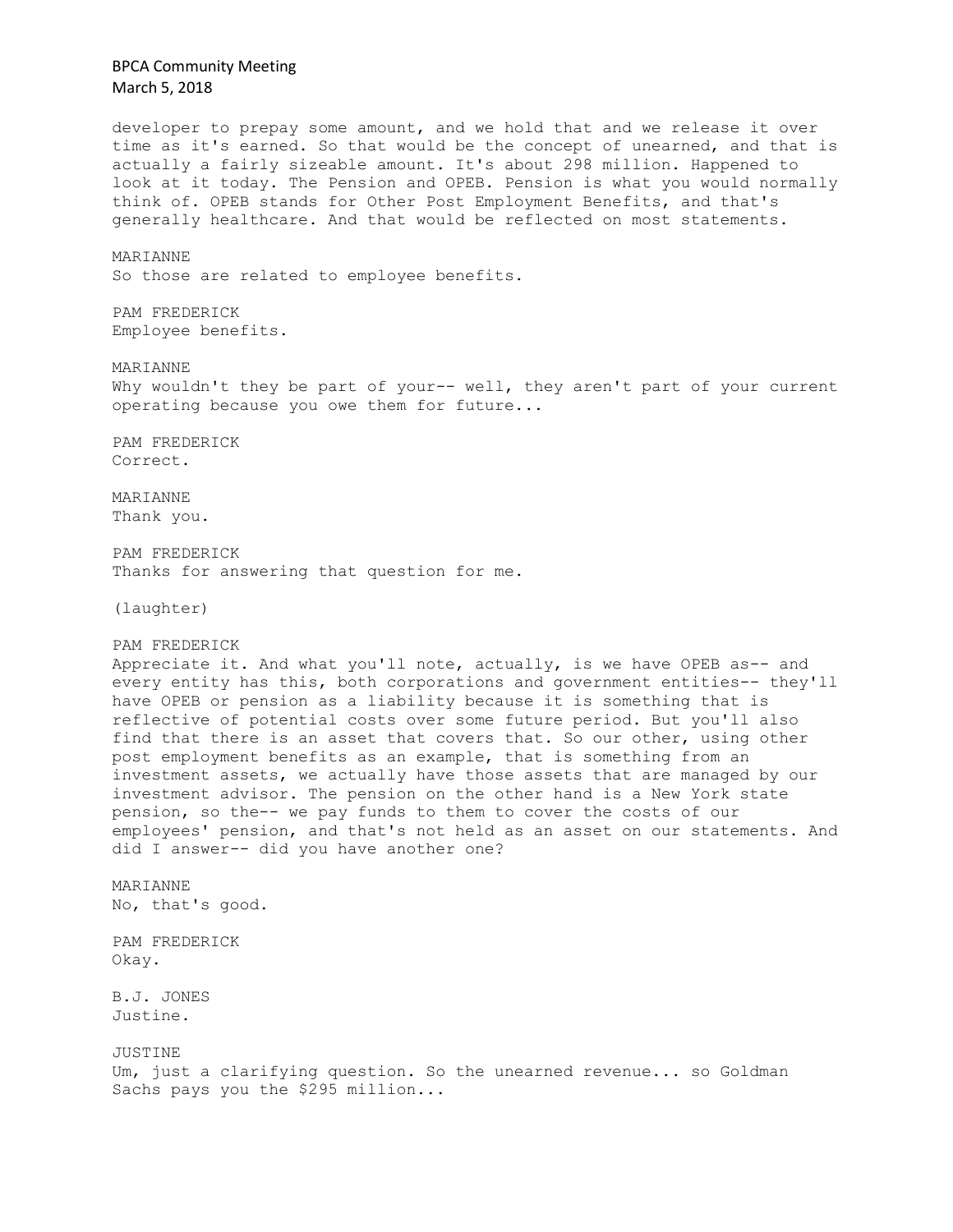BPCA Community Meeting March 5, 2018 PAM FREDERICK Yeah, that wasn't— JUSTINE I mean, I'm making it up. PAM FREDERICK Yeah, okay. JUSTINE I get that you're making it up too. PAM FREDERICK I don't want to misrepresent... JUSTINE No, no, no, no. PAM FREDERICK ... what we hold for Goldman Sachs. JUSTINE No, I get that there's money-- so they pay you that money, and it sits there and it's in the bank. So it's unearned revenue because you're gonna take it out because you earn it... whatever. PAM FREDERICK Over time. JUSTINE Ten percent a year, whatever. PAM FREDERICK Yeah. JUSTINE And then-- but the rest of it is sitting there earning income. So that would also be reflected as your income revenue? PAM FREDERICK There might be some-- that might be a small component of income... JUSTINE Like, interest. PAM FREDERICK ...generating, yes. JUSTINE Okay. PAM FREDERICK Interest or investment income, I would call it.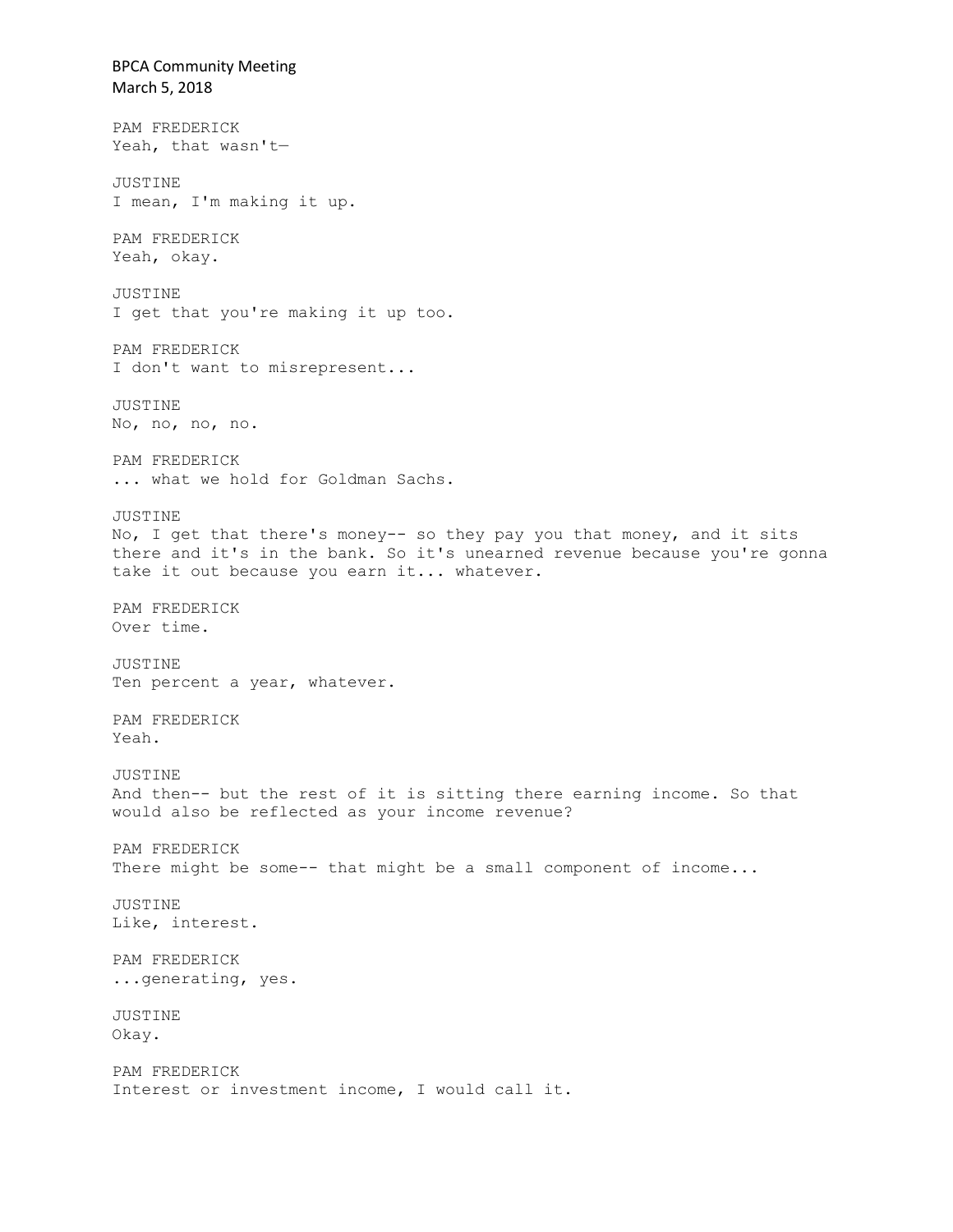#### JUSTINE

And a question about the... debt-- Authority's debt not affecting PILOT or base rent... How—

PAM FREDERICK Oh, okay.

JUSTINE I mean, how does that-- How is it that the city would come to you and say, "Well, you paid us, you know, \$200,000 last year. You're only paying us \$100,000 this year. What's up?"

#### PAM FREDERICK

Mm-hmm, mm-hmm. I think... when we decide on-- when we propose capital project and capital improvement that we think are necessary, it's very clear what is the source of funds to pay for that. So, as part of their decision making process, they're very well aware that if they approve capital improvements, and the Authority, we as an authority, will go and raise funds, if they're not already in house, we'll raise funds for those projects, and there will be interest and we do have to repay it. So it doesn't change the amount of PILOT, right, because PILOT is an-- it's a completely separate calculation by the city of New York. They calculated it in much the same way they calculate other areas of the city. They'll determine and assess value by whatever their complicated measure is, and they'll determine a tax rate. So that is not a direct impact. There may be more pressure if there is pressure to say, "Is that project necessary?" And we fight to say, yes, it is, and that's why I wanted to make the point that the... only if you looked at Battery Park and said, "Our infrastructure is failing, we are doing much worse than other areas of the city," could one say that we haven't been successful. The fact is we've been very successful at getting things approved and done, but they take debt. And a necessary flow of that debt is you're gonna have financing costs, and that will be interest and then repaying that debt. And so as a part and parcel to approving projects is the understanding that, you know, we'll have to-- we'll have costs associated with that.

#### B.J. JONES

And to your point I think, Justine, that even though our debt doesn't affect the amount of PILOT coming in, it would eat into the remaining funds that we divert to the city.

JUSTINE It would have some sort of impact.

B.J. JONES Because it would-- because of—

(talking over one another, indistinct)

### B.J. JONES

That's absolutely right, which is, I'm sure, why their sign-off is required when we decide to pursue a capital project, and why-- You know, and again, they have in the past signed off on, you know, our capital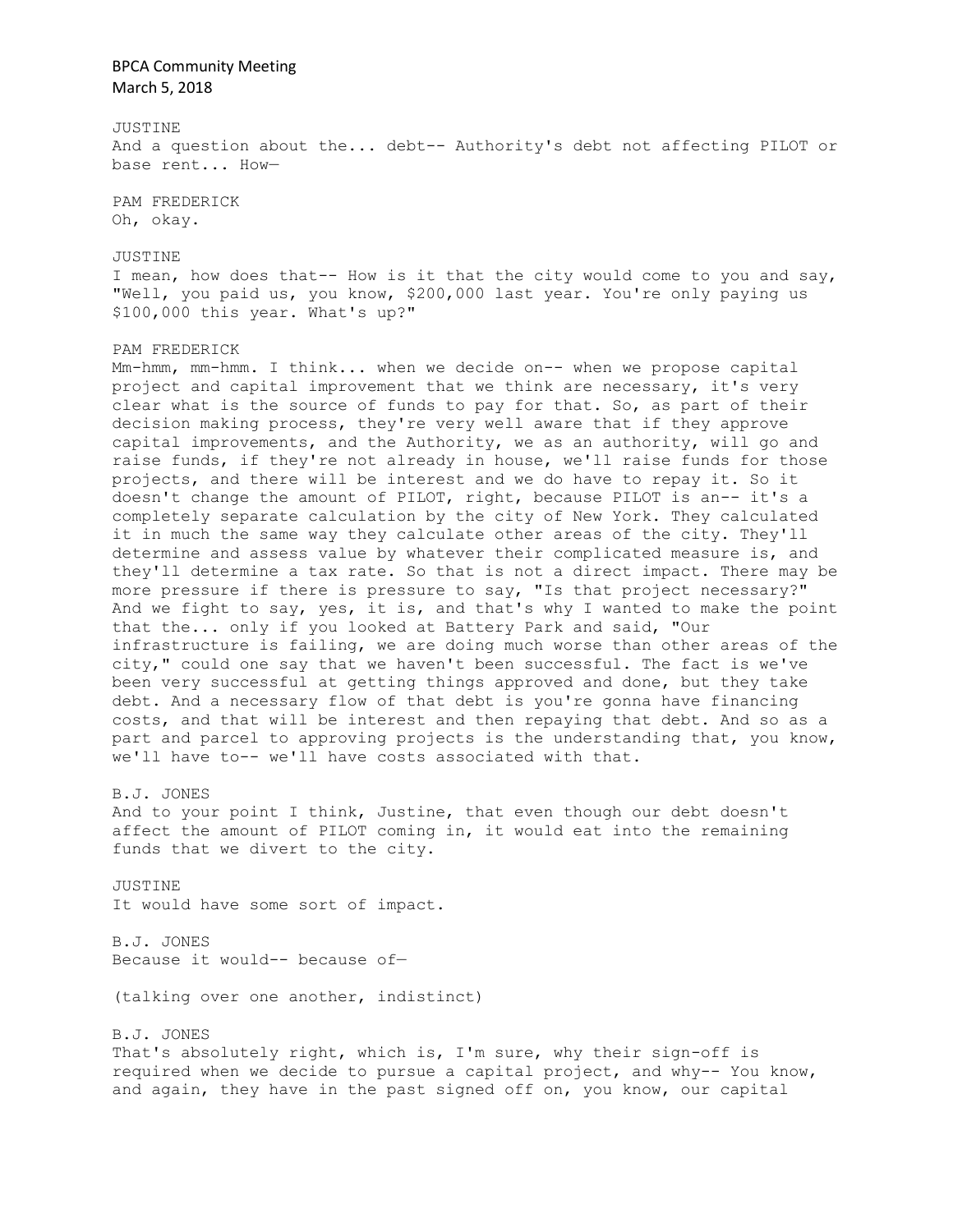BPCA Community Meeting March 5, 2018 initiatives. And, you know, hopefully will do again. But that is why we do have to kind of engage in this dance with them... PAM FREDERICK Yes, exactly. B.J. JONES ...as we start making plans for the future. JUSTINE And it's the city, not the state, or both? B.J. JONES It's the-- So, it is the mayor and the comptroller that have to-- both of them, or their rep-- designee has to sign off... on our plans. JUSTINE Thank you. B.J. JONES Yeah. NICK SBORDONE TERESE. TERESE It seems to me-- It seems to me that the economic environment right now is somewhat chaotic, is somewhat, perhaps, uncertain. (scattered laughs) B.J. JONES You don't say? TERESE So, you're making some commitments that could have long-range implications in an uncertain environment. How do you deal with this? What's your margin of error? What do you have that will keep you from going... that way instead of that way? I'm saying this very awkwardly... PAM FREDERICK No, no, I know exactly what you're saying. So... If I read you correctly, it's... the market and the environ-- economic environment is unstable. But, I would almost say right now is actually better than it was in 2013 when we raised the last amount of debt. Right? So we have significant growth, or we've got near-full employment, you know? So, from an economic perspective in the U.S., even with a lot of the volati-- the things that we keep seeing in the headlines on a day-to-day basis, there appears to be a lot of volatility, the underlying economics are fairly strong. But that can always change, right? You know, 9/11-- not 9/11. The economic recession happened very quickly, basically-- it felt like in a month, because, you know, September and the fall, you know, when we saw the economic crisis hit, you know, run ahead, that happened in a month, and literally by December things turned. Now for us, I think, for Battery Park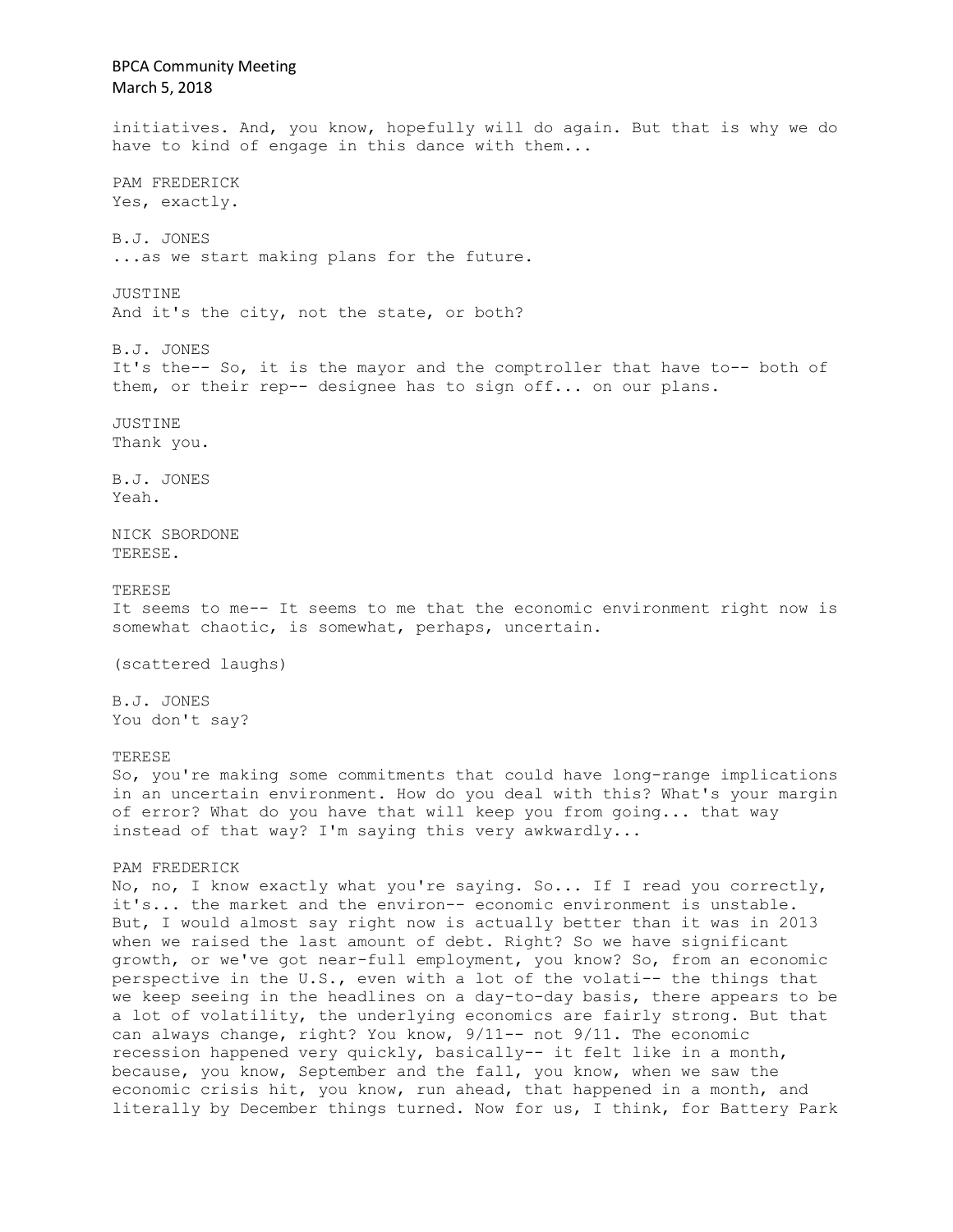City, we're very fortunate because, as you saw, our operating costs are a very slim proportion of what we bring in. And the fact that debt service and operating costs are paid prior to any transfer to the city, we have a fairly sizeable amount of residual remaining funds available to meet both our costs from an operating perspective, as well as the costs from a financing perspective. But we also have a very good credit rating. And that credit rating-- the underpinning is: Are you operating in a very sound-- on a sound basis? And part of that is, you know, what is your ability to cover your debt. It's multiple times of the actual debt service that we have. So what one wouldn't do is just run amuck and, you know, develop any capital plan that anyone raises their hand and says, "I'd like to have that." That's not what we do, and I don't think we'd be able to get that approved. And to your point, the city probably wouldn't approve it because it's not, you know, showing fiduciary responsibility. And I think that has been and will always be our approach. One, to ensure that we can meet our debt service. Which, even though we have sizeable coverage, that we would be very judicious in our approach, and that we would do the things that we think are necessary to sustain the... community. And-- you know, you've had a lot of presentations for Gwen, so we won't ask her to repeat that tonight, but maybe at another time. But I think that making very reasonable decisions on what projects you will approach, and not putting undue pressure on the finances of the community, are basically the underpinning of what we have. Even though we have sizeable flow of funds, we're very careful about what we try to do, and try to make very good decisions.

TERESE

Can I ask a follow up on that?

WOMAN Oh, may I go first?

B.J. JONES Oh, hold on, Terese. We got a question in the back. Hold on. Yep.

MARIA SMITH

I'm Maria Smith and I've been on the community board a long time, and I've lived here about 30 years. So thank you for this. It's a good refresher, for me. But let me just-- I'm-- I speak very plainly, and I always felt whoever created this created, like, a level of Dante's Inferno, because there's so many organizations involved and so many sign-offs, etcetera, etcetera. But let me put it in a very plain speak point of view. We have one meeting every year at my condominium. I live in Battery Point, I'm the vice president of the board. President of the board is Pat Smith. He's still here. The worst meeting we have of the year is our budget meeting in December, where we decide how we're going to pay the PILOT.

B.J. JONES Hmm.

MARIA SMITH And every year, just about since I've lived here, 30 years, we've had to scramble to figure out how we're going to meet that obligation. My quote in the paper today was, despite what people might think about people who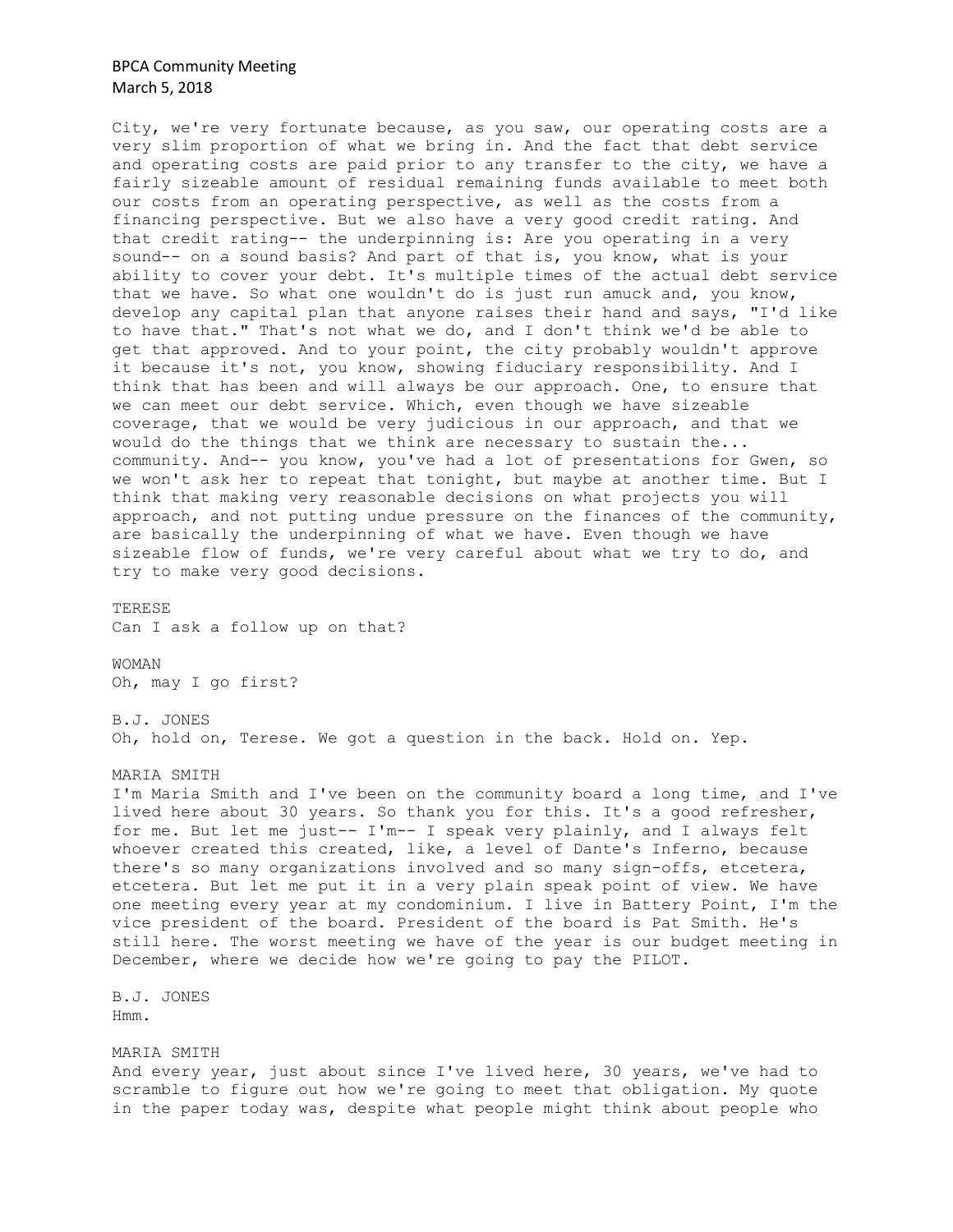live here... not all of us are multi-millionaires. Certainly I am not. I wish I were, I'm not. Don't hold it against anybody. God bless you. However, I think this is all very good and it's very good to understand it, but I think with the Authority-- and I've been saying this for a long time. I think what the Authority has to realize is that if you want to keep the people living here, something's gotta give. Because the price- the rates keep going up. And we all read the offering plans. I mean, I'll be honest about that. But no one, I guess, really realized what an impact that would be. And I have to say this: I resent the fact that we're such a wonderful revenue producer, and if I remember the other pie chart, only 18% goes back into this neighborhood. I have a real problem with that. Because I see a lot of things that can be improved down here, and this is a beautiful neighborhood, don't get me wrong, and I've seen it grow and I love it and that's why I live here. But I don't think the Authority or the state or the city or the comptroller... I don't think they really get it. And I will tell you that at the last meeting we had, we raised our maintenance, I think, 5%. And for some people that's a big hit. Okay? And they're saying to me, "Maria, what are you doing to me? I can't afford it. I can't afford it." We have people who are retired, we have people who are senior citizens, we have young families, etcetera, etcetera. I'm not gonna go on and on about this, but, you know, you've got a problem. And I don't even expect a response, quite frankly, okay? I really don't. I don't wanna put anybody on the spot. But you've got a real problem, and unless somehow, some way people rethink this contract, or whatever you wanna call it... I don't see this neighborhood really going forth the way it should. And we've had a rent strike before. And there's been talk about that again. And I'm not saying I'm for it, I'm not saying I'm opposed to it, but I don't like being taxed unfairly. And I have to say, from the deepest part of my soul, I don't think we're being taxed fairly. And I don't think we're getting the services we pay for. And the affordable housing thing, I've heard that since the day I moved in here. And somehow we still don't have enough affordable housing. So I don't know what the city of New York is doing with the money, but I'll tell you one thing: I'd rather the money be spent by you for us as soon as possible.

B.J. JONES Okay.

MARIA SMITH So that's my spiel. Thank you.

B.J. JONES Thank you.

(applause)

B.J. JONES Um, uh, Marianne and Terese, too. Yeah.

### MARIANNE

On the topic of base rent... I know that the city determines the PILOT amount, but base rent, is that determined within each building's lease?

B.J. JONES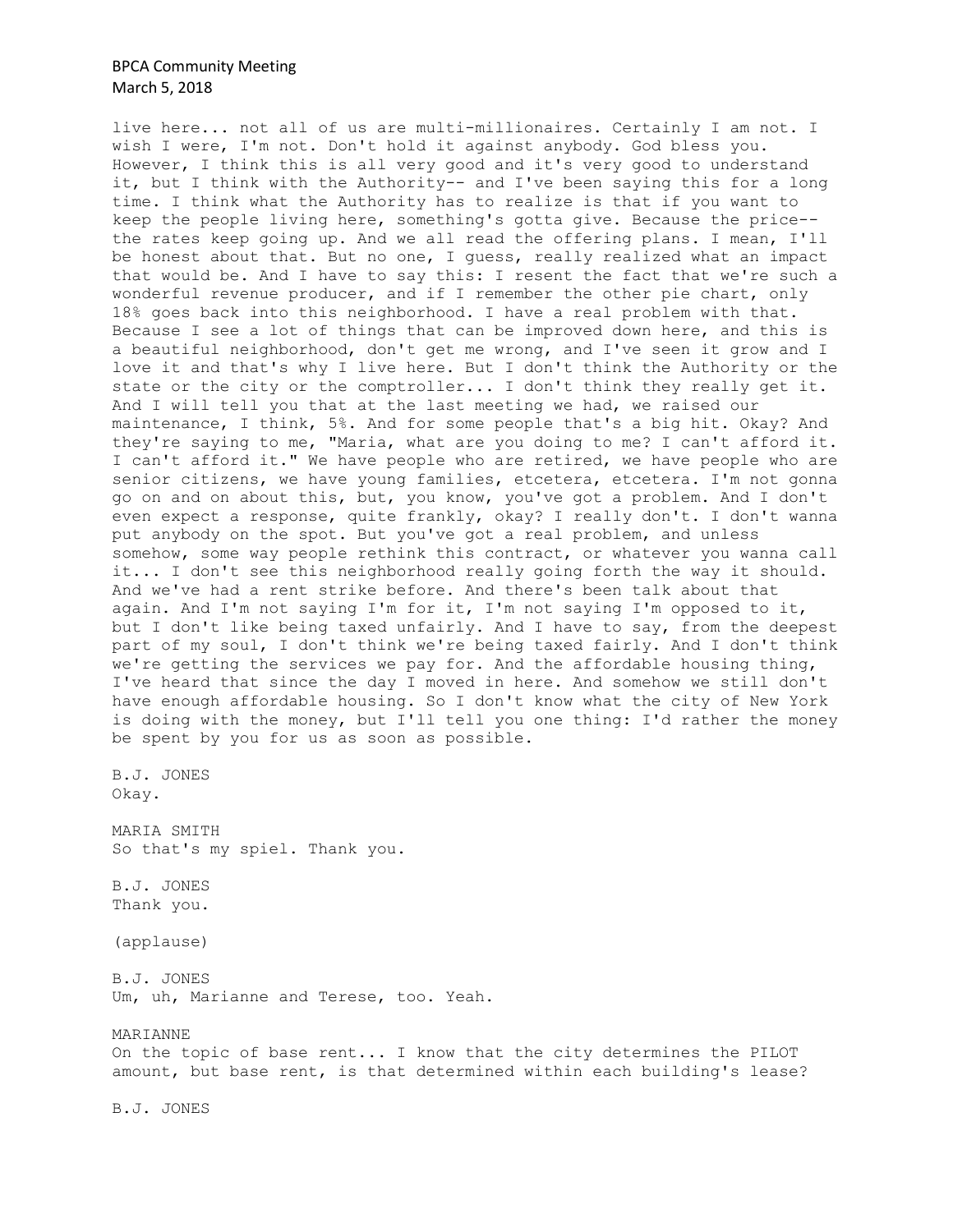Um, yes. I'm gonna talk about ground leases and ground rent in the next section here in a minute, but yeah, kind of building by building. Yeah. Uh, Bob.

#### BOB

I was just wondering, um... Battery Park City has some remarkable commercial assets. We have the Mercantile Building out here, we have that wonderful Winter Garden, the tremendous World Trade Center assets. And then going down, I'm not sure who owns or controls Gateway. But... is there some dynamic to making those things more profitable? Or does Battery Park City Authority make kind of commercial operating decisions about rental rates, how they hire? For example, Westfield and how that all works, you know... What kind of opportunities are there for kind of growing the revenues out there?

#### B.J. JONES

Yeah, that's... You know, I guess the short answer of the question-- the short answer to the question is that, you know, our commercial tenants pay base rent, too. And, you know, Pam talked a little bit about the sliver of revenues that we get from retail. And, you know, to your point that, you know, there may be-- I think what I hear you saying is that maybe there's an opportunity to get to kind of maximize revenues more from the commercial side of Battery Park City, which is-- yeah, which is an interesting point, rather than on the backs of residents. Yeah, yeah, yeah. Yep. Oh, yeah! Hello. Um, Frances in the back. Yeah.

### DENISE

Denise (indistinct). First of all, I came to this meeting to thank you. The last meeting we were at, we had a big discussion about security in the neighborhood and so on. And I said we didn't have a call radio. We now have a radio, which-- walkie-talkie, like all of the residential buildings are. So thank you for listening to us, and thank you for actually making something happen, not just give us your word for that. So thank you very much.

(applause)

DENISE And just quickly, not all commercial spaces are big and huge.

B.J. JONES Yes, yes, yes, yes. You're right. You're right. Absolutely.

DENISE So all the mom and pops of us that are out there, are hurting extremely. We pay PILOT also.

B.J. JONES Absolutely.

DENISE On top of rent. And so it's not easy for the small.

B.J. JONES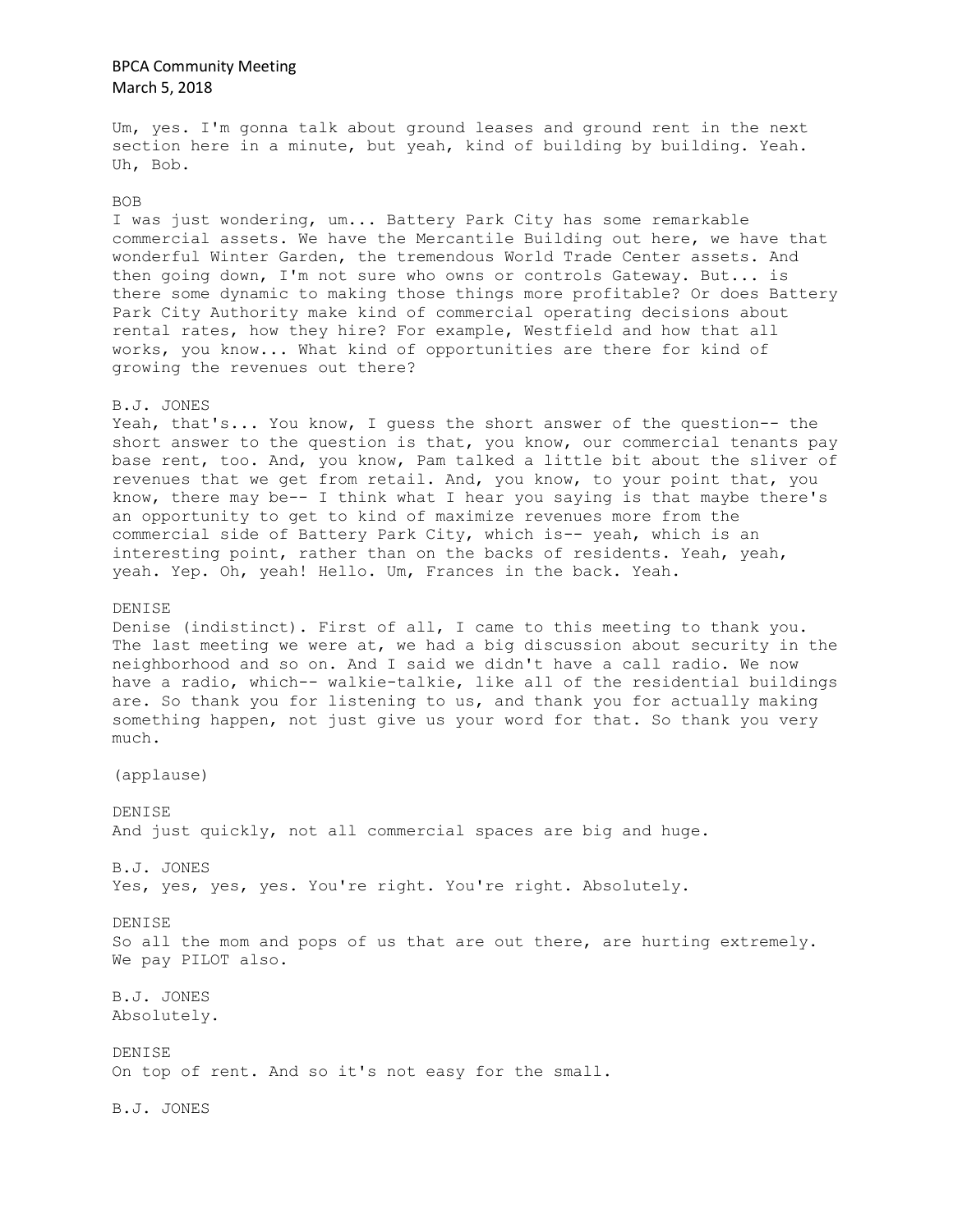BPCA Community Meeting March 5, 2018 Yeah. You're right. Fair point. Thank you. NICK SBORDONE All right. B.J. JONES Okay. Pat? PAT When we were negotiating the ground rent revision back in 2009, we discovered from the Authority, the Authority had the information, the amount of ground rent collected from commercial properties and the amount of ground rent collected from residential. B.J. JONES Okay. PAT Do you have those two numbers now? We were able to get it from the Authority in 2009. B.J. JONES Ye-- Yes, we have those numbers. I don't have it here, but yes. We do have those numbers and we can share them. PAT All right. B.J. JONES Yeah. PAM FREDERICK Happy to. B.J. JONES Yep. (man speaking indistinctly) B.J. JONES Exactly. Yeah. Yep. Yeah, Terese. We owe Terese a microphone. Frances, up front. Sorry. Frances is burning calories tonight. Okay. TERESE Pamela, I have another question based on what you were saying before about expenditures and-- and the absolute necessity of something happening. Resiliency is a big, big, big expense that's looming here, and it's gotta be addressed. It's gonna be huge. So how-- going back to my question about the margin of error and how you can deal in an uncertain environment with something that is looming, has got to be addressed, and is going to take a while to bring to fruition. PAM FREDERICK Yes.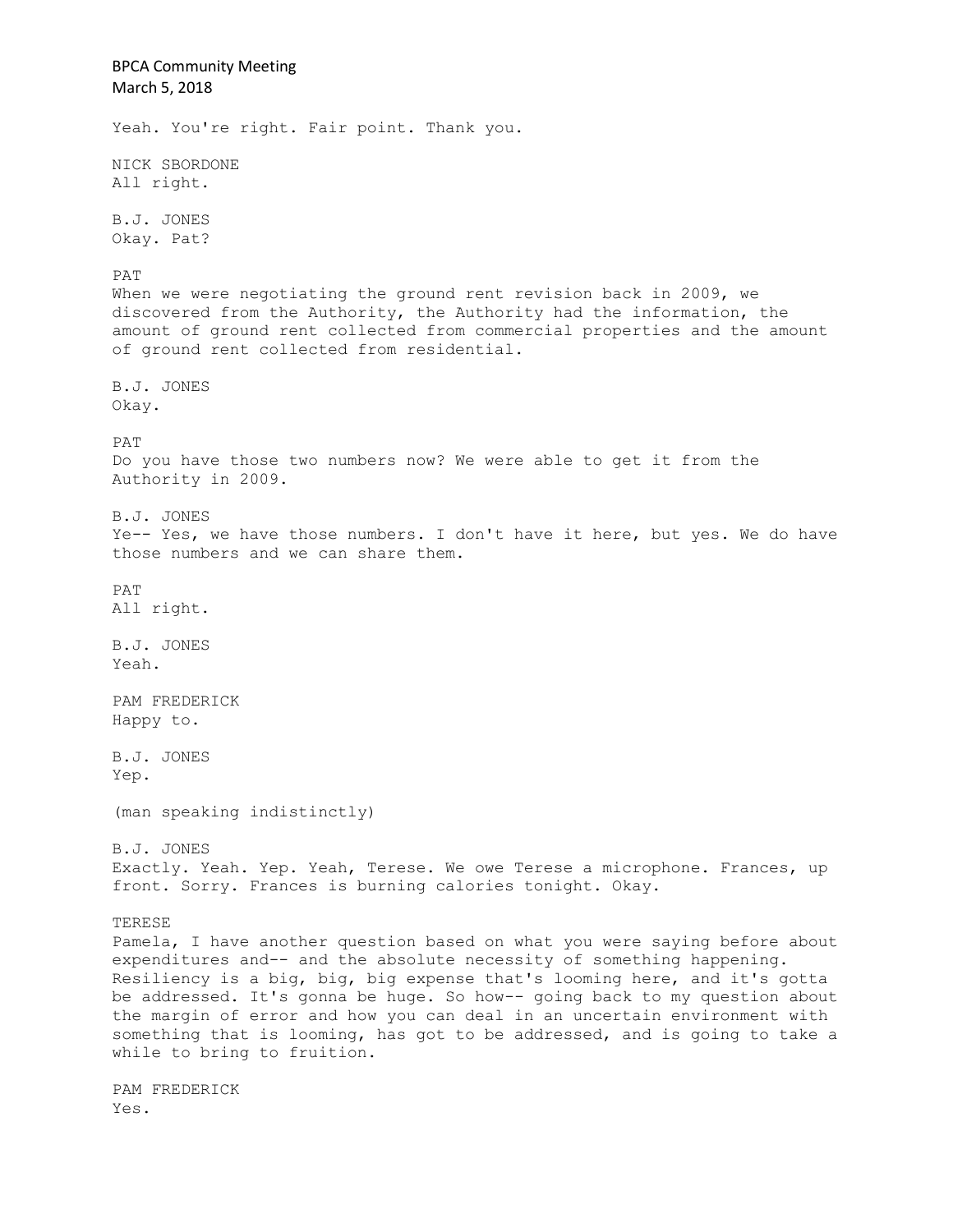TERESE

That particular little nut, never mind these nuts, but that nut. How are you gonna deal with that one?

PAM FREDERICK

I actually attended a resiliency meeting earlier this...

NICK SBORDONE Last week.

PAM FREDERICK

This was last week, and it was illuminating. And I've worked with Gwen Dawson, who's our VP of Real Estate, to get a sense of what our projections are going forward. And so what the approach will be to really- - when we pull together our five year plan, which would be inclusive of resiliency, is to model that from a financial perspective to see what we can actually carry in terms of impact and financial burden, and what impact that would have on our numbers. So that would absolutely be an aspect of-- our capital plan would include a financing plan. And sort of going back to our point about having a good credit rating and maintaining a solid credit rating is equally important to us, because that has an impact on overall financing costs. So we will not do anything that would jeopardize that. And so, you know, there-- I think that resiliency is a problem not only for Battery Park. And we actually happen to be fortunate enough to have Gwen and her team be really out ahead and very much innovative in their approach, and well ahead of, I think, where the Tri-State area is in terms of planning and any sort of decision making to ensure that, again, you know, we take the steps that are necessary to protect this community. But the thing about resiliency is, you can't necessarily wall yourself off. And so Gwen and the team are very much involved in being interactive with the city of New York, the state of New York, the State of New Jersey, about being holistic, but we're not sitting on the back of our heels and waiting. So I think two prong is planning in advance to tackle the problem, even if it's from a local solution, and then from a financing perspective. Looking at that and seeing overall, given our idea of solution for this community, what would be the cost impact and the financial impact, and being smart about that as well.

B.J. JONES Uh, Matt, up front.

MATTHEW On the pie chart earlier, there was a very small sliver for swaps.

PAM FREDERICK Mm-hmm.

B.J. JONES Uh-huh.

MATTHEW

And the last couple of board meetings, where you had the financial team in, the outside guys, they referred to the swaps being negatively valued. And the board member George Tsunis referred to them as a liquidity trap--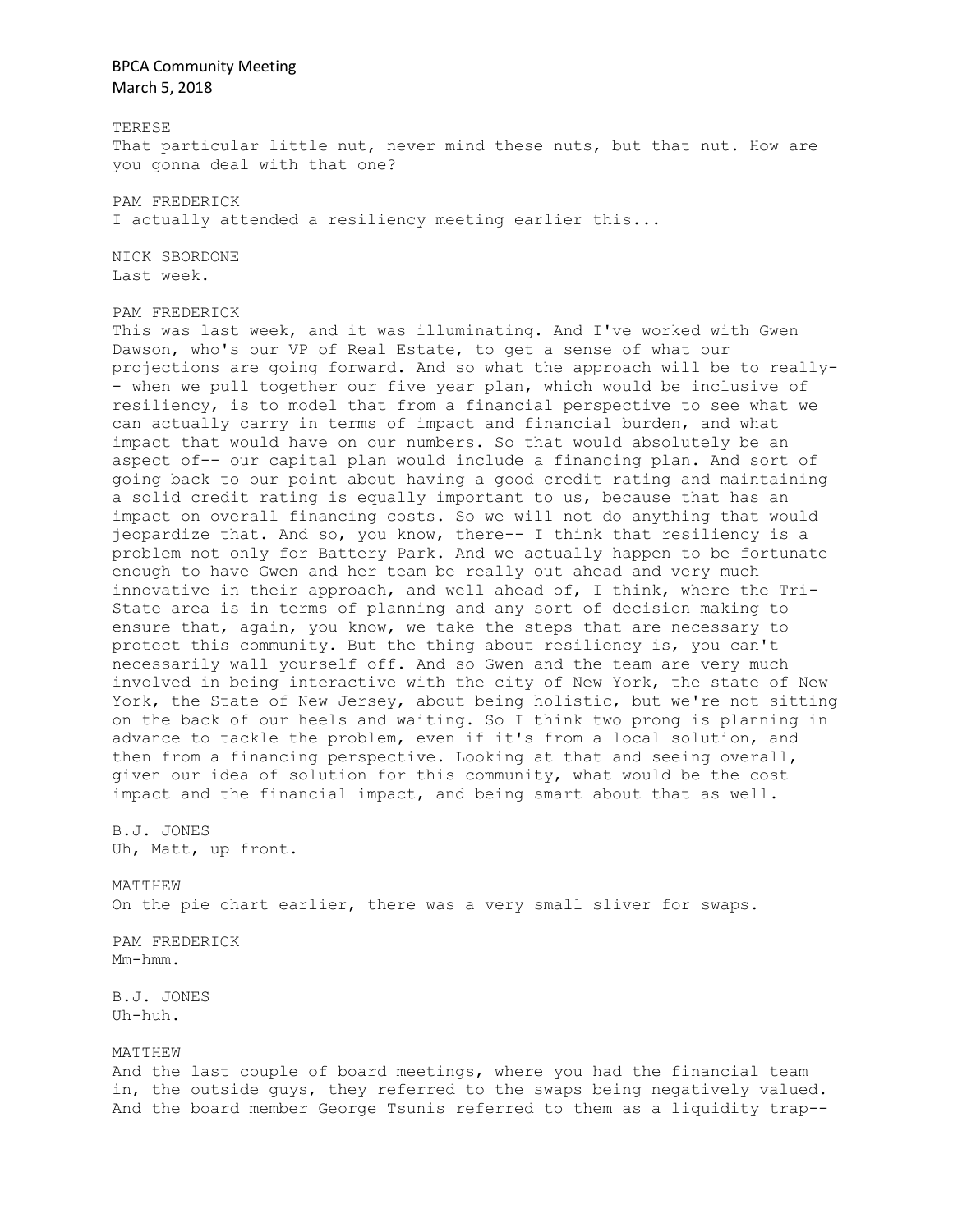the most recent meeting. What's the dollar amount on the negative valuation of the swaps?

### PAM FREDERICK

The last report that we received was -68 million, and that's down from pretty close to 90 million. Just to give other people in the room a little history: The swaps were put in place in 2003 to hedge the interest rate on some floating rate debt, floating rate bonds, that were done then. And, as with any swap-- well, not any, but the goal of that swap was to fix the interest rate, which it did. When those bonds were re-financed in 2013, really, not 2009 were some special bonds. 2013, when those were refinanced, the decision was made, and I think it was the right decision, to keep those swaps in place because the negative mark-to-mark was even larger then, because rates, as you can imagine, in 2013 were probably right around the historical lows but starting to have hints of picking up but hadn't quite picked up yet. So those swaps were even more negative. What we have now is, we still have a fairly sizeable portfolio of floating rate bonds. They are just under 600 million, and the notional on the swap really matches that. What will happen over time is a couple of things-- a few forces. One is we'll start to refinance some of that existing floating rate debt that will likely be financed on a fixed rate basis. So that will remove some of the amount that's being hedged. There's a little more complicated factor that's happening in that. The swap is only a portion of the floating rate. And so what we'll do going forward is marry the outstanding coverage on the swap to our exposure on any outstanding floating rate debt. So we're gonna keep that, what's called an effective hedge, so that they're matched as well as we can get them matched. And, as rates start to rise, that negative number actually starts going down as well. So we'll start to see improvement. Well, few things. We'll start to see improvement, in that that negative number goes down but, actually, the interest rate actually becomes more important because now we're actually in a rising rate environment again, subject to market forces and that we continue on this positive course, but-- So there are a couple of things that'll happen in terms of restructuring the debt, having lower cost negative bases on the swap, but also we-- s it gets lower, we can start to think about is there some portion of that that's wise to unwind.

MATTHEW

Sure, now...

PAM FREDERICK And that'll have a current cost, though.

#### MATTHEW

This one involves some ancient history, so-- which actually predates the tenure of everybody here, but you referred to Goldman and their prepayment. There was a lot of controversy at the time, because essentially they negotiated this brilliant deal that allowed them to pre-pay a few tens of millions and avoid many hundreds of millions on the back end. Do you have a sense-- and again with the caveat that it's long before your tenure here-- of what they avoided paying with that pre-payment?

PAM FREDERICK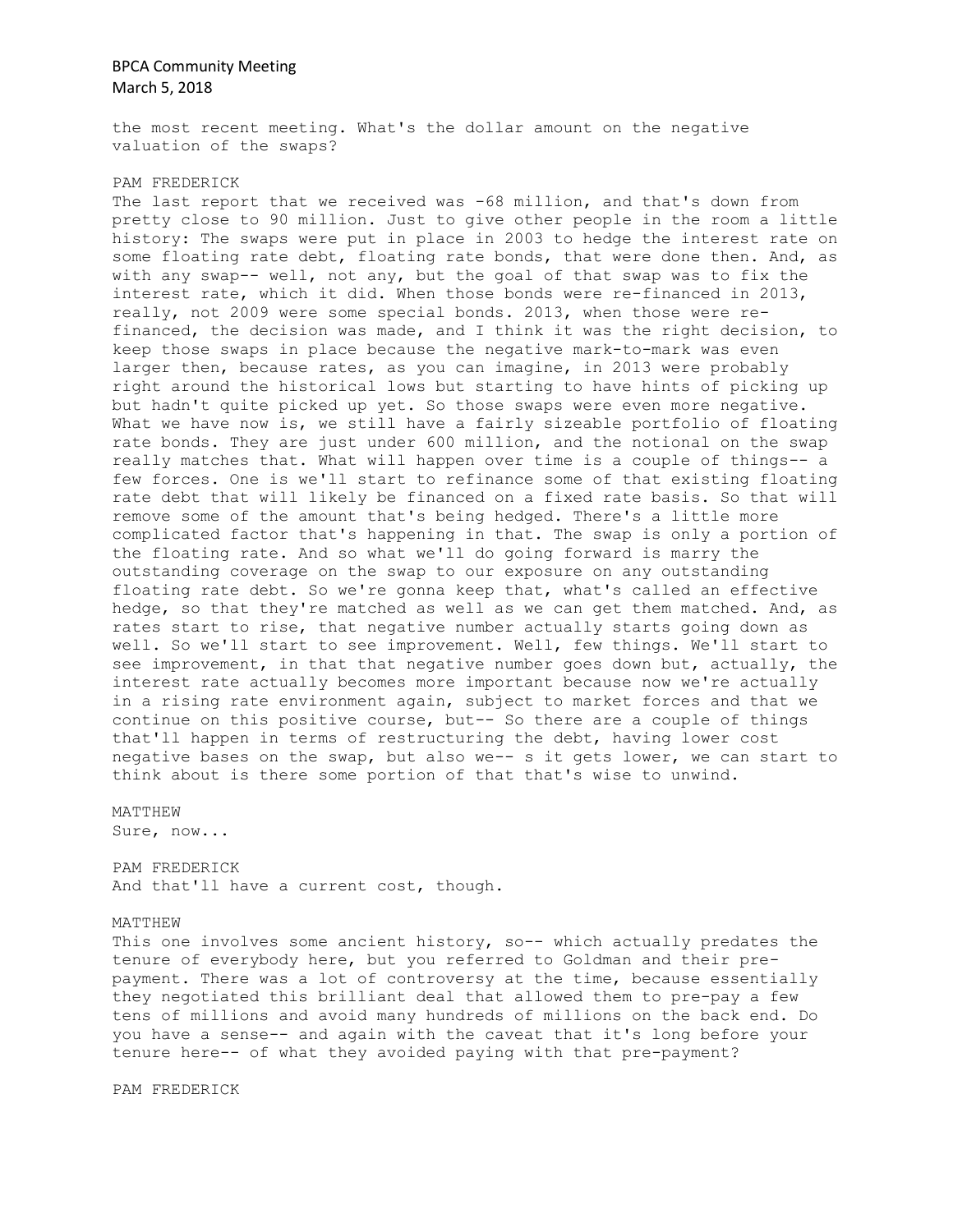No, and I'm happy to look at that, but it's as you said, a bit of what we'd call water under the bridge, in that it's not as though that would be a renegotiated deal. That deal was cut when the deal was cut, and so the question is: What does it look like now?

#### MATTHEW

You mentioned having a consultant value the whole property. Do you have a ball park, back of the envelope sense of what Battery Park City is worth?

#### PAM FREDERICK

Mm... No, actually. We have not looked at it, and we'll start to look at it again as we do bonding. But I don't think it's ever been valued as a whole number, and it'd probably be something we'd be careful about doing since we're often in negotiations with counterparties.

### MATTHEW

Last question. I'm sorry for monopolizing you, but... The 2008 special issue that you mentioned was essentially—

PAM FREDERICK 2009.

#### MATTHEW

2009. Was essentially the city and the state taking your credit card, maxing it out and having you split between them the proceeds from that. If that were to happen again, like a year and a half, two years from now, because you are required to have a redundant cushion of revenue, you know, by the bond covenance, wouldn't that prejudice your ability to do, for example, another Gateway affordability deal, or another roll back on future increases in ground rent?

#### PAM FREDERICK

So, first, I don't know that I characterize those bonds in that way, but perhaps. So I won't argue that particular point. But if we were to raise debt to fund, for instance, the next settlement agreement, that would be done in the light of day. Meaning that we would look at any bond, any new bonds including for resiliency. And, in fact, resiliency would be a roadblock to us being able to raise a significant incremental amount just to pay out for another-- You know, the state can bond themselves, the city can bond themselves. So, you know, I think while that is a possibility, I think that, you know, one roadblock to that would be the amount of funds we are expecting that it could be necessary for resiliency. So I think we'd wanna look at both of those at the same time. But surely at any time that it occurred, we'd always look at our forward capital plan, our, you know, existing-- the economic environment, what's happening in terms of revenues, what kind of pressures we may have on that. But at the end of the day, we would also always protect our debt-- our credit rating and think about how we finance. We do 30 year bonds and that credit rating is going quite a way out, so we'd be very, very hesitant to damage that.

### B.J. JONES

In the interest of time, let's take just one more question because we've got-- we're in overtime and we've got a few more sections, but I do wanna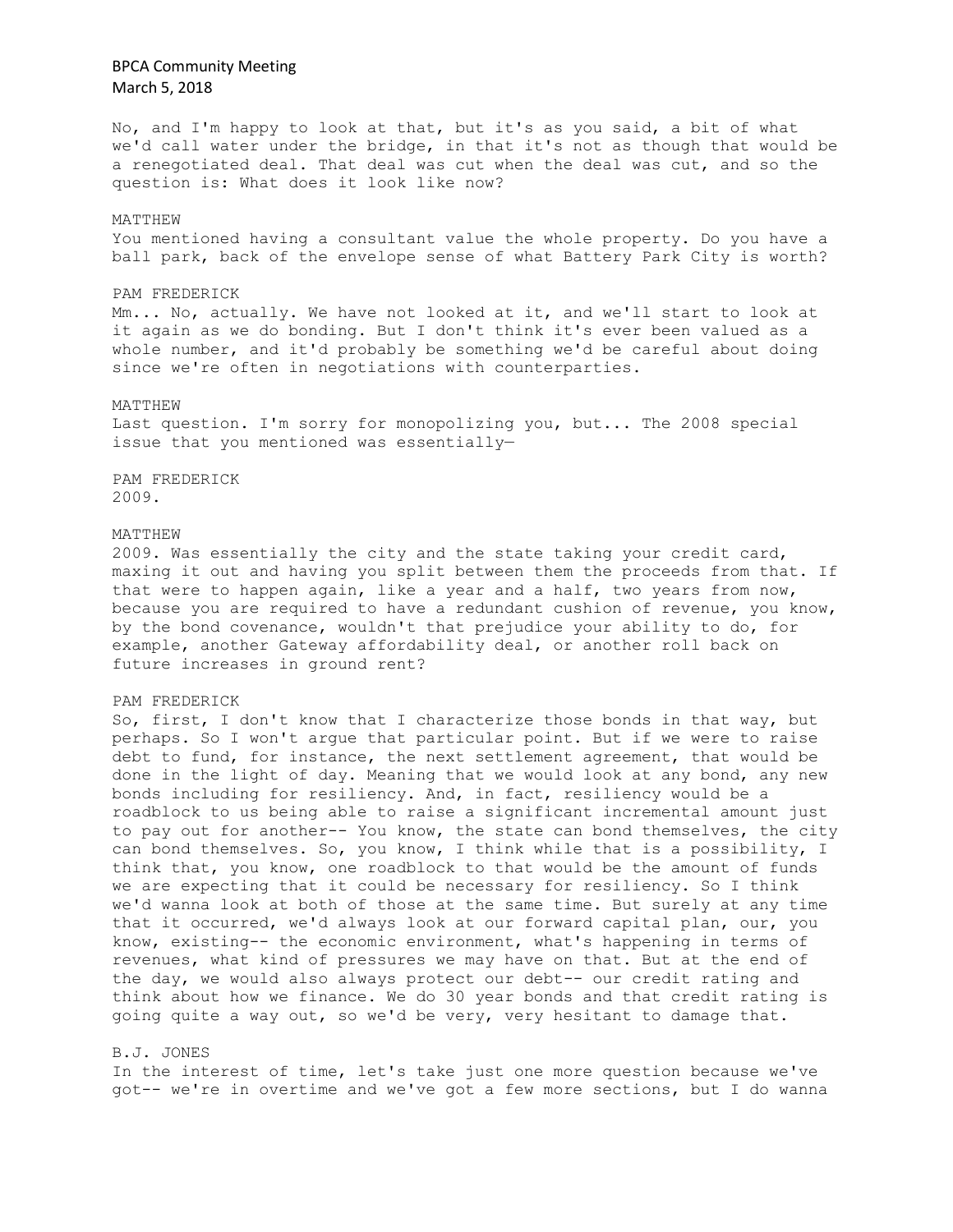charge through them and see what general questions there are. So, Bob, make it count.

BOB Okay...

(laughter)

BOB

I think that coming up there's gonna be some new FEMA maps, that they're re-mapping the flood zone here. And that, I think, I don't know how to pose the question because I have no idea how this is going to work here. But that is going to change... that's gonna readjust the cost of insurance, maybe radically. And I was wondering if you're-- if you've-- in terms of Battery Park City Authority, pre-thinking of what's gonna happen. Preparing for that kind of change. Are you anticipating a challenge, "A" and "B", the financials of it?

B.J. JONES

Yeah. I mean, I think at this point it's on our radar screen. But we definitely have some more homework to do to that end. And so I think you can expect that that will be a subject for us to cover in the future, as we contemplate resiliency broadly. Okay, I'm gonna jump into... South Cove. Okay. I'm gonna get back up. Thank you. And thank you, Pam.

(applause)

NICK SBORDONE Yeah. For sure.

#### PAM FREDERICK

Boy, I'm glad she's here. I was an accounting major in college, and that is why I did not become an accountant. Okay, so ground leases. This is an important subject, too. I told you how, at the beginning, we really wanna start the conversation. I think, with ground leases, this is indeed really just a first step in the water. And because there's a lot of different buildings involved, and kind of restrictions governing discussions with those buildings, I can't give a lot of detail, but... but I present it tonight because we are focused on it. I would say that we have kind of reasserted the Authority's focus on it. And so I'm gonna tell you in some broad strokes where we are with a little bit of detail. And we'll take a few-- I think we'll power through, actually, and we'll knock out security in record time, and programming and meetings in record time. So, Pat, prepare your 60 second version of security and then you can talk as much at Justine's meeting tomorrow as you want. Deal? Okay. Great.

MAN Why would you not take questions on this subject?

B.J. JONES

I will take questions on this section, I'm just consolidating the next two chapters so that we can jump into questions and then... move on. Okay. So, ground leases. You know, Marianne, you asked that, you know, the Authority has developed kind of building by building ground lease agreements with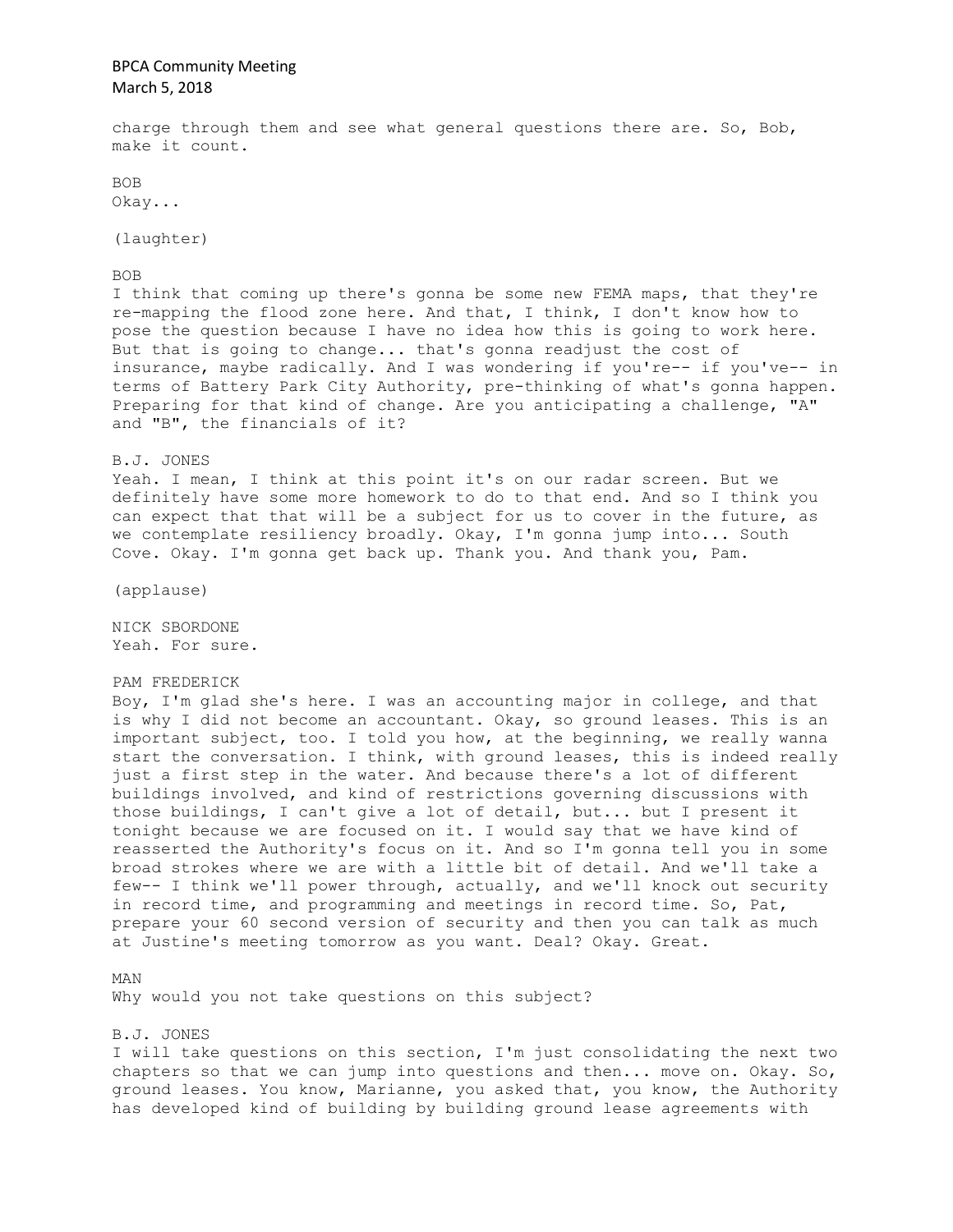building owners or developers. And the payment structures, the agreements themselves, can vary building by building, as well. But perhaps the issue that, you know, in addition to the ground rent payments themselves, the issue that is at top of mind for many if not all of us is that these ground leases contained in them provisions for significant escalations, most every 15 years. And the reason that escalation is raising a lot of flags is because in many of these agreements, the escalation basis switches from a percentage, you know, increase year by year to a new formula that's based on market value. You know, agreed to a long time ago when people didn't see what might, you know, happen with this neighborhood. They were thinking dilapidated piers, not, you know, being next, you know, to Tribeca and Financial Center and all that kind of stuff-- our beautiful parks. But anyways, and so that is what makes this a, you know, a time-pressing issue because of these resets, some call them reappraisals, that are coming down the pike. Okay. But even though these resets do need to be addressed, it isn't the first time that the Authority has taken a look at it. Which many of you know-- actually, someone mentioned that tonight. In the past, the Authority has worked with building owners, primarily on the south end of Battery Park City, to address rent resets. And so-- just a couple of bullets on that. How buildings have gone about it in the past varies, but, you know, a block of buildings join together to negotiate collectively, but there's one or two buildings that had gone about it on their own, too. And looking at some of the documents from the past, when negotiations resulted in amendments to the ground leases, there's a couple of factors that came into consideration... which I think are pretty straightforward and may apply today as well, predictability to eliminate a dramatic increase. Certainty of what those payments would be, as opposed to being tied to an appraisal and the market. But also on the Authority side, being mindful of our credit rating because that also can impact the costs, you know, for our budget as well. There have been conversations going on with the Authority that many of us here tonight have been getting up to speed on the Homeowner's Coalition, for example, who represents 18 condo buildings. Here we have 30 residential buildings in Battery Park City, and this focus is on the residential piece, not the commercial piece, although there are some parallels. But the Homeowner's Coalition has-- had conversations with us, looking at this from a collective level. But there also have been some conversations initiated with us from other-- from buildings directly as well. And this is where, it turns out, there are non-disclosure agreements that are often entered into at the beginning of these negotiations, which I suppose are to protect both parties as they start ironing out the details. But because of that, I have to tread carefully, although I'm still learning what all the elements are. But similar to what had guided the Authority and stakeholders in the past, certainly is informative to our approach today. Again, being mindful of that potential dramatic increase in rent payments because of that escalation switch. Looking at an alternative to the market value basis for ground rent. And, again, exploring the idea of a master settlement where, can we come up with a framework that works for most if not all buildings, because that could also help streamline the process of addressing these in a timely way. If it is more uniform if there's a building that somebody has a good idea that is applicable to other buildings, then we could take advantage of that model. And, you know, we're still mindful about our fiduciary responsibility and, you know, continuing to support operations here and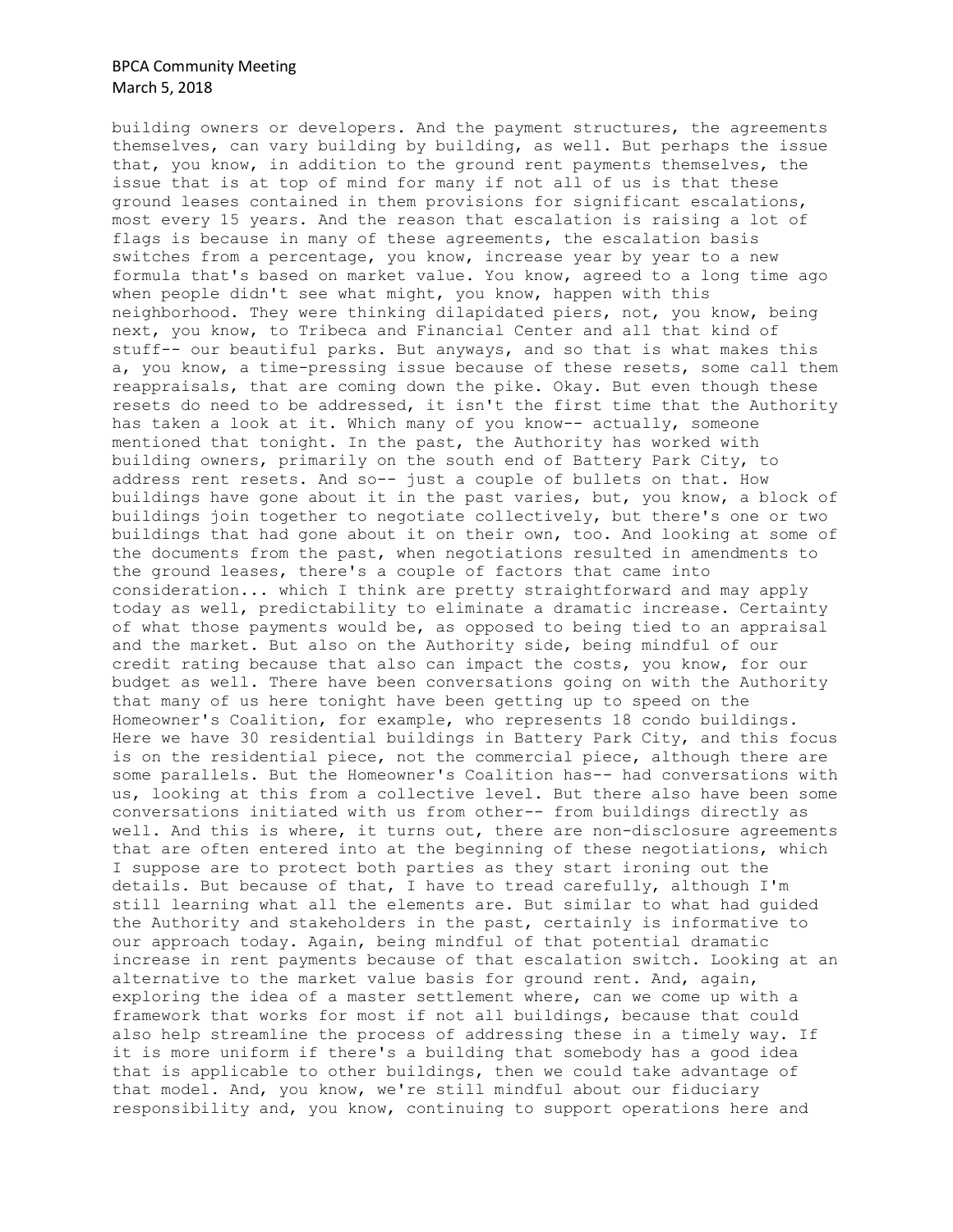the other obligations that Pam mentioned. Okay. So here's a little bit of information that reflects the homework that we have been doing recently. And if the information itself isn't appeasing, I hope that it indicates at least, you know, our efforts very recently to try to wrap our head around it and see what's in front of us to the extent buildings have not approached us. And so looking at-- we took a deep dive into all 30 residential ground leases to see, you know, what their rent structure is, when these kind of 15 year escalations are, and what the change is in that escalation agreement. And, you know, of course, those escalation periods are coming at us fast and furious, which is why this is a very important issue. And so, you know, this is just kind of, you know, taking a look at some of the buildings coming down the pike, and, you know, starting later this year in November. But each year there's one or two buildings, and beyond 2121 there's, you know, more buildings coming down the pike. So we have a few rentals out, you know, in front of us, and, you know, condos, so on and so forth. So, again, I show this to you because we want to have, certainly, a command of the subject, but where we can be proactive, even though, as you might see, we have to amp it up it turns out. We're going to do that. So we're cognizant of that and-- though I can't talk about which buildings have or haven't engaged with us. With the information that we have poured through, we're going to use that to reach out. If you have questions, of course-- I mean tonight-- of course you can have, you know, specific questions about that, too, you can ask Nick. But also-- also, talk to your building board, talk to your management company. If you have concerns, you know, about what-- you know, about getting the message to them, you can talk to us about that, too. To the extent we're not bound by non-disclosure, we'll be as helpful as we can in that regard. But we are taking a hard look at this and not-- you know, I don't want to sit on our hands, even though the ground leases were negotiated and entered into, and if a building doesn't do anything and the rent goes up, that's-- for a lot of the reasons people have discussed tonight, you know-- that's not great for the community, so that's not great for us. So we do wanna take a look at it.

(woman speaking indistinctly)

B.J. JONES

Okay. Okay. Thank you. So we'll be-- yeah, yeah. Thank you.

(applause)

B.J. JONES

Okay, thank you. So... yeah, so we've been going through that kind of building by building for the 30 residential buildings. And this landscape is not artwork from the programming art show. It's also a Power Point specialty. So I just wanted to address the 2069 issue a little bit, even though we talked about that a little bit with Matt's question earlier. I don't have an answer yet, but similar to these rent resets that are coming down the pike, we are also pouring through our master lease and the settlement agreement and the settlement agreement amendments, and we're looking at previous contracts that were entered into with the city and the, what's it called, the Urban...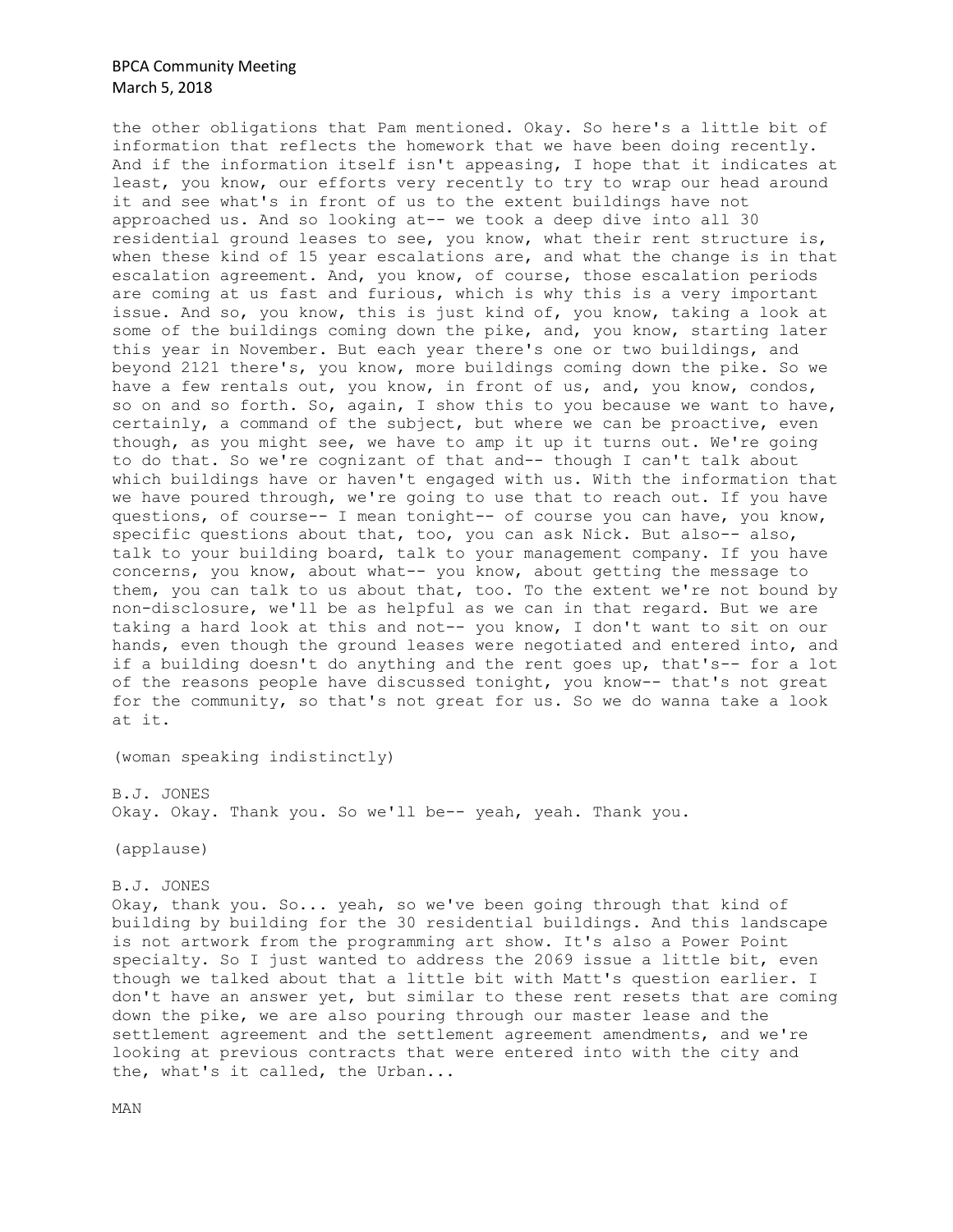UDC.

### B.J. JONES

...Development-- UDC, yeah, exactly-- to put the pieces together to see what happens in 2069, because we have a master lease that ends in 2069 and the buildings have ground lease that end in 2069. So, I think there's a logical sequence of events, but that is for us to do our homework now and not kick the can any more to figure out what does happen in 2069, what's within our control, and who are the stakeholders that through either influence or sign offs also have a say in what happens in 2069... and understanding that internally and going over it with our board, and ultimately you, because then, if we are in a position to make changes to that, we can do it, and then in turn go to the buildings to make an associated change. I do, kind of going back to what I said to you, Matt, earlier tonight, you know, sustaining a community is right there in black and white in our enabling legislation. And I don't know if we are opening Pandora's box by looking at what happens in 2069, but I'm feeling optimistic. So-- and I don't, you know, we don't feel-- we don't feel comfortable not knowing and not being able to talk about it in a way that will help us, you know, address this issue. So, we are still doing our homework, but, you know, like the ground lease piece and the rents and the escalation, this term issue is also important to us, so I want you to know it's on our radar screen and... and we're working diligently on this issue. And if, you know, you have pieces of the puzzle, we'll take 'em. Okay, I'm gonna jump in-- Pat, 60 seconds. (laughter) B.J. JONES New art. I'm gonna stand up here with you, Pat. It'll be like we're copresenters at the Oscars. (laughter) PAT All right. (clears throat) Perfect. B.J. JONES Maya Rudolph and Tiffany Haddish. (laughter)

B.J. JONES Okay.

PAT They said this was finance, so we had to have a chart.

B.J. JONES Yeah.

PAT Right? For security. But it's real simple, the chart's self-explanatory. We just combined the charts to show our major points which, of course, you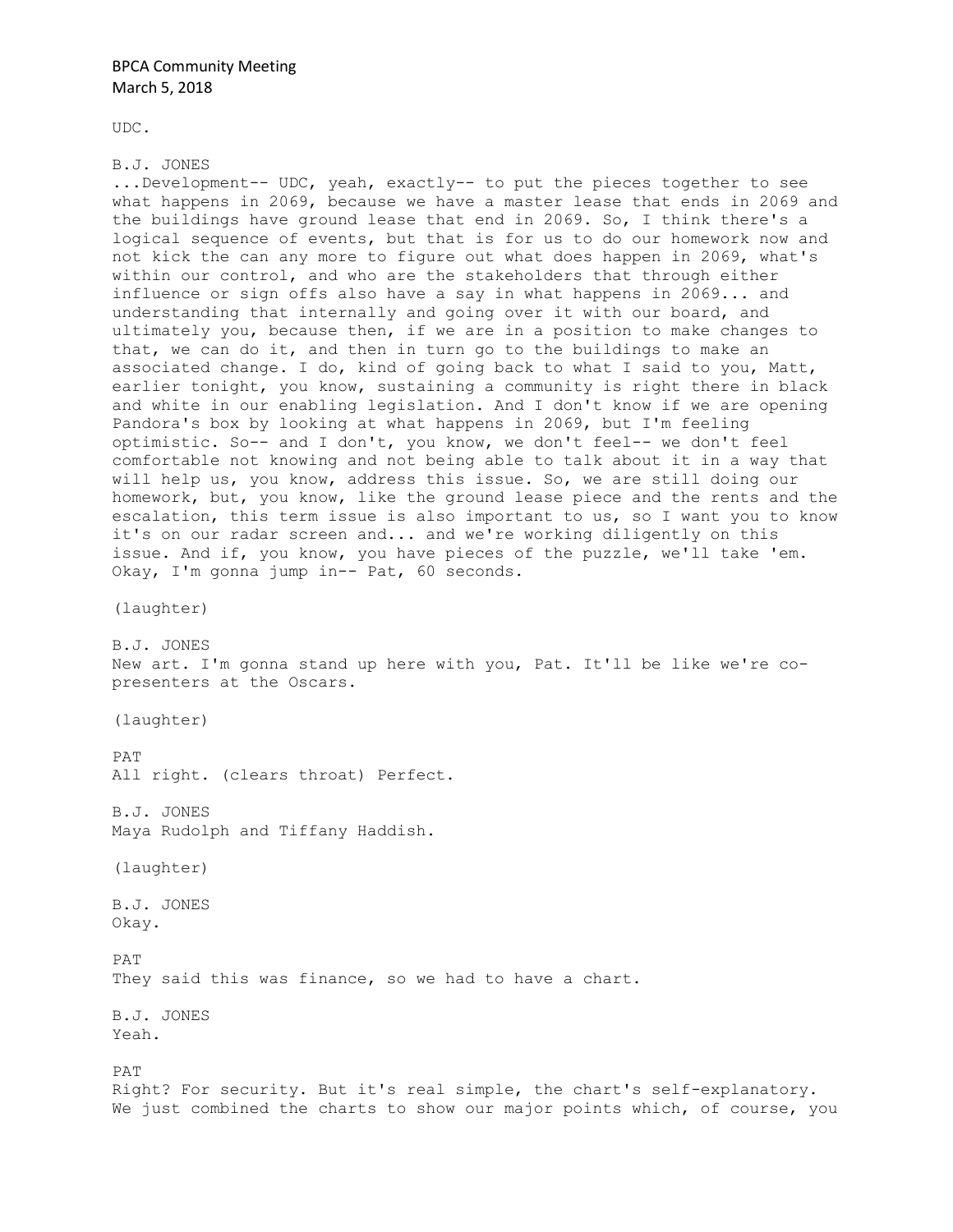BPCA Community Meeting March 5, 2018 cannot have Battery Park City Security without dog issues, right? So dog's up there, information assist, unsecure property, okay, dealing with lighting issues. B.J. JONES Okay. PAT Let's go to the next. (chuckling) Okay, the rest is... B.J. JONES Talk into-- talk into the mic, Pat. Talk into the mic. PAT Hello? Okay. Obviously the homeless issue, because of the weather and everything else, right, that's been down. Pier A ticket sellers. Huge change down below. Thank you. (chuckling, clears throat) We're monitoring the emergency life rings that's on the esplanade. Enforcing no dog policies on the ball field, West Thames Park and Rector Park. Enforcing no drones flying in the park. We're monitoring the ball field, Tear Drop, and 75 Batter Place cameras. Okay. On our next one: We have the Special Patrol Officer Program. NYPD applications are in process. PS89/IS289, we did a meeting. Safety Ambassadors assigned at the start and at the end of the school day, in addition to PSI276. Meeting with NYPD counterterrorism division and BPCA to identify new safety measures. Battery Park City Day Nursery, Battery Park Montessori, and Preschool of America, radios were issued and added to the emergency notification system. And we're in contact with the first precinct, who has-- they have precinct school safety visits to their school. NYPD parking enforcement unit has been issuing summonses and towing vehicles. And... B.J. JONES Okay. PAT Thank you very much. B.J. JONES Thank you, Pat. NICK SBORDONE Good job, Pat. (applause) B.J. JONES Okay. MAN Okay, just wanted to update you on some of the upcoming programming. I promise to be brief. Not a single pie chart or percentage will be discussed. (laughter)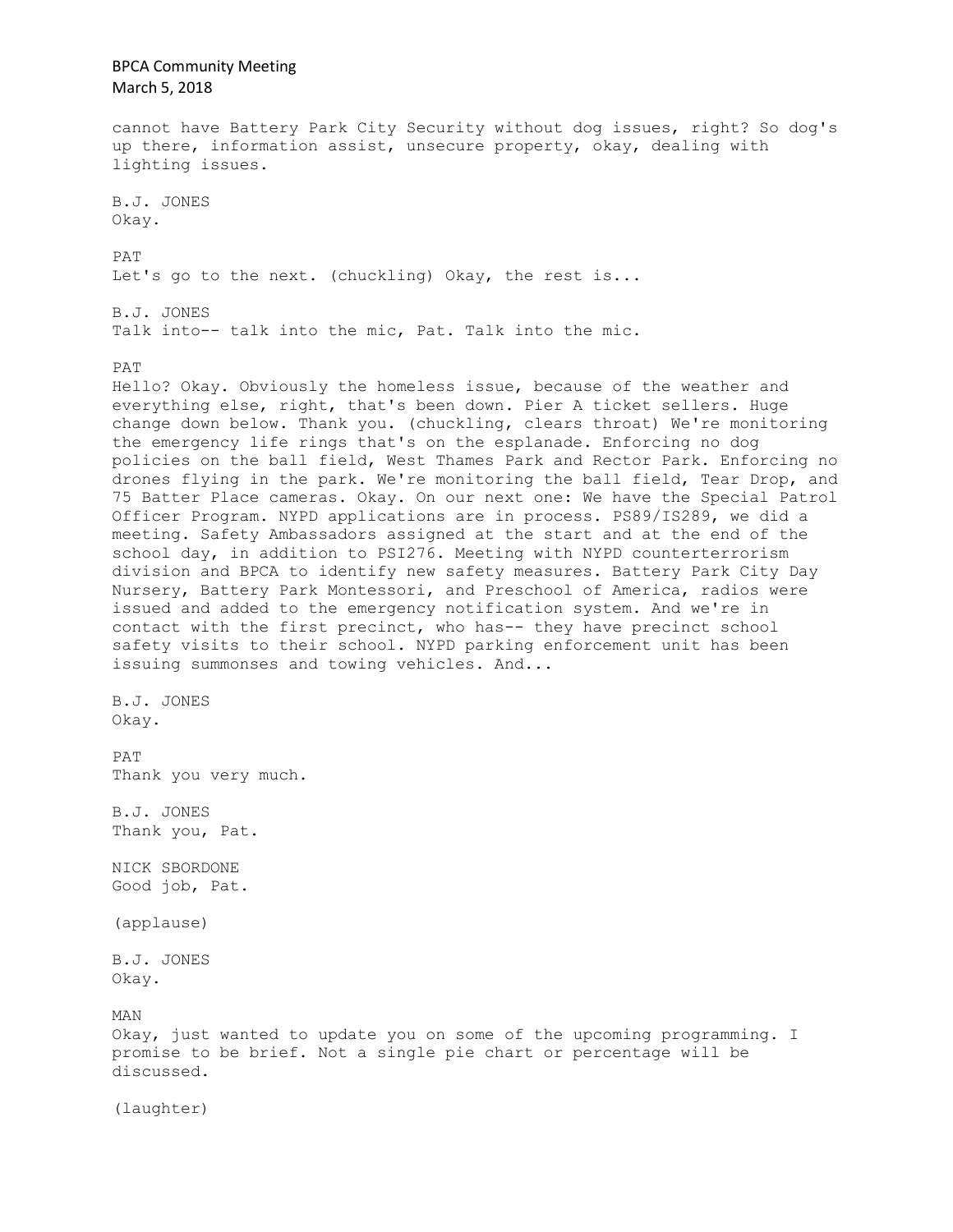MAN

So, we have a 14-week Stories and Songs program happening each Wednesday in this space. It's a live performance and storytelling program for little ones starting at six months old. It's been in existence for about 20 years. It's a great program, it always has been, but this year we're able to offer it for free to the greater Battery Park City community. So it's really exciting. More than 150 people take part each Wednesday morning. Tuesday Talks. We have a lecture series on Tuesday-- select Tuesday afternoons at 1pm right here in this space. Our next one will be coming up on March 13th, Georgia O'Keeffe's New Mexico. It's a follow up to last year's Georgia O'Keeffe's time here in New York City. Our own artist educator Marla Lipkin, who takes annual pilgrimages to New Mexico, will be leading that discussion. And the final Tuesday Talk of the year-- the winter season will be on March 27th, "A Year on Broadway" will be discussed. It's a piece of artwork created by Battery Park City Park's own artist educator Elise Engler. She took a year, drew every individual block of Broadway and obviously it's created quite a piece. And she's been featured in "The New Yorker" and on "CBS Sunday Morning", and she's gonna be sharing the story and the history of that artwork with us on March 27th. And we have one more of our series of family workshops, which happen on Saturday afternoon, celebrating the Caribbean. We focus on some specific Caribbean cultures, Haitian... Last Saturday we had a great program focusing on Puerto Rico, and upcoming we'll be celebrating Mexico with Mano a Mano: Mexican Culture Without Borders. There'll be music and dance from Mexico along with a bead-making project inspired by Mexican folk art. FTO, which stands for For Teens Only, is a-- Get Your Game on is a teen program, happens on Friday afternoons and evenings from 4-7 each Friday. IT goes into April. Last week we had a great DJ workshop, and we always have lots of games and activities, snacks. Great place for teens to come out and hang on Friday evenings. So spread the word on that for me. Our art exhibition, you've been-- if the slides have piqued your interest here this evening, it's on display through the end of March at Parks Headquarters, 75 Battery Place, from 2-4 in the afternoon each week day. So come take a look at the exhibition. It's really quite something. All the artwork's created in our outdoor programs-- well, most of it's in our outdoor programs that happen in the parks, May through October. Brings me to Meet Me in the Kitchen, which is a partnership with Battery Park City Authority, Battery Park City Seniors, and Asphalt Green. It takes place on select Tuesdays in the teaching kitchen at Asphalt Green. It's free. The next one is March 6th, which sounds like tomorrow to me. Discussing Spice of Life, and the final will be on March 20th, Boost Your Immune System. So, I hope to see all of you at some of our upcoming programs. If you sign up-- If you leave your mailing address, we'll put you on our mailing list and you'll get a calendar in the mail for upcoming summer programs, which takes effect May 1st. Thank you.

(applause)

NICK SBORDONE Good job.

B.J. JONES There are meetings. Look at the screen for four seconds. There are meetings. Sorry, Nick.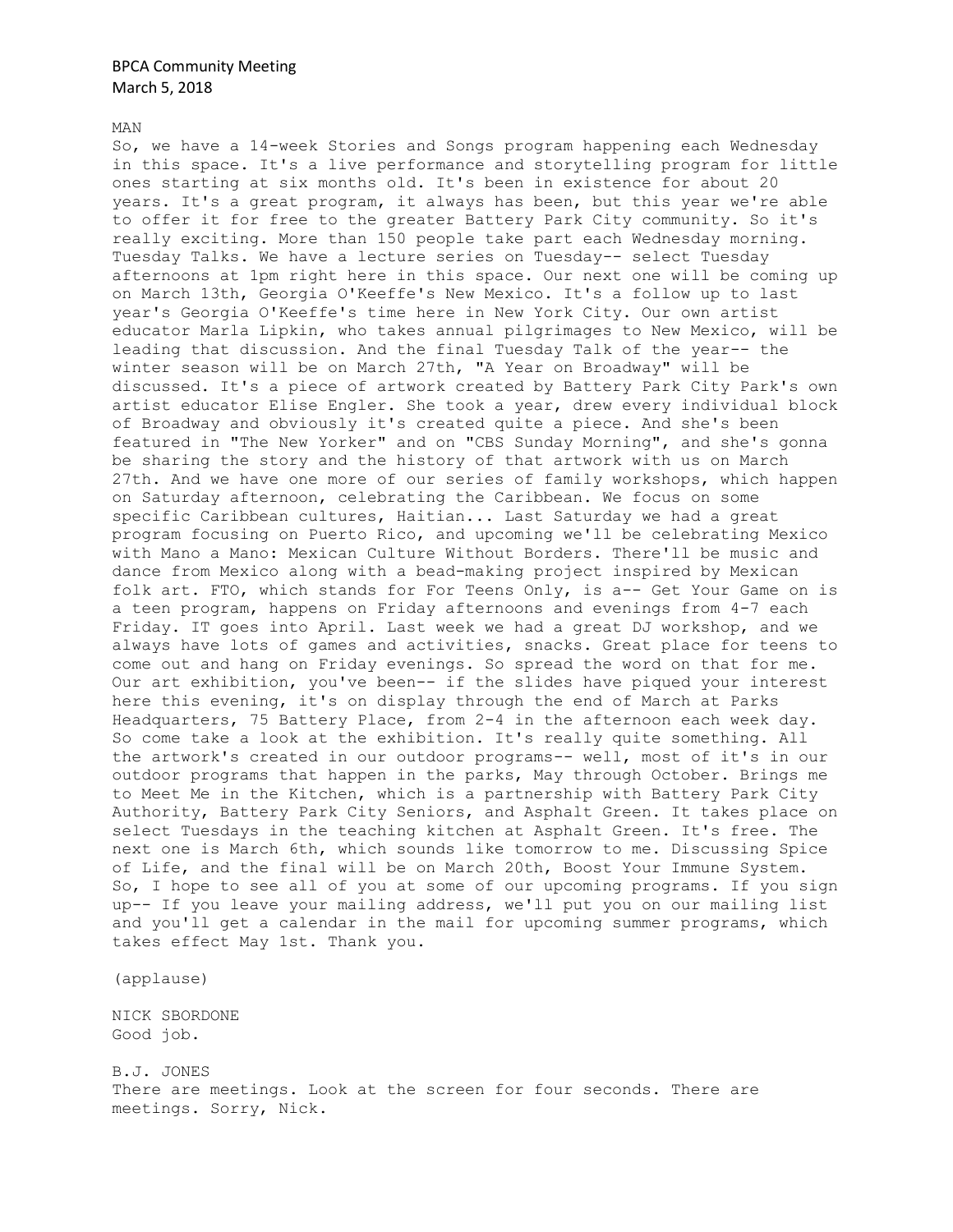NICK SBORDONE It's all right.

B.J. JONES Oh, wait. Matt, you can take a picture. Would it be helpful if we posted this presentation on our website?

(scattered chatter)

B.J. JONES We'll post this presentation on our website. More meetings. Nick, anything in particular you wanna-- I don't mean to...

NICK SBORDONE No, no, no, no. It's okay.

B.J. JONES ...take your time.

### NICK SBORDONE

I wanna make sure we get to the questions. The only thing I would point out for the folks is, for those who aren't aware, obviously we work very close with the Battery Park City Committee, Community Board One. Patrick and I are there every month, first Tuesday of the month. It may end up being the first Wednesday, depending upon what we discuss. And if that's the case, we will plan our upcoming meetings accordingly, so as not to cross-schedule. And the First Precinct community council meeting, which is usually the last Thursday of every month, Patrick and I are also at every one of those. Those are for any issues or concerns folks may have about safety in the area. Generally we have our own security presence here, but we work hand in glove with the First Precinct as well, to make sure we're addressing issues as they arise. Very-- Two quick last things?

B.J. JONES Yep.

#### NICK SBORDONE

Only because it speaks to our delivering upon the requests that people have made. Our board meeting schedule for the year is out, you've seen that. It's a fixed day and dates and times, same place. So that schedule is up. Obviously still subject to change in case folks need to reschedule, but the list is out for the balance of the year. And importantly for Marianne, I hope she's still here, and Anne, I think, had asked as well. If you go to the next slide. Our next open community meeting. So, the community meetings, like we're holding here tonight, for the rest of the year-- roughly, again the dates are not set in stone. But for now, we're looking at having one in early June. So as not to interfere with Memorial Day, that's after that in early September. And then Wednesday, November 28th, Thanksgiving is the Thursday before that. So, we're not gonna interfere with that. But roughly speaking, those are the dates, and we wanna make sure we're getting on a schedule as closely as we can to have, actually, four of these a year. This being the first of 2018. Thank you.

B.J. JONES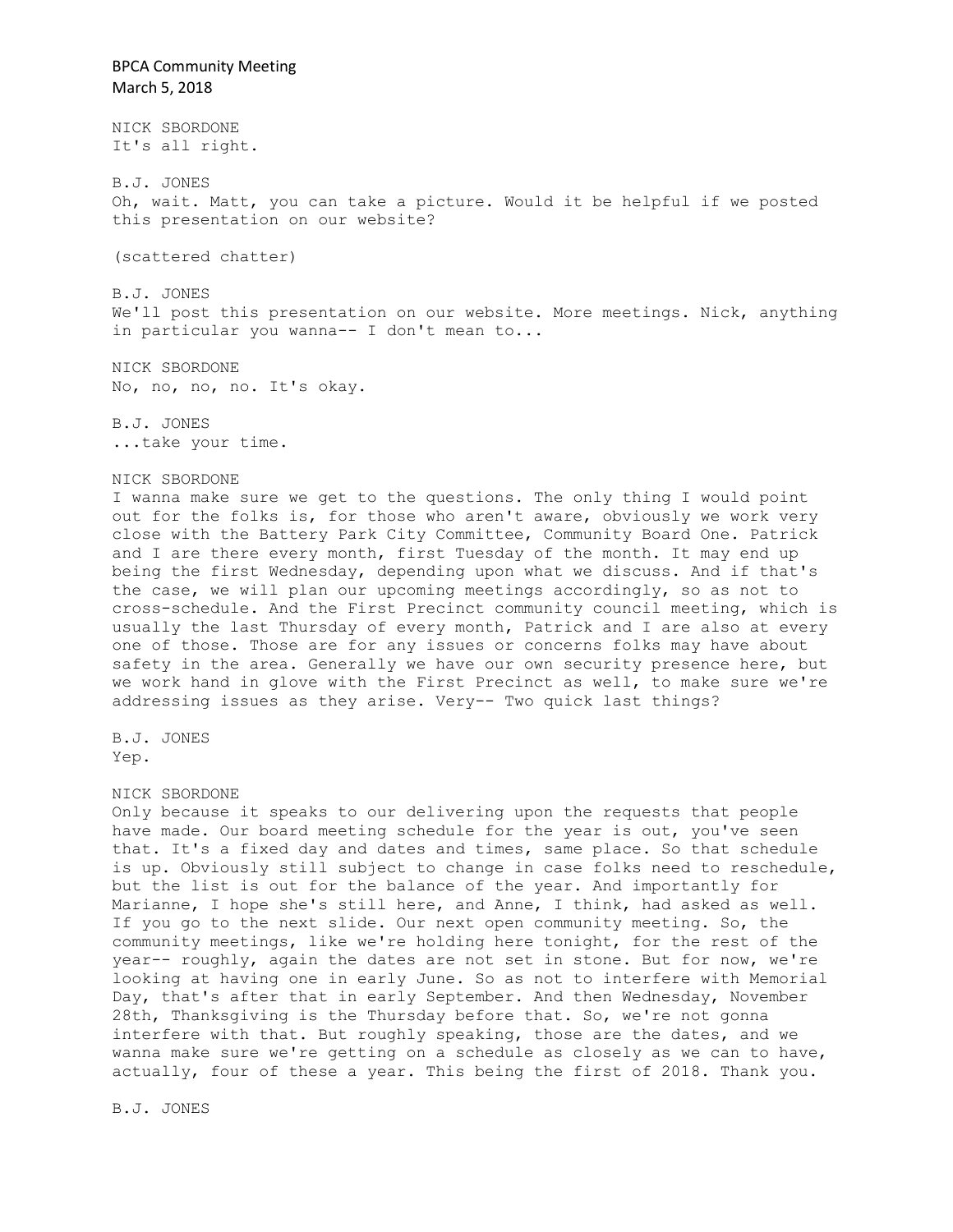Okay. Thank you. Thank you, thank you, thank you.

(applause)

B.J. JONES Okay, so, ground lease-- anything. Go ahead. Yeah, yep. Yep.

JOSEPH SPINELLI Hi, B.J. How are you?

B.J. JONES Hi. Good.

JOSEPH SPINELLI

My name is Joseph Spinelli. I've only lived in-- or actually, half truth. I own a unit in the neighborhood but have not moved in as of yet. Been an owner since November. This is my first meeting and I've been unbelievably impressed by the organization, discipline, professionalism of the committee and the committee members. So for that I say thank you. Along those lines, we need to ask for your help. I'm here on behalf of a small number of owners in 10 West Street. We bought our apartments without a material set of facts being presented to us, and we'd like to ask for your help in looking into and investigating the information I'm about to share with you. the folks that bought apartments were not aware of a material change in the building, that we believe was known by a number of different parties, including the Battery Park City Authority. And we believe that a Freedom of Information Act filing to request documents could substantiate that point. If there's a material change to a building, that's something that is required by law to be made available to potential buyers. And in the case of myself and my wife and other buyers, in a fairly finite period of time over the last number of months, that information was never made available. So we would like to ask for your help in looking into and investigating that. Is there anything that you guys would like to respond to now?

B.J. JONES No, but we want more information so if... Don't-- we'll talk to you afterwards and get your information, talk to you about FOIA request, and also get more information. If you have to run, Nick, what is your email- pass out cards, Nick. Start passing out cards.

JOSEPH SPINELLI I don't have to run. I'd be happy to—

B.J. JONES Oh, okay. All right. All right.

JOSEPH SPINELLI I'd be happy to chat.

B.J. JONES We'll pass-- let's pass out cards anyway. I like-- Yeah, okay, thank you. I'm not familiar with the issue, so-- but let's touch base briefly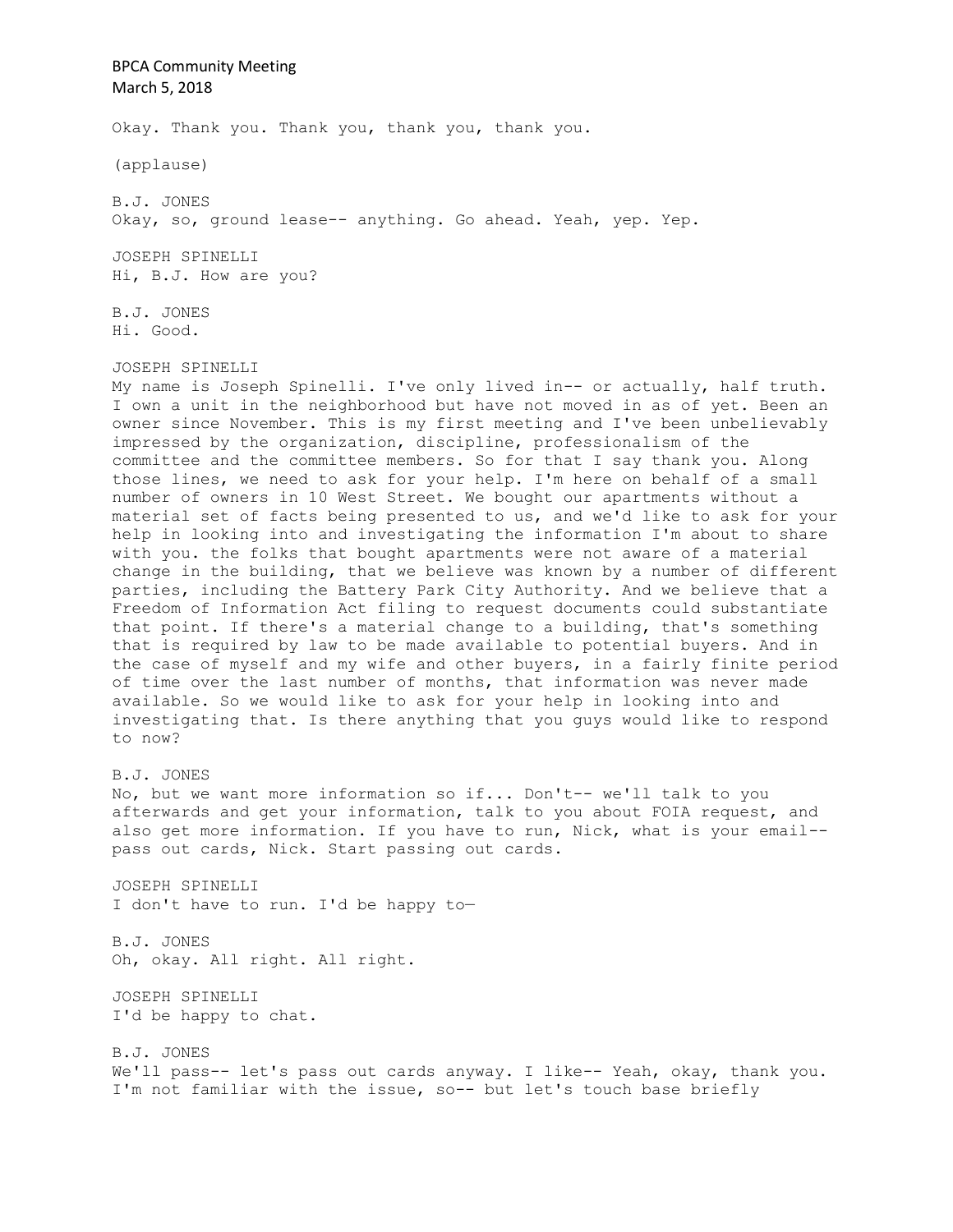BPCA Community Meeting March 5, 2018 afterwards with-- get you connected with Nick or someone from legal, just to understand a little bit more. Okay. Yep. JOSEPH SPINELLI Great. Thank you. B.J. JONES Yep. Thank you. Okay, Justine had a question. I'm gonna go back. JUSTINE Hi. So, okay... going back to... sorry, I have them written down. Kind of going back to affordability and sustainability in Battery Park City. These are, like, more questions that I don't actually expect you to answer now, but I'd like you to think about. B.J. JONES Nick, are you writing them down, Nick? JUSTINE (chuckling) Poor Nick. Sorry. NICK SBORDONE I have a list-- I wrote a list of follow-ups. JUSTINE Follow-ups, there ya go. No, but, um, one of the questions I have for you: Is there any way that the Battery Park City Authority can use their funds, whether as the ground rent funds or any of the extra money, to pay for or create affordable housing in Battery Park City itself? (light applause) B.J. JONES Mm-hmm. JUSTINE And whether that's going to mean giving a rollback of rent, ground rent. Whether it's going to mean, perhaps, looking into World Trade Center Five- - which I know is outside of Battery Park City, but I think there's been some proposal floated about whether that could turn into affordable housing. We can talk about that later. B.J. JONES Okay. JUSTINE But, uh, I know it's outside, but still. It could be support of it, maybe. And also: What's going on with Gateway? And how is that going to be dealt with, and where is the money gonna come from? Because I'm assuming it's going to once again be a reduction of ground rent for Gateway. And I guess I would ask whatever's done there, it should be done. Sustainability should... You know what I mean. The, the rent—

B.J. JONES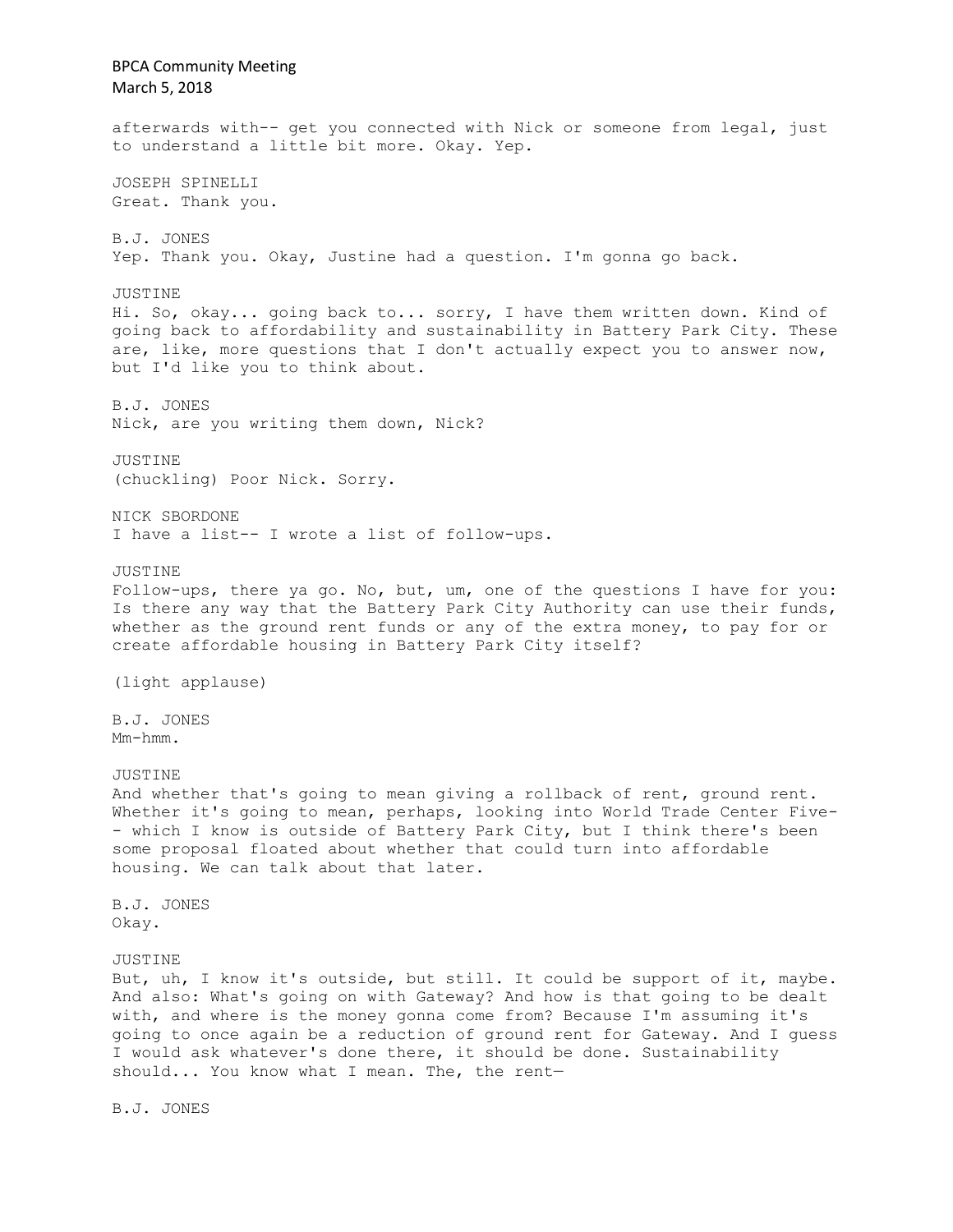The affordability? The-- yeah, the rent negotiations.

JUSTINE It should also be shared with other rental buildings in Battery Park City. I think it's time for every place and everybody in Battery Park City to be able to stay here.

B.J. JONES

Yep. Okay. Yes. So, noted. I don't think I can speak about Gateway. You know, on the affordability question, you know, I've been talking about that recently. If you look at what the local electeds have said recently, too, I know they're concerned about it. We have some of their folks here tonight. Though I don't have a solution to propose, from a policy perspective, as my team knows, I am interested if our ground lease structure here does give us an opportunity to address this in some ways that, perhaps-- you know, other portions of the city can't avail themselves of. It is-- it's on my mind, and we are looking at that, you know, as we contemplate these potential negotiations with the buildings, not just on their ground rent but also on the 2069 question, but also thinking about affordability, too. I-- I'm also sure that that is complicated, but it does-- that is an issue that does happen to be important to me... personally. Okay.

JUSTINE (speaking indistinctly)

B.J. JONES Yep.

JUSTINE Just to follow it up with, too-- a question with the electricity...

B.J. JONES Yes.

JUSTINE

...talking about that. There may be creative ways in which the Authority can work with whatever agencies that are out there to create relief for the people that live here in a way that doesn't take, or doesn't change any of the ground rent or the PILOT, but still makes it easier and cheaper for us to live here. And again, don't expect an answer this minute, but I would ask that you look into the electricity and anything else that you can think of.

B.J. JONES

Yes, I have heard about the very high electricity bills at Gateway. A new issue to me that... you know, we reached out tonight, but where the Authority has its kind of collective government-- collection of government organizations, you know, agreement, I don't know if there's anything there to work with or not. But... we're looking at it.

JUSTINE Thank you.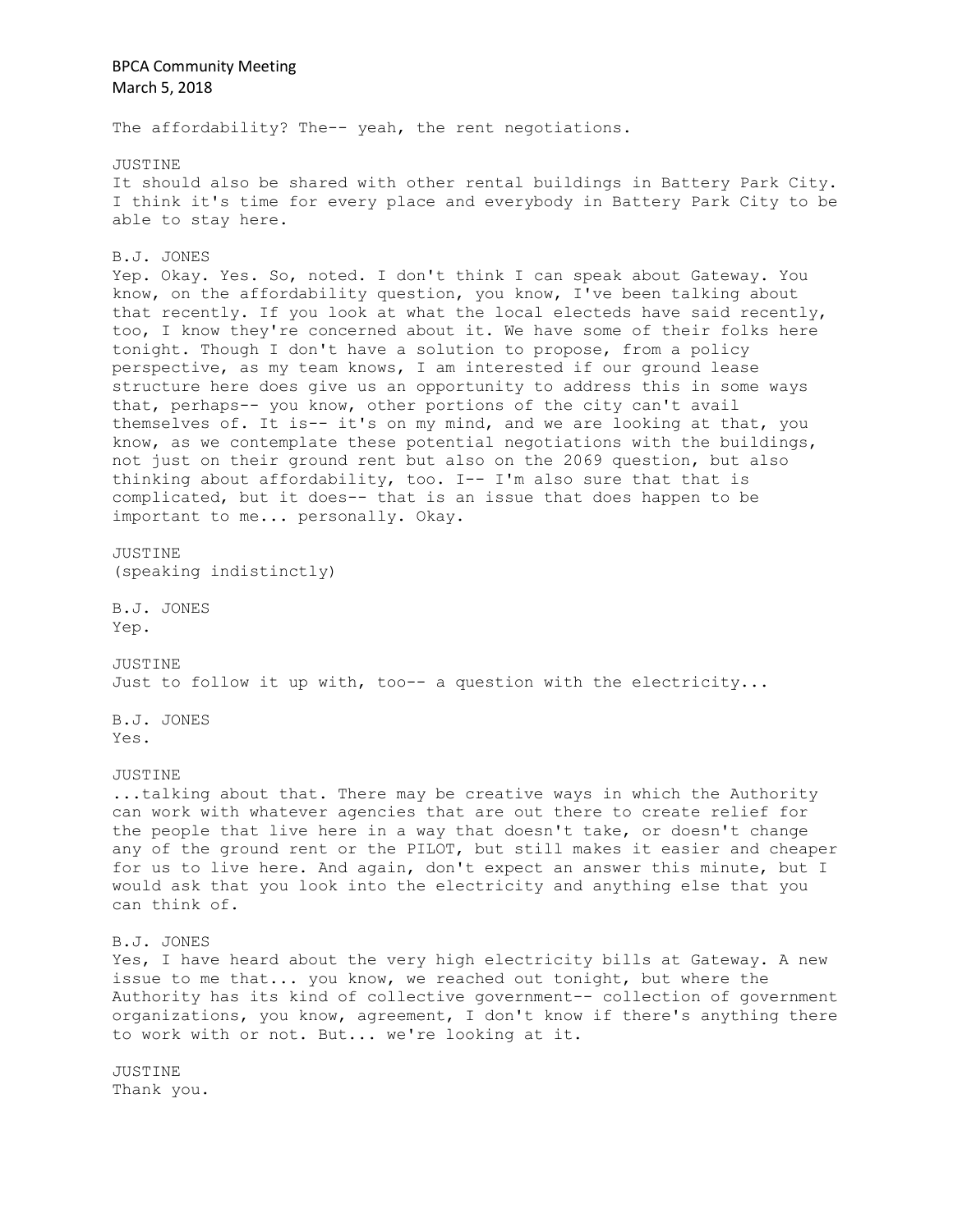B.J. JONES Yeah. And I'll be coming to Gateway to talk to the Tenants Association soon, too. Yes.

#### FRAN

Yes, my name is Fran. I'm on the board of Cove Club. Just a quick question: Two options have been batted around here and there.

B.J. JONES Okay.

### FRAN

The possibility of the buildings actually buying the land. And also, what would be the consequence of the city buying entire Battery Park for a dollar from what I understand?

#### B.J. JONES

Yeah. Yeah. Yeah. So, on the buildings, I know there's been some... there's been mention of that. I-- You know, in looking at the lease, the master lease arrangement, I'm not sure whether there is, actually, the ability for Battery Park City to be parsed out for purchase, parcel by parcel... as some might suggest. So that is also kind of another deep dive we have to do to figure that out. A work in progress. And then, in terms of the city kind of buying us for a dollar. There is a provision in-- I think it's the settlement agreement. It all, a lot-- so much of it goes back to this settlement agreement-- that the city could avail themselves of kind of cashing in, if you were, for a dollar. But it also isn't quite that simple, because also attached to that, and I don't know the mechanics of it, is satisfaction of our outstanding, you know, obligations. So, like, you know, as Pam was saying, there's our outstanding bonds and there's contracts, and there's other liabilities. And that would have to be satisfied as part of that arrangement. So it's not-- it is-- there is- there would be a significant amount of work involved in figuring out how to do that. And then, on top of that, figuring out if the debt and all of that was taken care of. Then, what does the city do with these individual ground leases, for example. So, there are-- it's not as simple as the city walking over with a dollar bill. There-- Otherwise I think they would have walked over with that dollar bill. There's a lot of other components to it. And that, you know, and that would also affect-- You know, again, you think about, you know, our structure that we talked about, even though there are a lot of remaining funds that get kicked over to the city, in terms of the general fund and the joint purpose fund, because, you know, we get to... cover our operating expenses first, that enables us to, you know, take care of Battery Park City at a certain level. And that would also be an issue that I think would need to be addressed, that if the city did come over and then absorb this, would, you know, 100% of funds go to the city? And then how would they... manage, you know, this neighborhood as opposed to, you know, the East Village or, you know, Brooklyn Heights and things like that. Okay. More ques-- yes. Matt.

### MATTHEW

Something related to-- I'm sorry. This is kind of the upside down and backwards version of the 2069 issue, but... Sorry. And it's also ancient history as a bonus.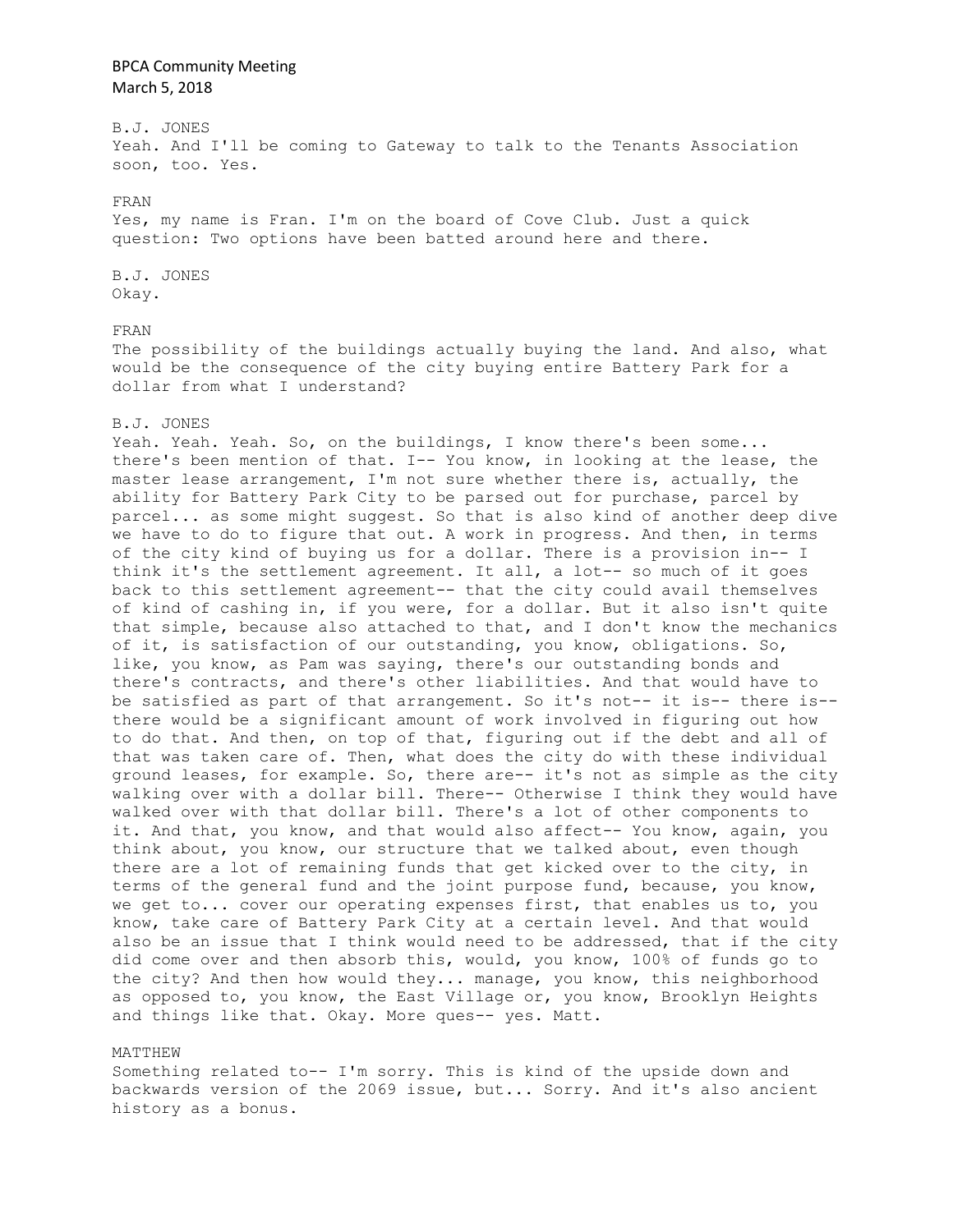BPCA Community Meeting March 5, 2018 B.J. JONES That was not you. That was the light's... MATTHEW Sorry. B.J. JONES ...reaction. (chuckling) Sorry. MATTHEW Take a pause. So sorry. At a series of board meetings in the early 2000s, the Authority's board members and staff discussed in veiled terms these very detailed discussions that had taken place where they were looking at a way to sell the Authority's future income-- In, like a Larry Silverstein/World Trade Center deal. B.J. JONES Okay... MATTHEW And in the same way that it would help everybody if the land lease were simply extended, if the Authority would at some point commit to never doing such a deal... because if you did, and we're-- suddenly the rent was being collected by the Sovereign Wealth Fund of Norway, for example, the possibility of any flexibility on ground rent relief or anything else would just be off the table in perpetuity. So. B.J. JONES Okay. MATTHEW Is that something the Authority could look at? B.J. JONES Yes, it's definitely something we could-- I'd have to I'd need to understand that more. I'd like more information on when that happened. MATTHEW 2004, 2005, 2006. B.J. JONES Okay, we'll-- All right. That's enough to go on. We'll take a look and see-- it was discussed at a board meeting, or...? MATTHEW Well, the actual discussions were behind closed doors... B.J. JONES Uh-huh. But there was— MATTHEW ...after the fact acknowledged in retrospect. Like, "Ph, remember last spring when we were talking about-- we hired all these consultants...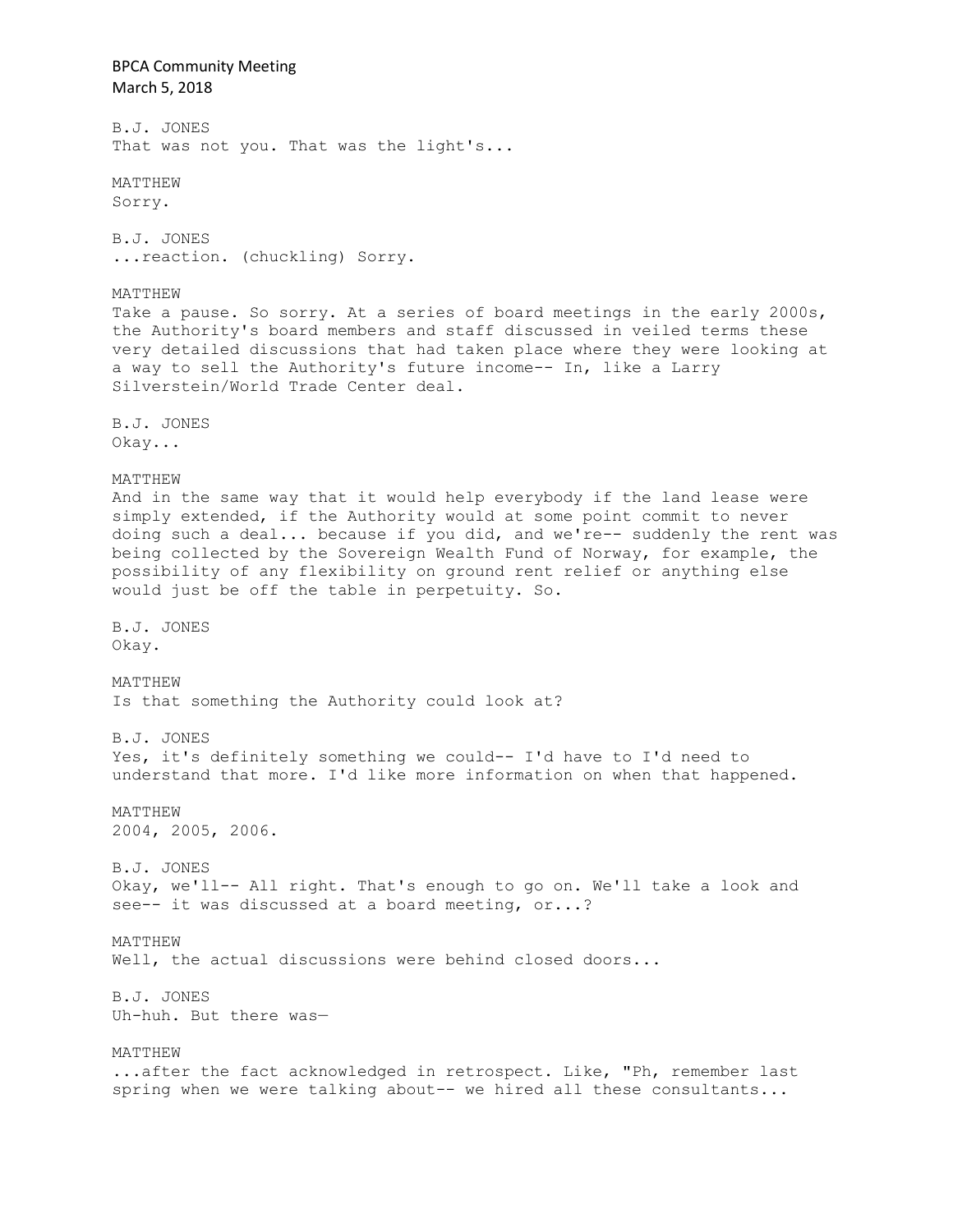BPCA Community Meeting March 5, 2018 B.J. JONES Okay. MATTHEW ...advise us about what it would look like?" B.J. JONES Okay. All right. We'll do some digging. That-- yeah. Okay, thank you. Yes? SHI So, two quick questions. B.J. JONES Sure. SHI I saw the beautiful spiked assessment, you know, graph going up. B.J. JONES Yeah. Well. SHI And... I understand I'm not a financial guy, but I understand that assessments are really based on market values. And as we get closer to 2069, when do you expect that graph to level and finally-- you know, eventually start to go down... B.J. JONES Yeah... SHI ...finally diminish it? B.J. JONES I, I don't— SHI And the second question is really-- there was a talk about... I know you mentioned that building by building or group of buildings are trying to negotiate a new deal. There was talk before about having the community organize in some political way to put pressure on the negotiations. I was wondering if you're aware of any kind of the group being organized. B.J. JONES I'm not aware of any group being organized, but I would connect you with Justine, who's co-chair of the Battery Park City Committee, to talk about that. You know, the escalating assessment value is-- that is a New York City Department of Finance number that drives the real estate tax that we collect on their behalf. You know, I think some would argue that, you know, the property-- That that doesn't necessarily reflect the increase in property values here. But... but that is-- that chart is a construct of the Department of Finance's assessment process, which I was just reading today in-- Politico has gotten a lot of attention, too, about how they...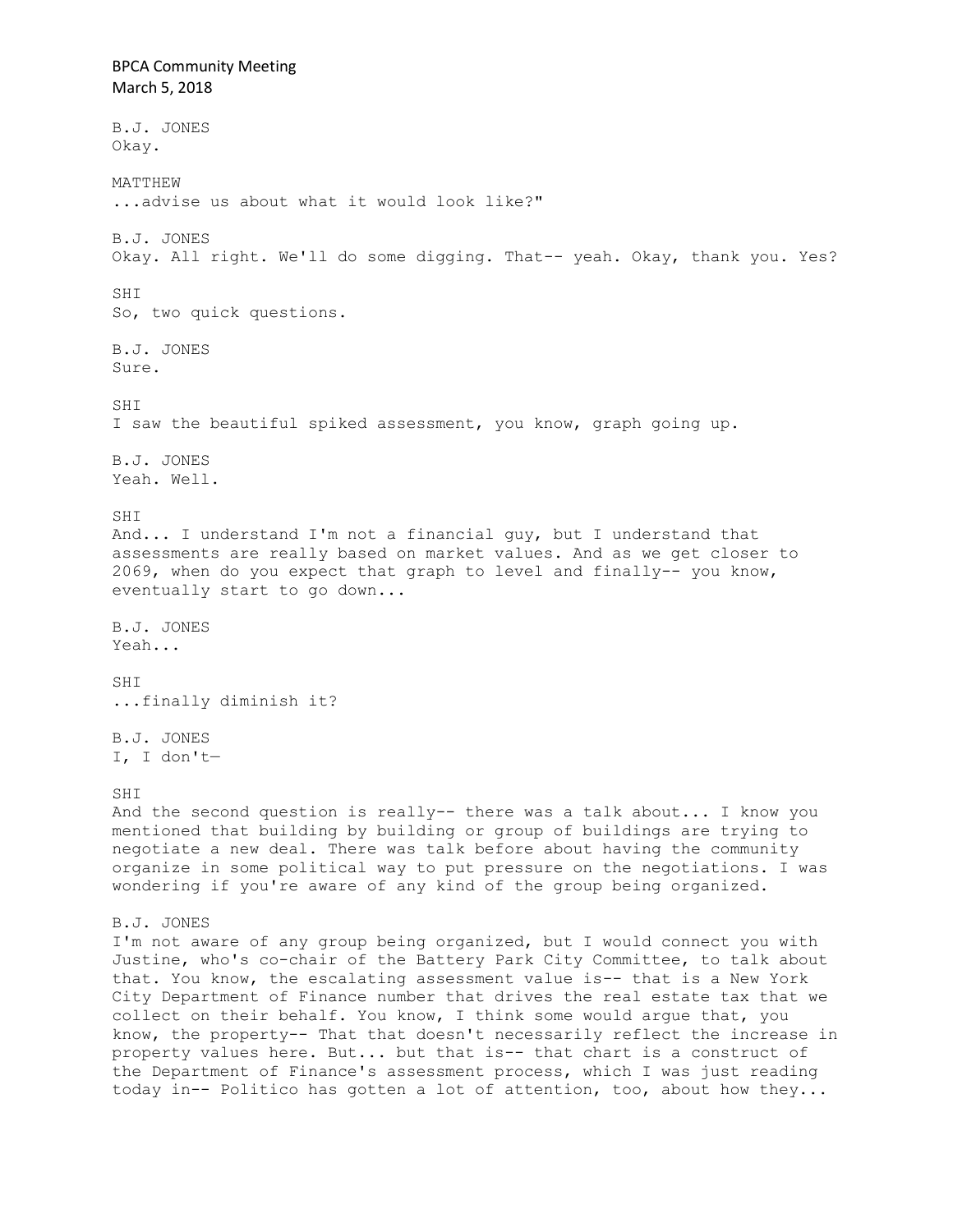the machinations that go into calculating that, which we are not privy to. Yeah. In the back.

## WOMAN

Thanks. There have been a couple of people who have spoken up about reducing rent for renters in Battery Park City. Whether it's by lowering their ground leases, or whether it's by...

B.J. JONES Stabilization or something, yeah.

### WOMAN

Stabilization. I wanna speak to the people who are the owners.

B.J. JONES Mm-hmm.

### WOMAN

Since the condo buildings also have a big risk coming up in the very near future: Taxes. We don't know what's happening with federal taxes, but all of the owners of buildings have lost a big deduction. All their PILOT costs can no longer be deducted. They're repaying a lot more federal taxes. And I think that's gonna have to be looked at. 'Cause we don't know what's gonna happen. And it'll be interesting as it plays out. But since those are the same people who have to subsidize NYCHA, who have to subsidize New York City and New York State, you can't keep hitting them for everything because, while some of them sure are very rich, some of them just own a place and are happy to own a place, and it might be a studio. And there's no point pushing them over the edge so that you can save some renter who doesn't wanna move.

### B.J. JONES Mm-hmm.

### WOMAN

Because you can't penalize one group to help another. So I'm asking you to just keep a broad look at everybody, as well as this tax which nobody knows what it means.

### B.J. JONES

Yes, that's-- I think that we share that... that assessment. You know, I would-- I would encourage everybody here who cares about the housing costs, which I think is everybody here... You know, there are-- there are multiple fronts, you know, to go about addressing this issue. Certainly we have, you know, a lot of, you know, potential responsibility-- a lot of responsibility, you know, pursuant to our ground lease arrangements. But, you know, I hope that as you, you know-- one of the things you take away from tonight is, you know, it's not about sharing the... it's not trying to spread out the blame, or, or, but... but to try to show you what is within out control and what we're interested in. And I hope that through this conversation on kind of the, you know, that settlement fund agreement that we did at the very beginning. There's a big chunk of money, as Pam mentioned, that goes to the city's general fund. And so that's another point of interaction for folks like you, who are engaged in this issue, to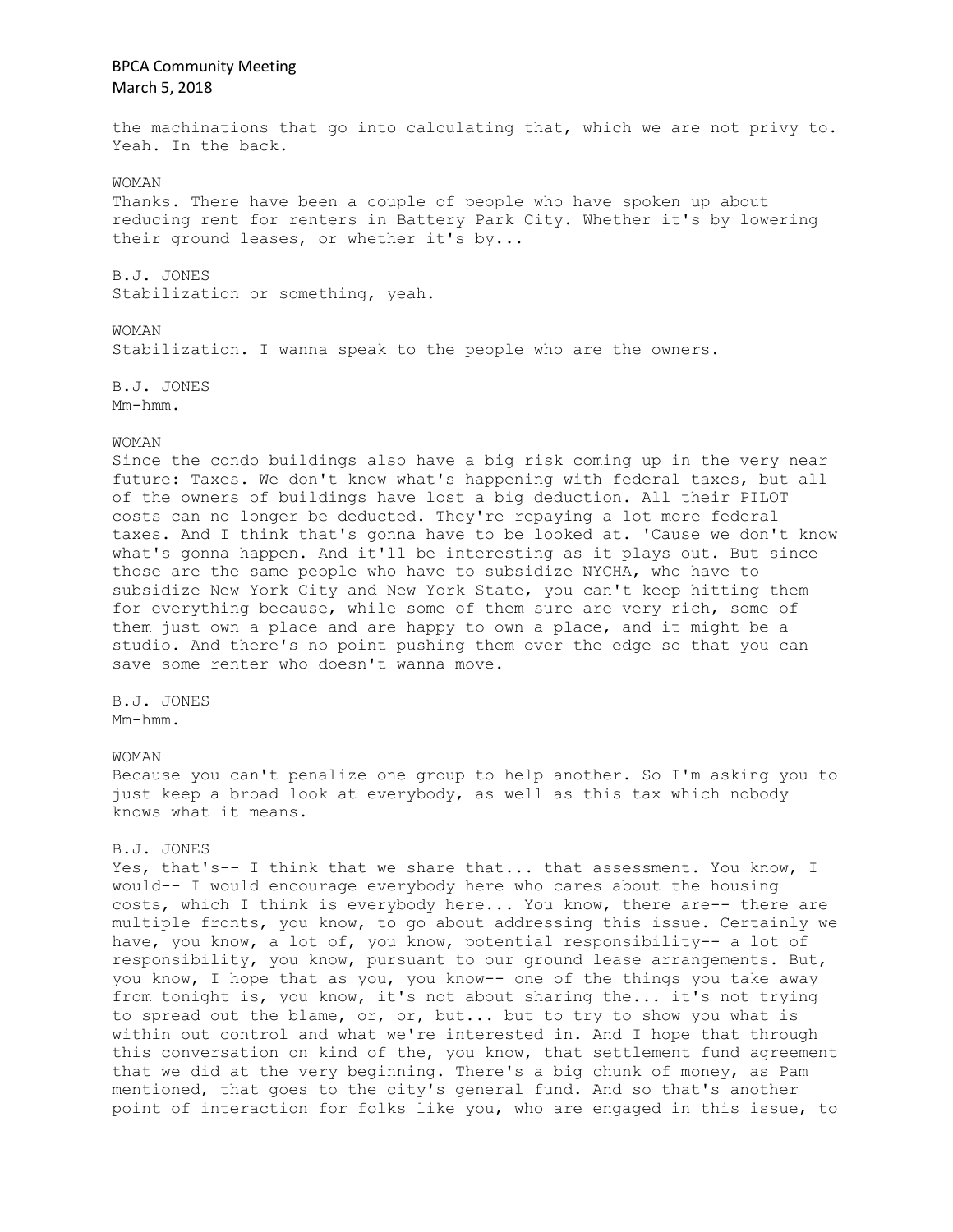take a look at. And then, like with that joint purpose fund that-- there's multiple parties. It's the comptroller and the mayor's office, too, in addition to us. So we are doing our homework and seeing where we can address the issue. You know, I am... inviting myself to electeds offices to also talk about this. I want them to see this presentation, too, and understand better how the money is split up so that we can see where, you know, we can tackle it together, but also where there's, you know, things that I, you know, want to impress upon them that they should pay attention to... while we also, you know, focus on where we have control. So thank you. Yes. Okay. More que-- Yes, Bob. BOB So I would like to call upon your special powers as president... B.J. JONES Special powers? BOB Special powers... B.J. JONES Can I fly? BOB (chuckling) B.J. JONES Can I become invisible? BOB To make a stay of demolition. To make a stay of demolition on the Rector Street Bridge for two reasons: One is that general principle of safety. And two is, I don't think anyone has really thought through what kind of impact that has on the people that actually use the bridge and cross the bridge. So I am willing, myself, to sit out there with a... B.J. JONES A clicker and count... BOB A clicker or something just to collect, you know, some information on whether people will use the new bridge. I think that New Yorkers will tend to take the shortest route possible. B.J. JONES Yeah. BOB And that the... anyway, I would like to volunteer to put some effort into validating the stay of execution. B.J. JONES Thank you. You do-- you only have to cross West Street once to appreciate bridges. And, you know-- I will say with Rector Bridge, as with West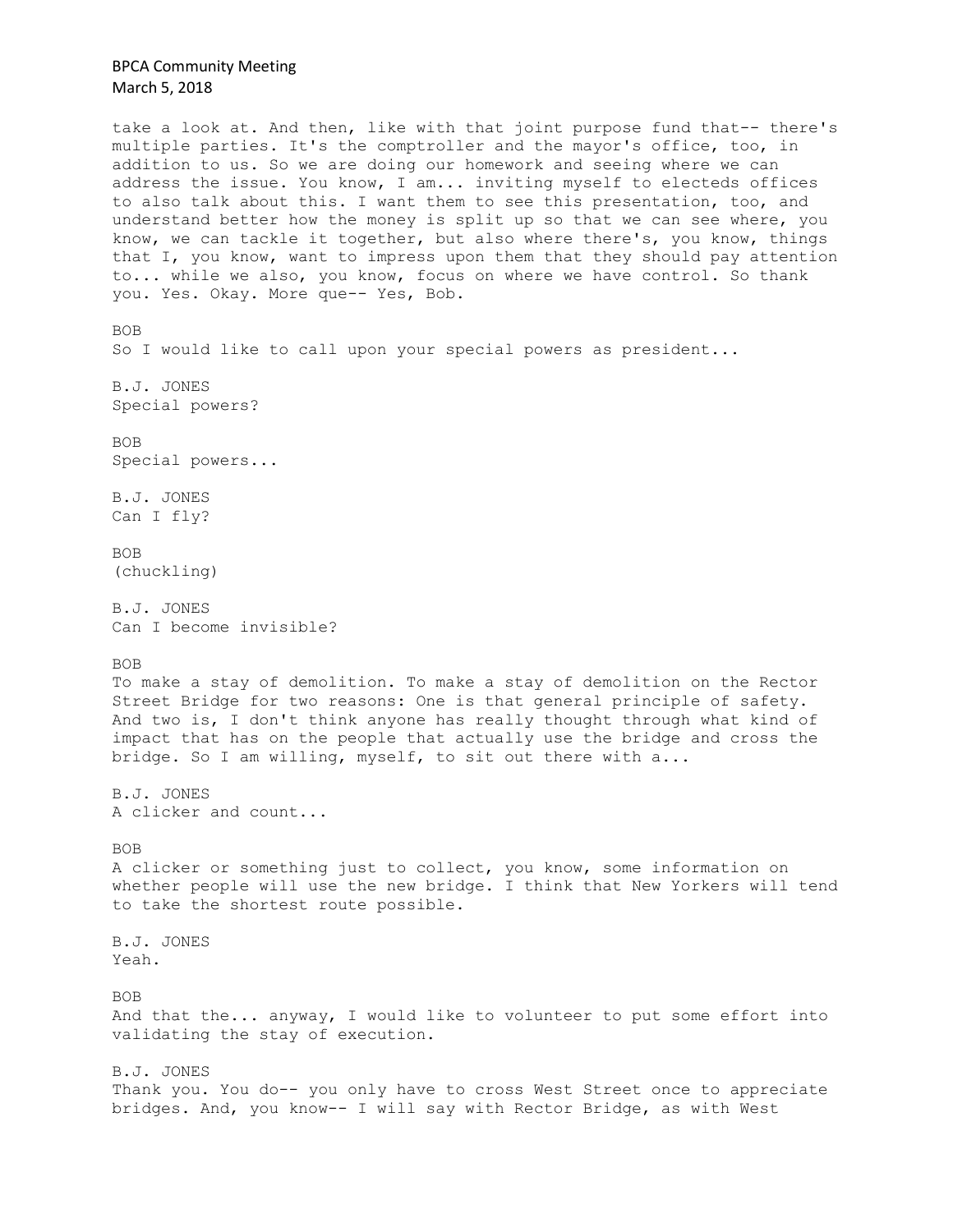# BPCA Community Meeting March 5, 2018 Thames... and we can talk more about it later... that also requires its own Power Point on, you know, who controls what and... So, anyway-- So that also is complicated. But, but I hear you. That's on our list. Thank you. Anne had-- last question, Anne. ANNE Thank you for doing all the heavy lifting today. B.J. JONES Oh, thank you. ANNE That was-- it was great. B.J. JONES A lot of lifting that are from... ANNE But on a happier, brighter note... as spring is coming. And then the summer. B.J. JONES Please. ANNE I wish that-- you know, we had a beautification project, if you remember, on South End Avenue that didn't quite work out. But I would like you to consider maybe having some hanging baskets of flowers. B.J. JONES Yes. ANNE It's not an expensive item on-- relative to all the money that we spend. And it would really brighten up South End Avenue, and I'm sure it can be expanded to the other three streets that make up Battery Park City. And maybe you would consider that. B.J. JONES Okay. Thank you. Yes, I will consider it. I'm looking over your shoulder at Anne O'Neil, our Director of Horticulture, who's smiling. Okay. Last question. Yep. Sure. BILL MCDUFFY I'm Bill McDuffy. B.J. JONES Hi, Bill. BILL MCDUFFY Can you speak on the new board make up that is going to have two representatives, I guess, from the neighborhood? So that's my question for you. And then my question would be to Pat. On some of the things that, you know, can you go a little bit into detail on some of the things you've